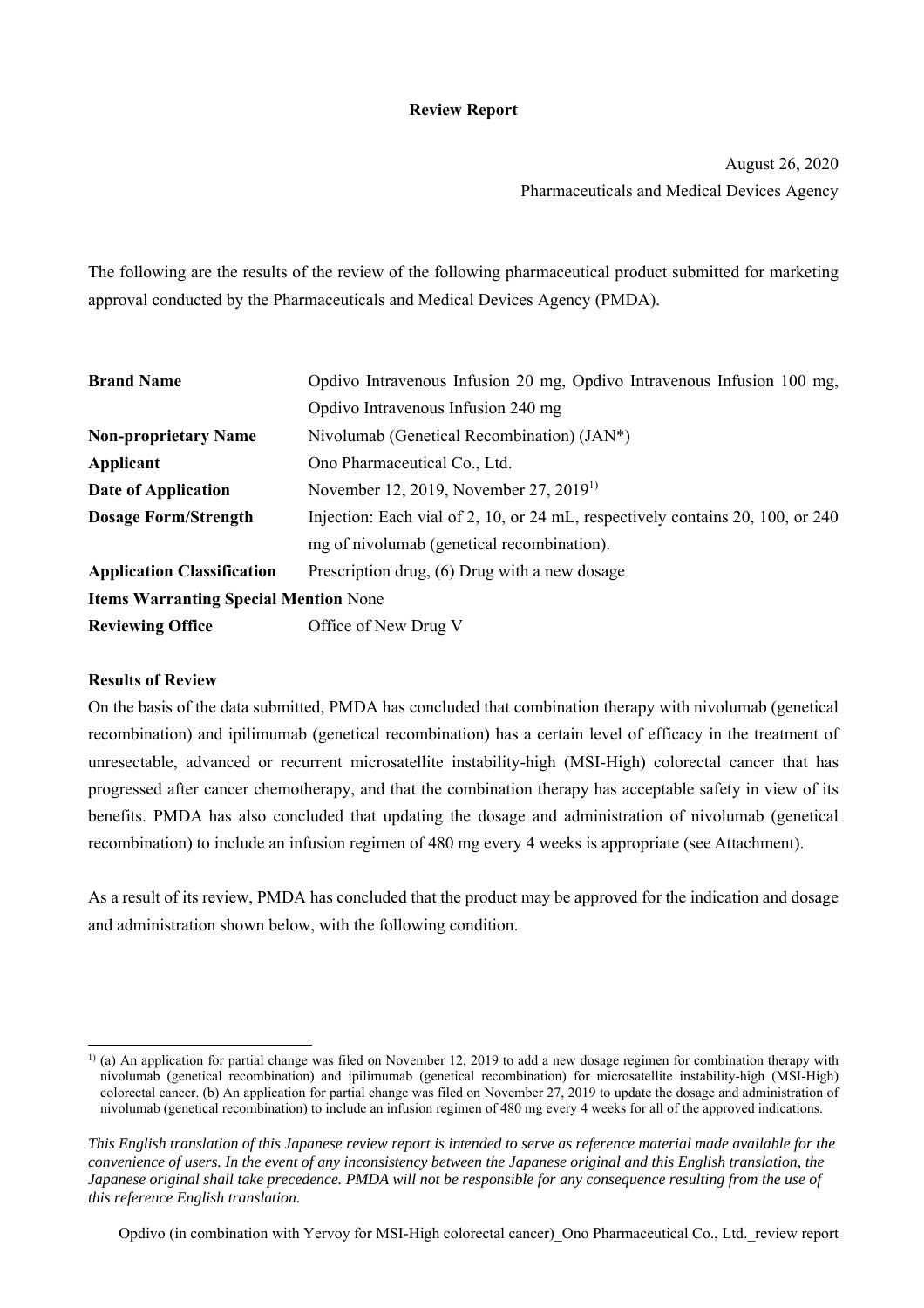| <b>Indications</b>               | O Malignant melanoma                                                                                                  |
|----------------------------------|-----------------------------------------------------------------------------------------------------------------------|
|                                  | O Unresectable, advanced or recurrent non-small cell lung cancer                                                      |
|                                  | O Unresectable or metastatic renal cell carcinoma                                                                     |
|                                  | O Relapsed or refractory classical Hodgkin lymphoma                                                                   |
|                                  | O Recurrent or metastatic head and neck cancer                                                                        |
|                                  | O Unresectable, advanced or recurrent gastric cancer that has progressed after                                        |
|                                  | cancer chemotherapy                                                                                                   |
|                                  | O Unresectable, advanced or recurrent malignant pleural mesothelioma that<br>has progressed after cancer chemotherapy |
|                                  | O Unresectable, advanced or recurrent microsatellite instability-high (MSI-                                           |
|                                  | High) colorectal cancer that has progressed after cancer chemotherapy                                                 |
|                                  | O Unresectable, advanced or recurrent esophageal cancer that has progressed                                           |
|                                  | after cancer chemotherapy                                                                                             |
| <b>Dosage and Administration</b> | Malignant melanoma:                                                                                                   |
|                                  | The usual adult dosage of nivolumab (genetical recombination) is 240 mg                                               |
|                                  | administered as an intravenous infusion every 2 weeks or 480 mg administered                                          |
|                                  | as an intravenous infusion every 4 weeks. For the adjuvant therapy of                                                 |
|                                  | malignant melanoma, the maximum duration of treatment is 12 months.                                                   |
|                                  | In combination therapy with ipilimumab (genetical recombination) for                                                  |
|                                  | unresectable malignant melanoma, the usual adult dosage of nivolumab                                                  |
|                                  | (genetical recombination) is 80 mg administered as an intravenous infusion                                            |
|                                  | every 3 weeks for 4 doses, followed by 240 mg as an intravenous infusion                                              |
|                                  | every 2 weeks or 480 mg as an intravenous infusion every 4 weeks.                                                     |
|                                  | Unresectable or metastatic renal cell carcinoma:                                                                      |
|                                  | The usual adult dosage of nivolumab (genetical recombination) is 240 mg                                               |
|                                  | administered as an intravenous infusion every 2 weeks or 480 mg administered                                          |
|                                  | as an intravenous infusion every 4 weeks.                                                                             |
|                                  | administered in<br>When<br>combination with<br>ipilimumab<br>(genetical)                                              |
|                                  | recombination) to chemotherapy-naïve patients with unresectable or                                                    |
|                                  | metastatic renal cell carcinoma, the usual adult dosage of nivolumab (genetical                                       |
|                                  | recombination) is 240 mg administered as an intravenous infusion every 3                                              |
|                                  | weeks for 4 doses, followed by 240 mg as an intravenous infusion every 2                                              |
|                                  | weeks or 480 mg as an intravenous infusion every 4 weeks.                                                             |
|                                  | Unresectable, advanced or recurrent microsatellite instability-high (MSI-                                             |
|                                  | High) colorectal cancer that has progressed after cancer chemotherapy:                                                |
|                                  | The usual adult dosage of nivolumab (genetical recombination) is 240 mg                                               |
|                                  | administered as an intravenous infusion every 2 weeks or 480 mg administered                                          |
|                                  | as an intravenous infusion every 4 weeks.                                                                             |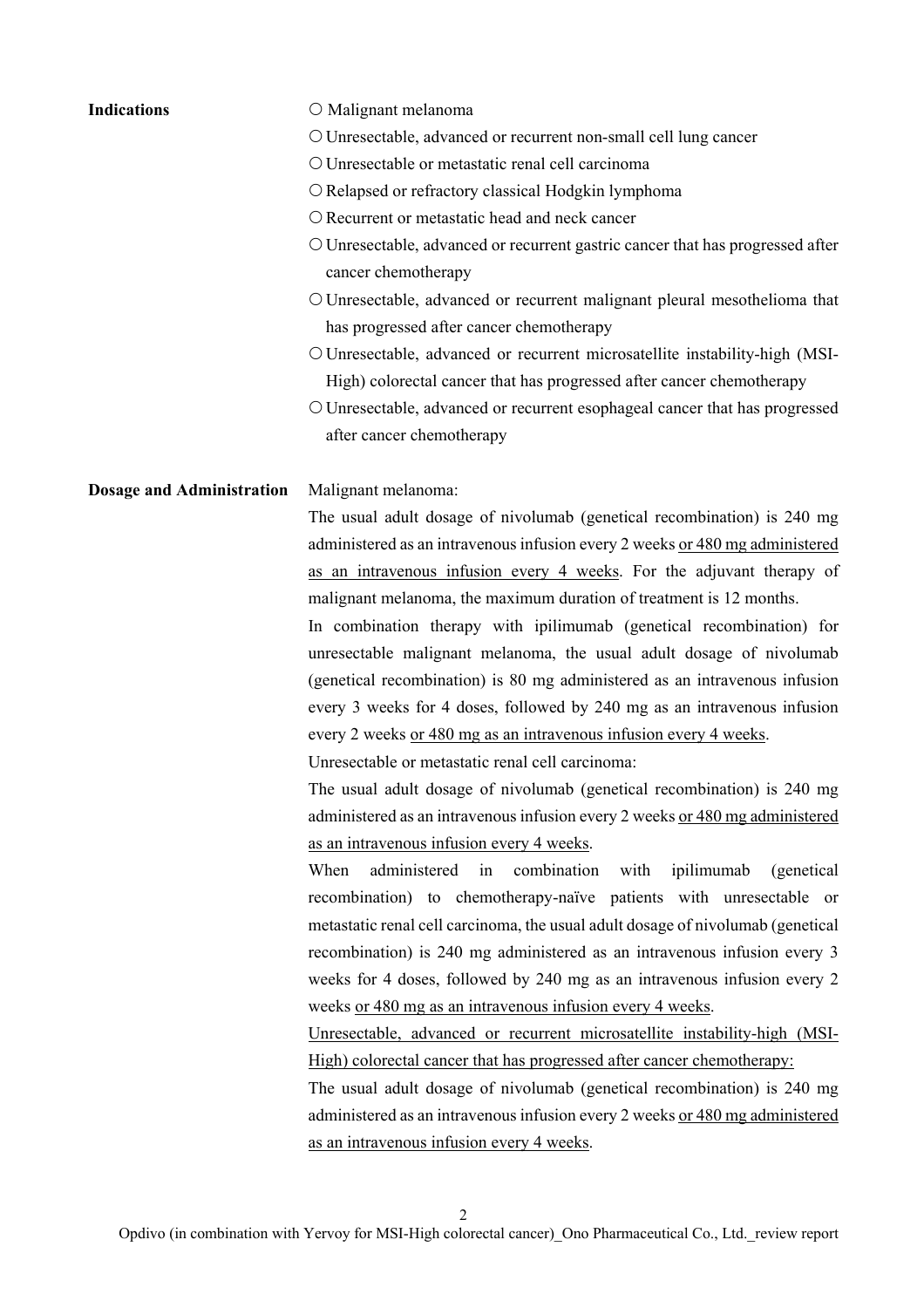When administered in combination with ipilimumab (genetical recombination), the usual adult dosage of nivolumab (genetical recombination) is 240 mg administered as an intravenous infusion every 3 weeks for 4 doses, followed by 240 mg as an intravenous infusion every 2 weeks or 480 mg as an intravenous infusion every 4 weeks.

Unresectable, advanced or recurrent non-small cell lung cancer, relapsed or refractory classical Hodgkin lymphoma, recurrent or metastatic head and neck cancer, unresectable, advanced or recurrent gastric cancer that has progressed after cancer chemotherapy, unresectable, advanced or recurrent malignant pleural mesothelioma that has progressed after cancer chemotherapy, unresectable, advanced or recurrent microsatellite instability-high (MSI-High) colorectal cancer, or unresectable, advanced or recurrent esophageal cancer that has progressed after cancer chemotherapy:

The usual adult dosage of nivolumab (genetical recombination) is 240 mg administered as an intravenous infusion every 2 weeks or 480 mg administered as an intravenous infusion every 4 weeks.

(Underline denotes additions. Strikethrough denotes deletions.)

### **Approval Condition**

The applicant is required to develop and appropriately implement a risk management plan.

*\*Japanese Accepted Name (modified INN)*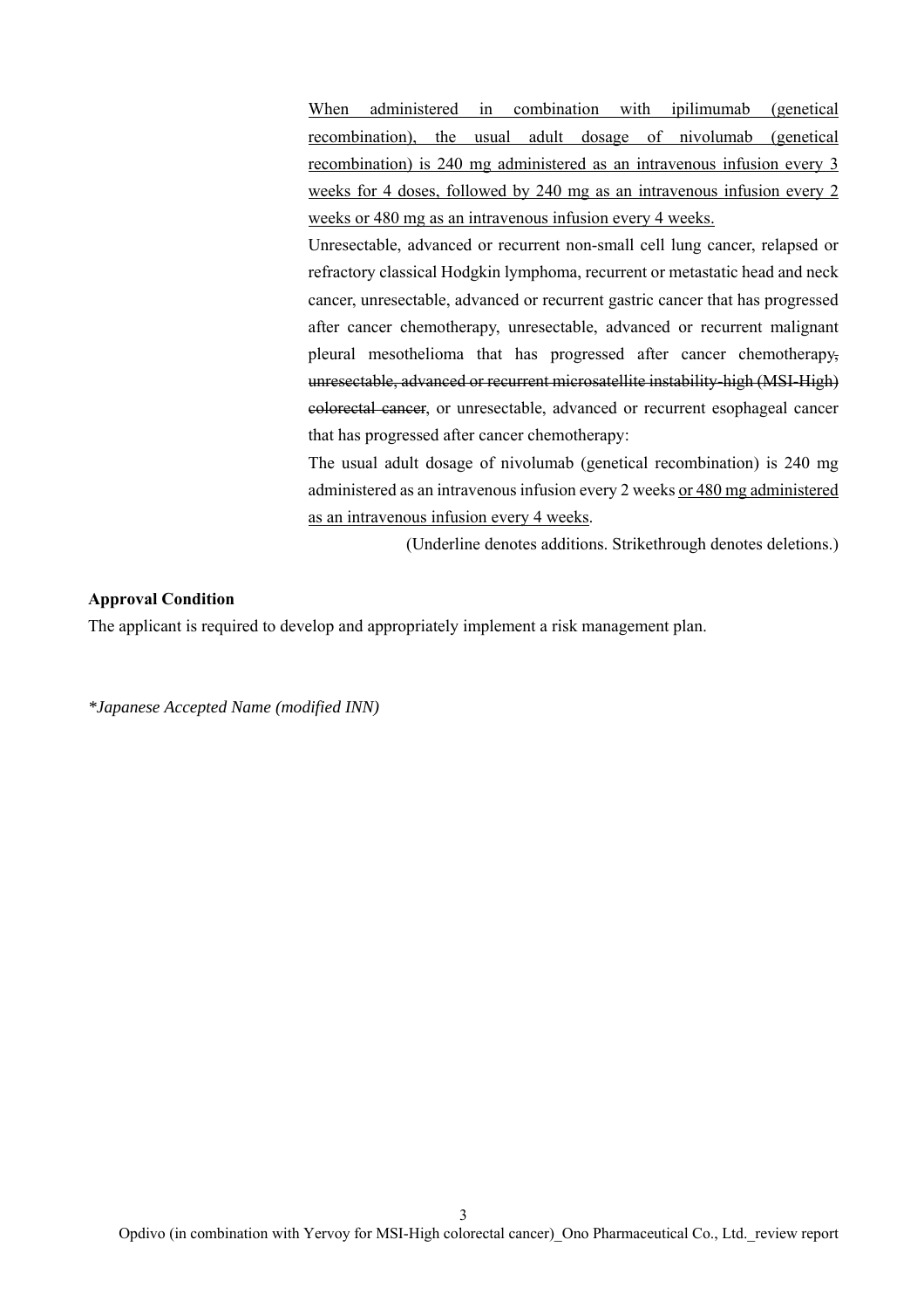### **Attachment**

### **Review Report (1)**

July 15, 2020

The following is an outline of the data submitted by the applicant and content of the review conducted by the Pharmaceuticals and Medical Devices Agency (PMDA).

### **Products Submitted for Approval**

| (a) Brand Name              | Opdivo Intravenous Infusion 20 mg, Opdivo Intravenous Infusion 100 mg,         |
|-----------------------------|--------------------------------------------------------------------------------|
|                             | Opdivo Intravenous Infusion 240 mg                                             |
| <b>Non-proprietary Name</b> | Nivolumab (Genetical Recombination)                                            |
| Applicant                   | Ono Pharmaceutical Co., Ltd.                                                   |
| Date of Application         | November 12, 2019, November 27, 2019 <sup>2)</sup>                             |
| <b>Dosage Form/Strength</b> | Injection: Each vial of 2, 10, or 24 mL, respectively contains 20, 100, or 240 |
|                             | mg of nivolumab (genetical recombination).                                     |
| <b>Proposed Indications</b> | O Malignant melanoma                                                           |
|                             | O Unresectable, advanced or recurrent non-small cell lung cancer               |
|                             | O Unresectable or metastatic renal cell carcinoma                              |
|                             | O Relapsed or refractory classical Hodgkin lymphoma                            |
|                             | O Recurrent or metastatic head and neck cancer                                 |
|                             | O Unresectable, advanced or recurrent gastric cancer that has progressed after |
|                             | cancer chemotherapy                                                            |
|                             | O Unresectable, advanced or recurrent malignant pleural mesothelioma that      |
|                             | has progressed after cancer chemotherapy                                       |
|                             | O Unresectable, advanced or recurrent microsatellite instability-high (MSI-    |
|                             | High) colorectal cancer that has progressed after cancer chemotherapy          |
|                             | O Unresectable, advanced or recurrent esophageal cancer that has progressed    |
|                             | after cancer chemotherapy                                                      |
|                             | (No change after the approval dated February 21, 2020)                         |

### **Proposed Dosage and Administration**

l

Malignant melanoma:

The usual adult dosage of nivolumab (genetical recombination) is 240 mg administered as an intravenous infusion every 2 weeks or 480 mg administered as an intravenous infusion every 4 weeks. For the adjuvant therapy of malignant melanoma, the maximum duration of treatment is 12 months.

<sup>&</sup>lt;sup>2)</sup> (a) An application for partial change was filed on November 12, 2019 to add a new dosage regimen for combination therapy with nivolumab (genetical recombination) and ipilimumab (genetical recombination) for microsatellite instability-high (MSI-High) colorectal cancer. (b) An application for partial change was filed on November 27, 2019 to update the dosage and administration of nivolumab (genetical recombination) to include an infusion regimen of 480 mg every 4 weeks for all of the approved indications.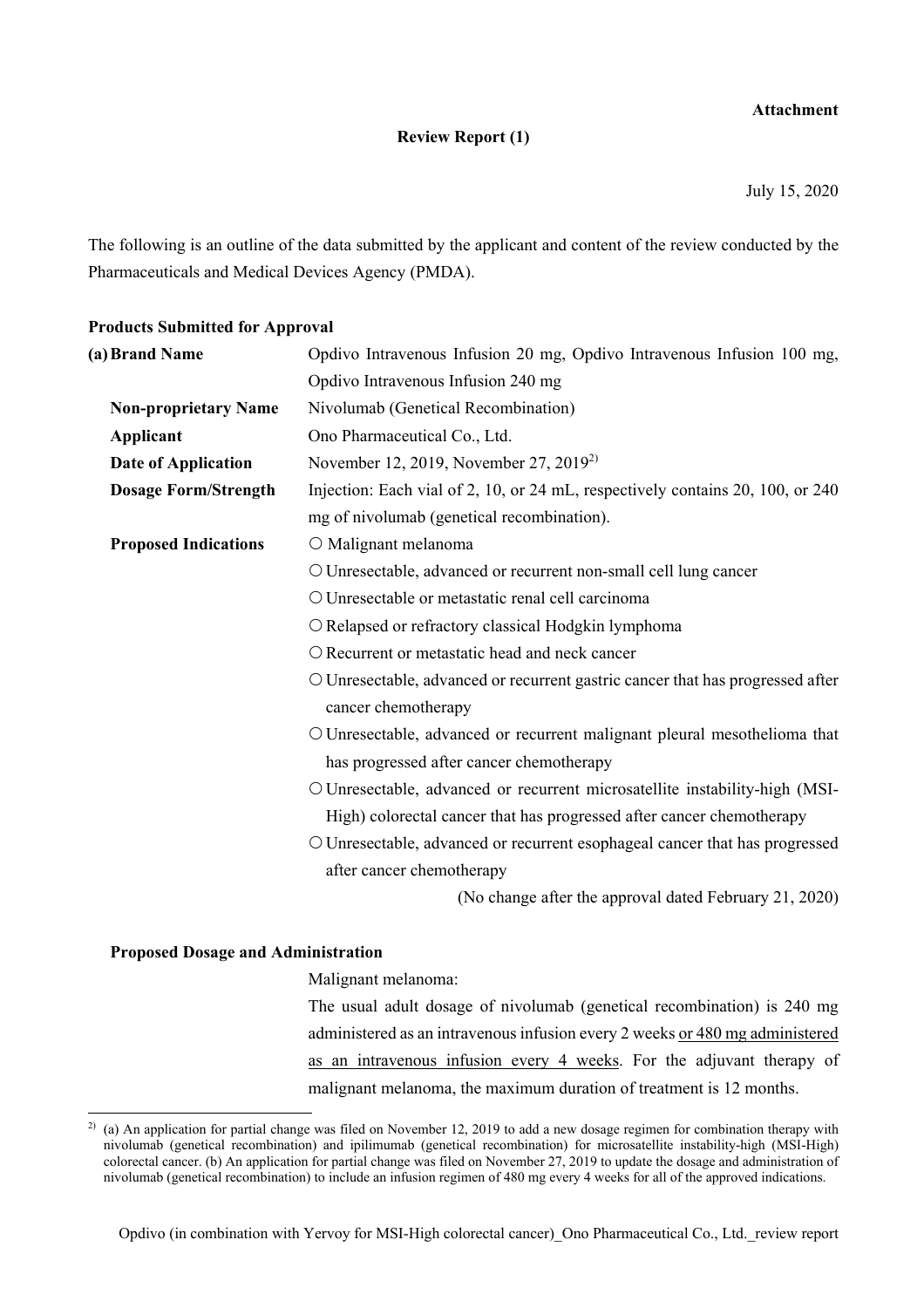In combination therapy with ipilimumab (genetical recombination) for unresectable malignant melanoma, the usual adult dosage of nivolumab (genetical recombination) is 80 mg administered as an intravenous infusion every 3 weeks for 4 doses, followed by 240 mg as an intravenous infusion every 2 weeks or 480 mg as an intravenous infusion every 4 weeks.

Unresectable or metastatic renal cell carcinoma:

The usual adult dosage of nivolumab (genetical recombination) is 240 mg administered as an intravenous infusion every 2 weeks or 480 mg administered as an intravenous infusion every 4 weeks.

When administered in combination with ipilimumab (genetical recombination) to chemotherapy-naïve patients with unresectable or metastatic renal cell carcinoma, the usual adult dosage of nivolumab (genetical recombination) is 240 mg administered as an intravenous infusion every 3 weeks for 4 doses, followed by 240 mg as an intravenous infusion every 2 weeks or 480 mg as an intravenous infusion every 4 weeks.

Unresectable, advanced or recurrent microsatellite instability-high (MSI-High) colorectal cancer that has progressed after cancer chemotherapy:

The usual adult dosage of nivolumab (genetical recombination) is 240 mg administered as an intravenous infusion every 2 weeks or 480 mg administered as an intravenous infusion every 4 weeks.

When administered in combination with ipilimumab (genetical recombination), the usual adult dosage of nivolumab (genetical recombination) is 240 mg administered as an intravenous infusion every 3 weeks for 4 doses, followed by 240 mg as an intravenous infusion every 2 weeks or 480 mg as an intravenous infusion every 4 weeks.

Unresectable, advanced or recurrent non-small cell lung cancer, relapsed or refractory classical Hodgkin lymphoma, recurrent or metastatic head and neck cancer, unresectable, advanced or recurrent gastric cancer that has progressed after cancer chemotherapy, unresectable, advanced or recurrent malignant pleural mesothelioma that has progressed after cancer chemotherapy, unresectable, advanced or recurrent microsatellite instability-high (MSI-High) colorectal cancer, or unresectable, advanced or recurrent esophageal cancer that has progressed after cancer chemotherapy:

The usual adult dosage of nivolumab (genetical recombination) is 240 mg administered as an intravenous infusion every 2 weeks or 480 mg administered as an intravenous infusion every 4 weeks.

(Underlines and strikethroughs denote additions and deletions, respectively, which were made after the approval dated February 21, 2020.)

 $\mathcal{D}$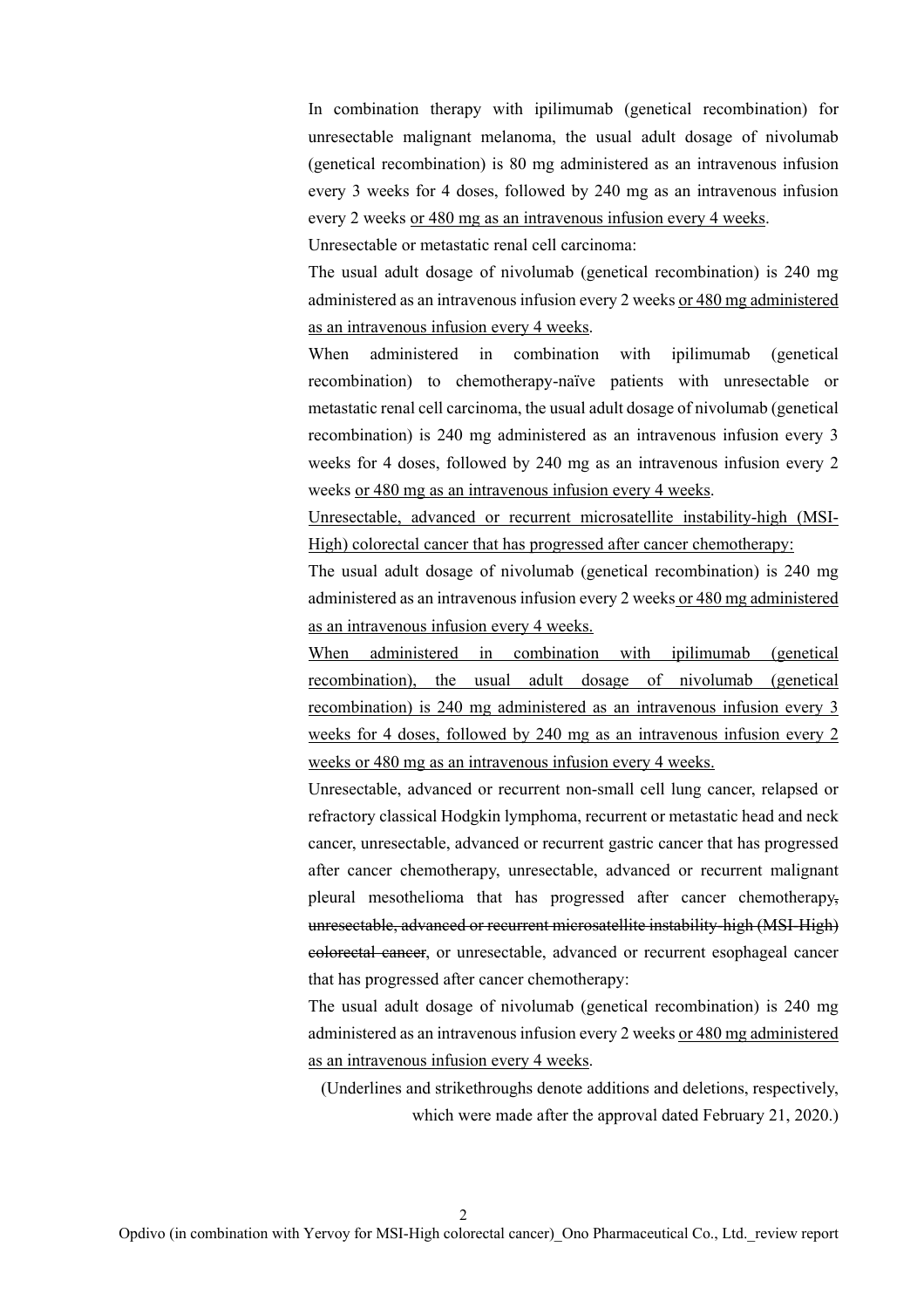| (b) Brand Name              | Yervoy Injection 50 mg (for intravenous use)                                        |  |  |
|-----------------------------|-------------------------------------------------------------------------------------|--|--|
| <b>Non-proprietary Name</b> | Ipilimumab (Genetical Recombination)                                                |  |  |
| Applicant                   | Bristol-Myers Squibb K.K.                                                           |  |  |
| Date of Application         | November 12, 2019                                                                   |  |  |
| <b>Dosage Form/Strength</b> | Injection: One 10 mL vial contains 50 mg of ipilimumab (genetical                   |  |  |
|                             | recombination).                                                                     |  |  |
| <b>Proposed Indications</b> | $\Omega$ Unresectable malignant melanoma                                            |  |  |
|                             | O Unresectable or metastatic renal cell carcinoma                                   |  |  |
|                             | Unresectable, advanced or recurrent microsatellite instability-high (MSI-<br>$\cup$ |  |  |
|                             | High) colorectal cancer that has progressed after cancer chemotherapy               |  |  |
|                             | (Underline denotes additions.)                                                      |  |  |

### **Proposed Dosage and Administration**

1. Unresectable malignant melanoma:

The usual adult dosage is 3 mg/kg (body weight) of ipilimumab (genetical recombination) administered intravenously every 3 weeks for a total of 4 doses. Ipilimumab (genetical recombination) should not be used in combination with antineoplastic agents other than nivolumab (genetical recombination).

2. Unresectable or metastatic renal cell carcinoma, or unresectable, advanced or recurrent microsatellite instability-high (MSI-High) colorectal cancer that has progressed after cancer chemotherapy:

In combination therapy with nivolumab (genetical recombination), the usual adult dosage is 1 mg/kg (body weight) of ipilimumab (genetical recombination) administered intravenously every 3 weeks for a total of 4 doses.

(Underline denotes additions. Strikethrough denotes deletions.)

3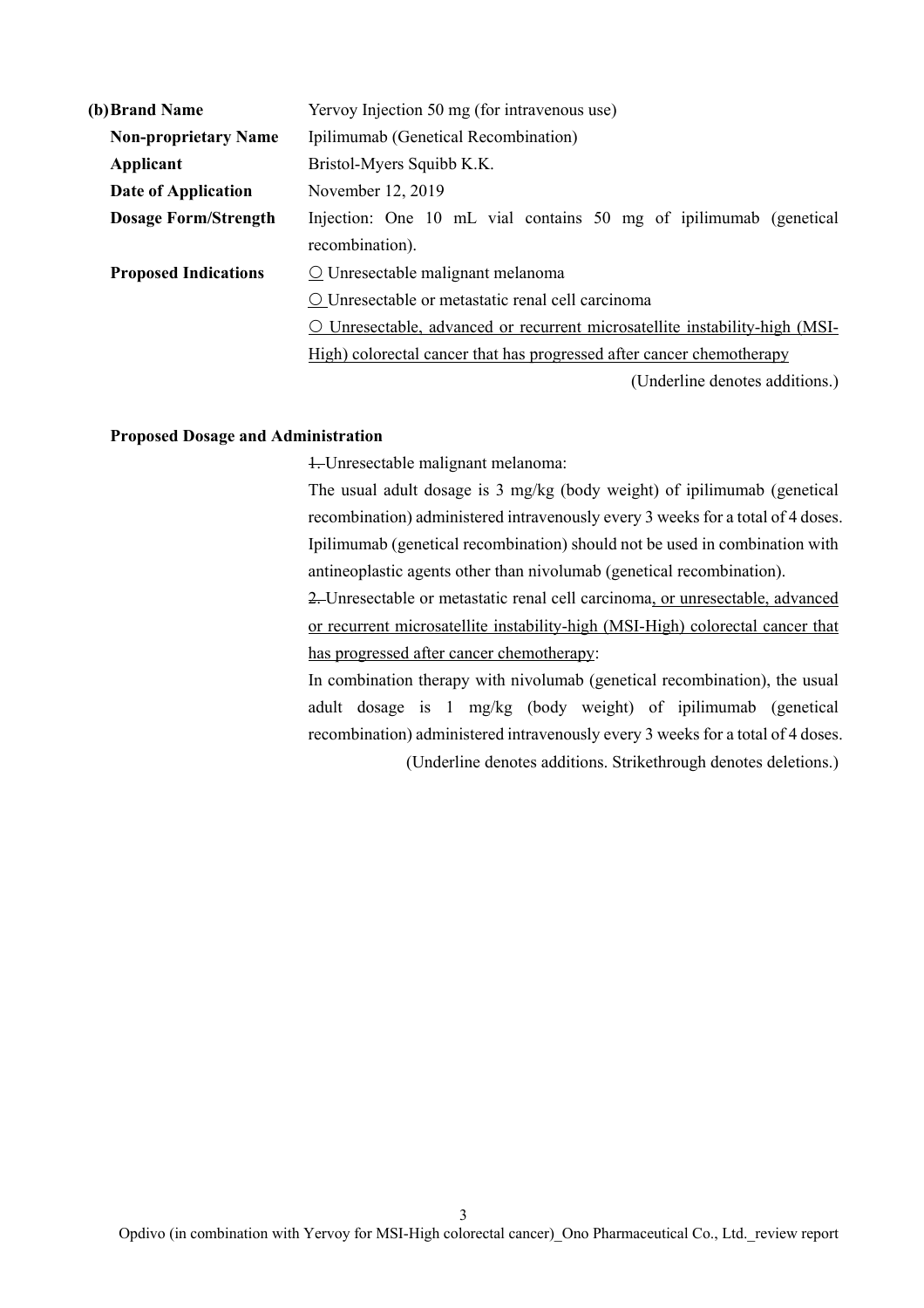### **Table of Contents**

| 6. Summary of Biopharmaceutic Studies and Associated Analytical Methods, Clinical Pharmacology, and |
|-----------------------------------------------------------------------------------------------------|
|                                                                                                     |
| 7. Clinical Efficacy and Safety and Outline of the Review Conducted by PMDA  12                     |
| 8. Results of Compliance Assessment Concerning the New Drug Application Data and Conclusion Reached |
|                                                                                                     |
|                                                                                                     |

## **List of Abbreviations**

See Appendix.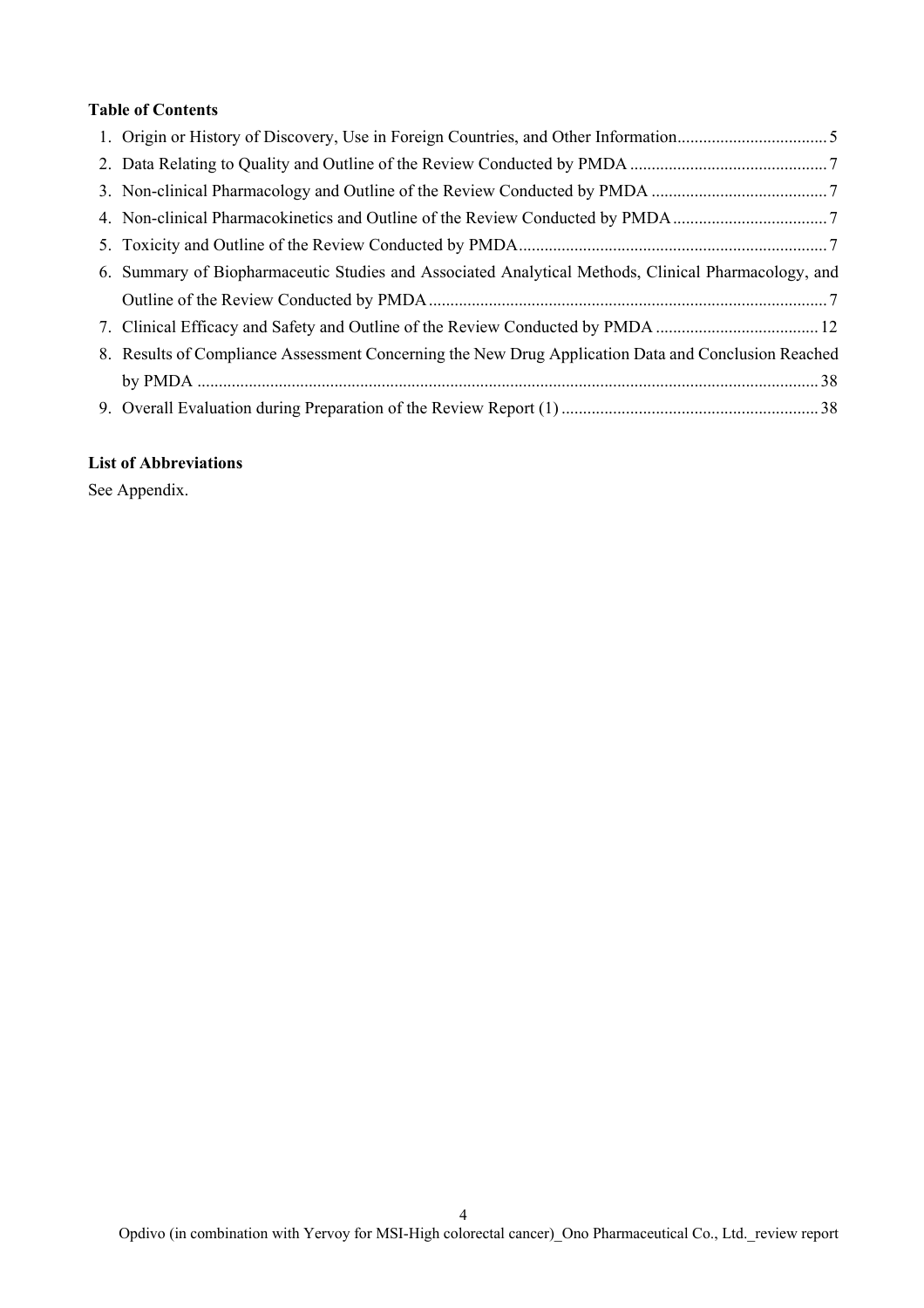### **1. Origin or History of Discovery, Use in Foreign Countries, and Other Information**

### **1.1 Outline of the proposed products**

Nivolumab (genetical recombination) (hereinafter, referred to as "NIVO") is a human monoclonal antibody against human programmed cell death-1 (PD-1) belonging to the immunoglobulin (Ig)G4 subclass, discovered by Ono Pharmaceutical Co., Ltd. and Medarex, Inc., US (currently Bristol-Myers Squibb). NIVO binds to the extracellular domain of PD-1 (PD-1 ligand binding site) and block the interaction between PD-1 and PD-1 ligands, thereby enhancing the activation of cancer antigen-specific T cells and cytotoxic activation against cancer cells to inhibit tumor growth.

Ipilimumab (genetical recombination) (hereinafter, referred to as "IPI") is a human monoclonal antibody of the IgG1 subclass against cytotoxic T-lymphocyte-associated antigen-4 (CTLA-4), discovered by Medarex, Inc., US (currently Bristol-Myers Squibb). IPI suppresses tumor growth by inhibiting the binding of CTLA-4, a negative costimulatory receptor (a negative regulator of T cell activation), to CD80 (B7.1) and CD86 (B7.2) molecules expressed on antigen-presenting cells to promote the immune response of T cells against tumors, and through other mechanisms.

In Japan, NIVO was approved for the indications of (a) "unresectable malignant melanoma" in July 2014, (b) "unresectable, advanced or recurrent non-small cell lung cancer (NSCLC)" in December 2015, (c) "unresectable or metastatic renal cell carcinoma (RCC)" in August 2016, (d) "relapsed or refractory classical Hodgkin lymphoma (cHL)" in December 2016, (e) "recurrent or metastatic head and neck cancer" in March 2017, (f) "unresectable, advanced or recurrent gastric cancer that has progressed after cancer chemotherapy" in September 2017, and (g) "unresectable, advanced or recurrent malignant pleural mesothelioma that has progressed after cancer chemotherapy" in August 2018. After the present application for partial change was filed, NIVO was approved for the indications of "unresectable, advanced or recurrent microsatellite instabilityhigh (MSI-High) colorectal cancer that has progressed after cancer chemotherapy" and "unresectable, advanced or recurrent esophageal cancer that has progressed after cancer chemotherapy" in February 2020. In addition, the above indication (a) was modified to "malignant melanoma" in August 2018.

IPI was approved for the indications of (a) "unresectable malignant melanoma" in July 2015 and (b) "unresectable or metastatic RCC" in August 2018.

The applicants have submitted applications for partial changes around the same time to: (i) add a new indication of MSI-High colorectal cancer and a new dosage and administration for combination therapy with NIVO and IPI (NIVO/IPI therapy) on November 12, 2019, and (ii) update the dosage and administration of NIVO to include an infusion regimen of 480 mg every 4 weeks, for all of the approved indications on November 27, 2019. This review report summarizes the reviews of both applications. In the review report, "patients with MSI-High colorectal cancer" are expressed as (a) "patients with MSI-High colorectal cancer," when the term refers to patients in whom a deficiency of the DNA mismatch repair system was detected either by polymerase chain reaction (PCR) or immunohistochemistry (IHC) assay (broad term), or (b) "patients with MSI-High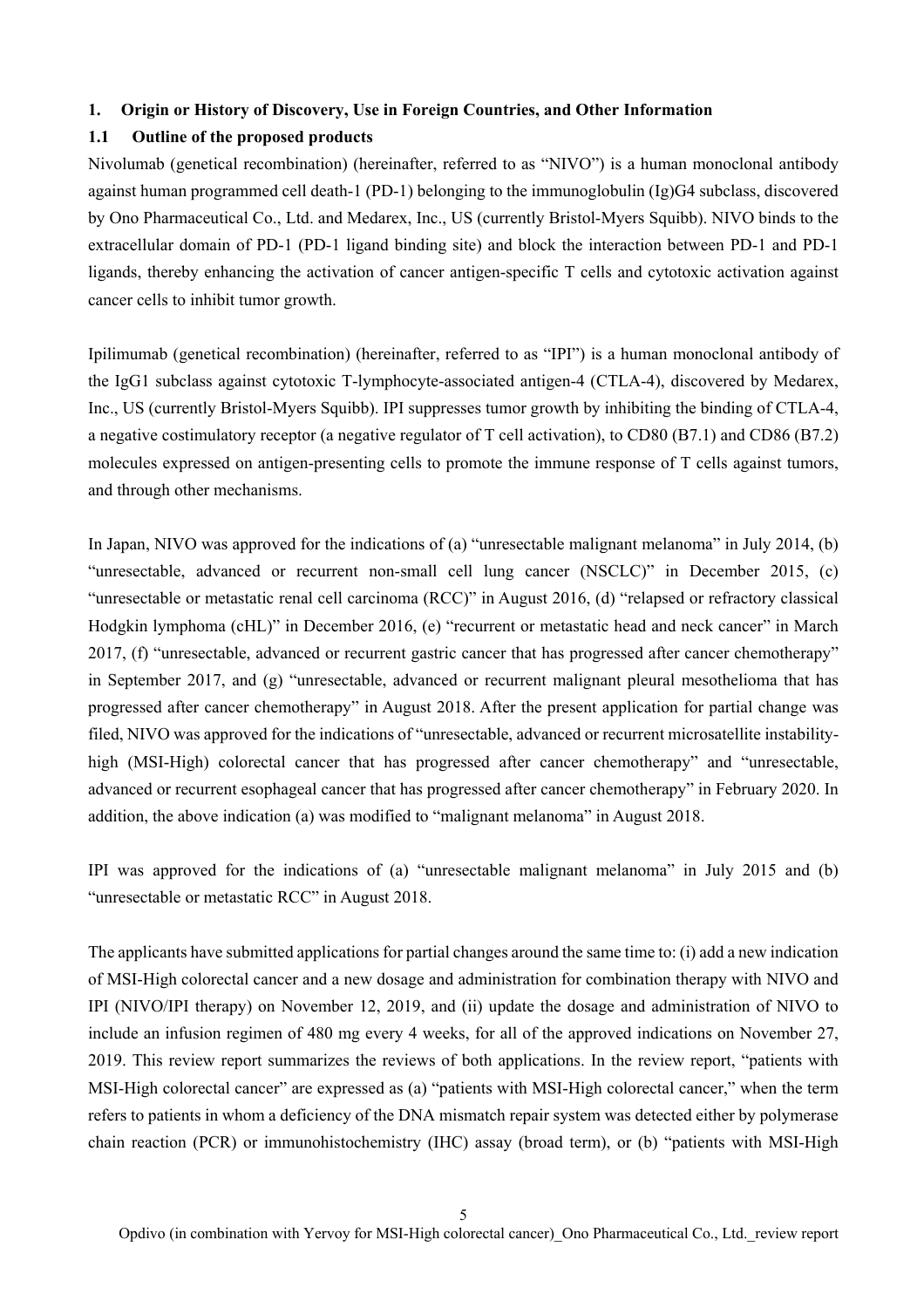(PCR) colorectal cancer," when the term refers to patients in whom a deficiency of the DNA mismatch repair system was detected by PCR (narrow term).

## **1.2 Development history etc.**

## **1.2.1 NIVO/IPI therapy for MSI-High colorectal cancer [(i) in Section 1.1]**

In March 2014, Bristol-Myers Squibb initiated a foreign phase II study to evaluate NIVO/IPI therapy and other treatment regimens, in chemotherapy-treated patients with unresectable, advanced or recurrent mismatch repair deficient (dMMR) or MSI-High (PCR) colorectal cancer (Study 142). With the results of Study 142 serving as pivotal data, the applicants have filed an application for partial change for NIVO to update the dosage and administration to include a dosage regimen of NIVO/IPI therapy for MSI-High colorectal cancer, and an application for partial change for IPI to add an indication and a dosage regimen of NIVO/IPI therapy for MSI-High colorectal cancer.

In the US, approval applications for NIVO and IPI were filed in January 2018 based on the pivotal data from Study 142, and NIVO and IPI received approval in July 2018 for the following indications. As of May 2020, NIVO/IPI therapy has been approved for MSI-High colorectal cancer in 3 countries or regions.

NIVO:

OPDIVO, as a single agent or in combination with ipilimumab, is indicated for the treatment of adult and pediatric patients 12 years and older with microsatellite instability-high (MSI-H) or mismatch repair deficient (dMMR) metastatic colorectal cancer (CRC) that has progressed following treatment with a fluoropyrimidine, oxaliplatin, and irinotecan. These indications are approved under accelerated approval based on overall response rate and duration of response. Continued approval for these indications may be contingent upon verification and description of clinical benefit in confirmatory trials.

IPI:

YERVOY, in combination with nivolumab, is indicated for the treatment of adult and pediatric patients 12 years of age and older with microsatellite instability-high (MSI-H) or mismatch repair deficient (dMMR) metastatic colorectal cancer (CRC) that has progressed following treatment with a fluoropyrimidine, oxaliplatin, and irinotecan. This indication is approved under accelerated approval based on overall response rate and duration of response. Continued approval for this indication may be contingent upon verification and description of clinical benefit in confirmatory trials.

## **1.2.2 NIVO 480 mg infused every 4 weeks [(ii) in Section 1.1]**

The approved dosage and administration for NIVO is an infusion regimen of 240 mg every 2 weeks, for all of the approved indications. Primarily based on the results from population pharmacokinetics (PPK) analyses, the applicant has filed an application for partial change to update the dosage and administration of NIVO to include an infusion regimen of 480 mg every 4 weeks, for all of the approved indications.

In the US, approval applications were filed based on data, including the results of PPK analyses, to update the dosage and administration of NIVO to include an infusion regimen of 480 mg every 4 weeks for (a) malignant melanoma, NSCLC, RCC, cHL, head and neck cancer, and urothelial carcinoma in May 2017, for (b) adjuvant

6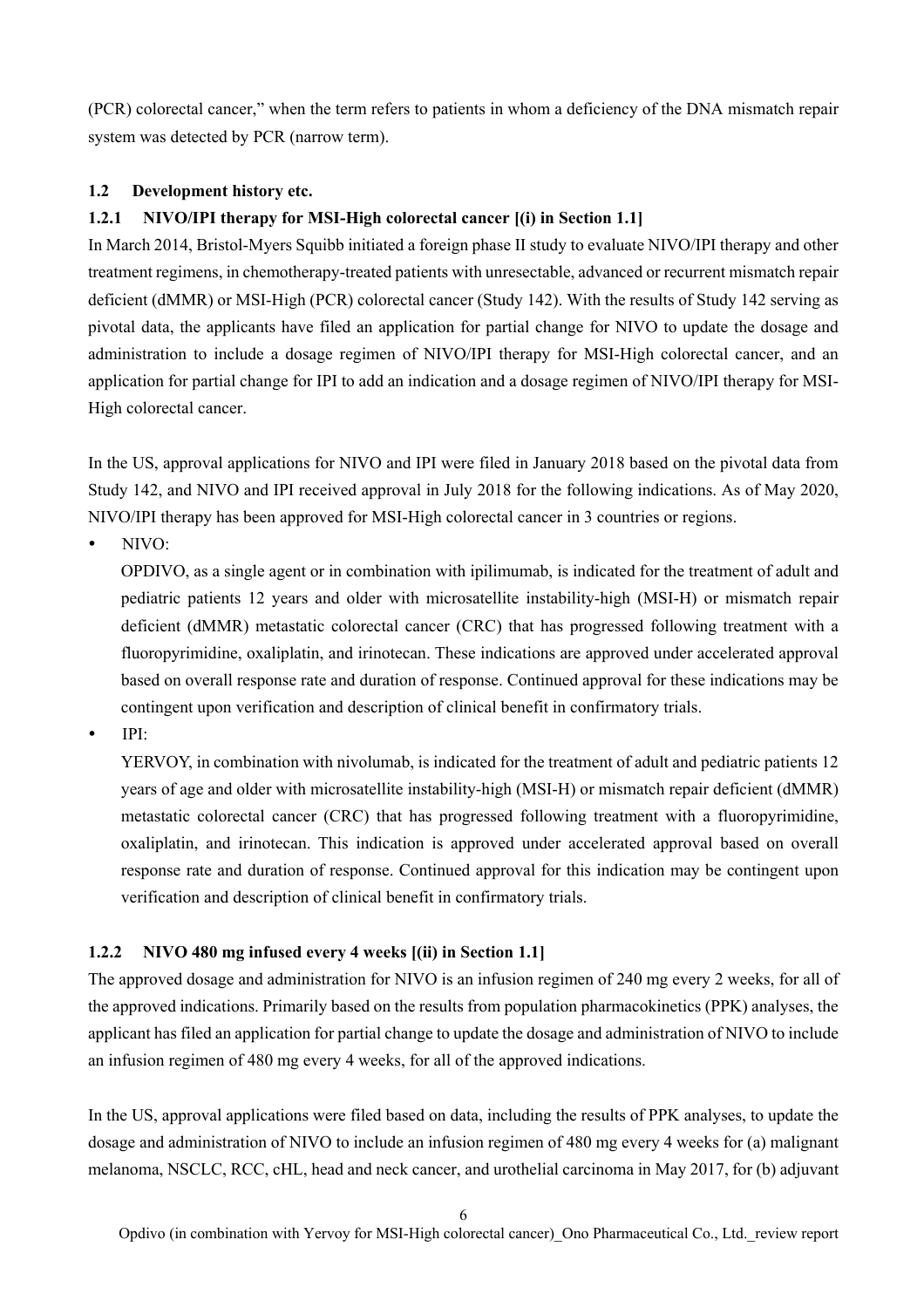therapy of malignant melanoma, and hepatocellular carcinoma in January 2018, and for (c) MSI-High colorectal cancer in June 2018, and NIVO received approval for (a) and (b) in March 2018, and for (c) in April 2019.

Also in the EU, approval applications were filed based on data, including the results of PPK analyses, to update the dosage and administration of NIVO to include an infusion regimen of 480 mg every 4 weeks for (a) malignant melanoma and RCC in May 2017, and for (b) adjuvant therapy of malignant melanoma in May 2019, and NIVO received approval for (a) in April 2018 and for (b) in October 2019.

As of May 2020, the infusion regimen of 480 mg every 4 weeks for NIVO has been approved in 24 countries or regions.

## **2. Data Relating to Quality and Outline of the Review Conducted by PMDA**

Because the present application is intended for a new indication and a new dosage regimen, no additional data on quality have been submitted.

## **3. Non-clinical Pharmacology and Outline of the Review Conducted by PMDA**

Although the present application is intended for a new indication and a new dosage regimen, no new data on non-clinical pharmacology have been submitted. The non-clinical pharmacology of NIVO and IPI was evaluated during the review for the initial approvals.

## **4. Non-clinical Pharmacokinetics and Outline of the Review Conducted by PMDA**

Although the present application is intended for a new indication and a new dosage regimen, no new data on non-clinical pharmacokinetics have been submitted. The non-clinical pharmacokinetics of NIVO and IPI was evaluated during the review for the initial approvals.

### **5. Toxicity and Outline of the Review Conducted by PMDA**

Because the present application is intended for a new indication and a new dosage regimen, no toxicity data have been submitted.

# **6. Summary of Biopharmaceutic Studies and Associated Analytical Methods, Clinical Pharmacology, and Outline of the Review Conducted by PMDA**

Although the present application is intended for a new indication and a new dosage regimen, no new data on biopharmaceutic studies and associated analytical methods have been submitted. The biopharmaceutic studies and associated analytical methods for NIVO and IPI were evaluated during the reviews for the initial and subsequent approvals.

## **6.1 Clinical pharmacology**

The applicants have submitted the results of the PPK and exposure-response analyses based on the data from the clinical studies presented in Table 1, as clinical pharmacology data for the present application.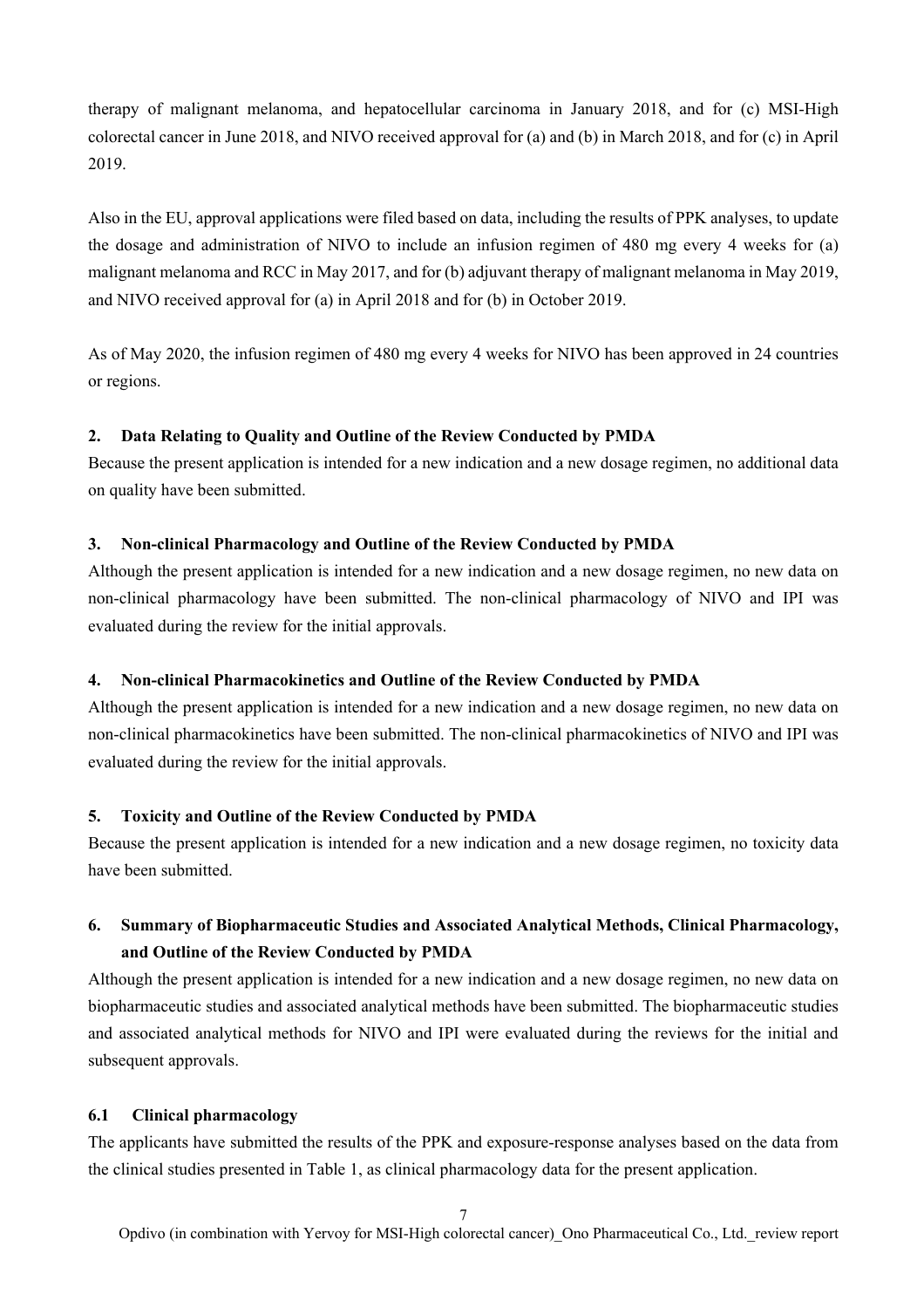| Region  | Study identifier           | Phase        | Cancer type          | Dosage regimen for NIVO                                         |
|---------|----------------------------|--------------|----------------------|-----------------------------------------------------------------|
|         | Study ONO-4538-01          | I            | Solid cancers        | 1, 3, 10, or 20 mg every 2 weeks                                |
|         | Study ONO-4538-02          | $\mathbf{I}$ | Malignant melanoma   | 2 mg/kg every 3 weeks                                           |
|         | Study ONO-4538-05/CA209131 | $\mathbf{I}$ | SO-NSCLC             | 3 mg/kg every 2 weeks                                           |
| Japan   | Study ONO-4538-06/CA209132 | $\mathbf{I}$ | NSQ-NSCLC            | 3 mg/kg every 2 weeks                                           |
|         | Study ONO-4538-08/CA209315 | $\mathbf{I}$ | Malignant melanoma   | 3 mg/kg every 2 weeks                                           |
|         | Study ONO-4538-15/CA209372 | $\mathbf{I}$ | cHL                  | 3 mg/kg every 2 weeks                                           |
|         | Study ONO-4538-22/CA209275 | $\mathbf{I}$ | Urothelial carcinoma | 3 mg/kg every 2 weeks                                           |
|         | Study ONO-4538-03/CA209025 | Ш            | <b>RCC</b>           | 3 mg/kg every 2 weeks                                           |
| Global  | Study ONO-4538-10/CA209026 | Ш            | <b>NSCLC</b>         | 3 mg/kg every 2 weeks                                           |
|         | Study ONO-4538-11/CA209141 | Ш            | Head and neck cancer | 3 mg/kg every 2 weeks                                           |
|         | Study ONO-4538-12/CA209316 | Ш            | Gastric cancer       | 3 mg/kg every 2 weeks                                           |
|         | Study CA209001/MDX1106-01  | I            | Solid cancers        | $0.3, 1, 3$ , or $10 \text{ mg/kg}$ every 4 weeks (for 2 doses) |
|         | Study CA209003/MDX1106-03  | I            | Solid cancers        | 0.1, 0.3, 1, 3, or 10 mg/kg every 2 weeks                       |
|         | Study CA209009             | I            | <b>RCC</b>           | $0.3$ , 2, or 10 mg every 3 weeks                               |
|         | Study CA209039             | $\mathbf{I}$ | cHL                  | 1 or 3 mg/kg every 2 weeks                                      |
|         | Study CA209032             | $V$ II       | Solid cancers        | 3 mg/kg every 2 weeks                                           |
|         | Study CA209010             | $\mathbf{I}$ | <b>RCC</b>           | $0.3$ , 2, or 10 mg every 3 weeks                               |
| Foreign | Study CA209063             | $\mathbf{I}$ | SQ-NSCLC             | 3 mg/kg every 2 weeks                                           |
|         | Study CA209205             | $\mathbf{I}$ | cHL                  | 3 mg/kg every 2 weeks                                           |
|         | Study CA209017             | Ш            | SQ-NSCLC             | 3 mg/kg every 2 weeks                                           |
|         | Study CA209037             | Ш            | Malignant melanoma   | 3 mg/kg every 2 weeks                                           |
|         | Study CA209057             | Ш            | NSQ-NSCLC            | 3 mg/kg every 2 weeks                                           |
|         | Study CA209066             | Ш            | Malignant melanoma   | 3 mg/kg every 2 weeks                                           |
|         | Study 067                  | Ш            | Malignant melanoma   | 3 mg/kg every 2 weeks                                           |

**Table 1. Clinical studies used in PPK and exposure-reaction analyses** 

### **6.1.1 PPK analyses**

A PPK analysis was conducted using the pharmacokinetic data for NIVO (3,939 patients, 21,098 sampling points) obtained from the 24 clinical studies presented in Table 1 (NONMEM, Version 7.3). The pharmacokinetics of NIVO was well-described by a 2-compartment model. Among the Japanese patients included in the PPK analysis (420 patients), the pharmacokinetic parameters (estimates) of NIVO administered with dosage regimens, including the 480 mg every 4 weeks regimen and the approved regimen, are summarized in Table 2. The exposure to NIVO in the Japanese patients was characterized, as follows.

- The  $C_{\text{avg,ss}}$  value of NIVO 480 mg every 4 weeks was comparable to that of NIVO 240 mg every 2 weeks.
- The  $C_{\text{min,ss}}$  value of NIVO 480 mg every 4 weeks was lower than that of NIVO 240 mg every 2 weeks, but higher than that of NIVO 3 mg/kg every 2 weeks.
- The  $C_{\text{max,ss}}$  value of NIVO 480 mg every 4 weeks was higher than that of NIVO 240 mg every 2 weeks, but lower than that of NIVO 10 mg/kg every 2 weeks, a dosage regimen that has been demonstrated to be tolerable in Japanese patients (see "Review Report for Opdivo Intravenous Infusion 20 mg, Opdivo Intravenous Infusion 100 mg, dated June 18, 2014").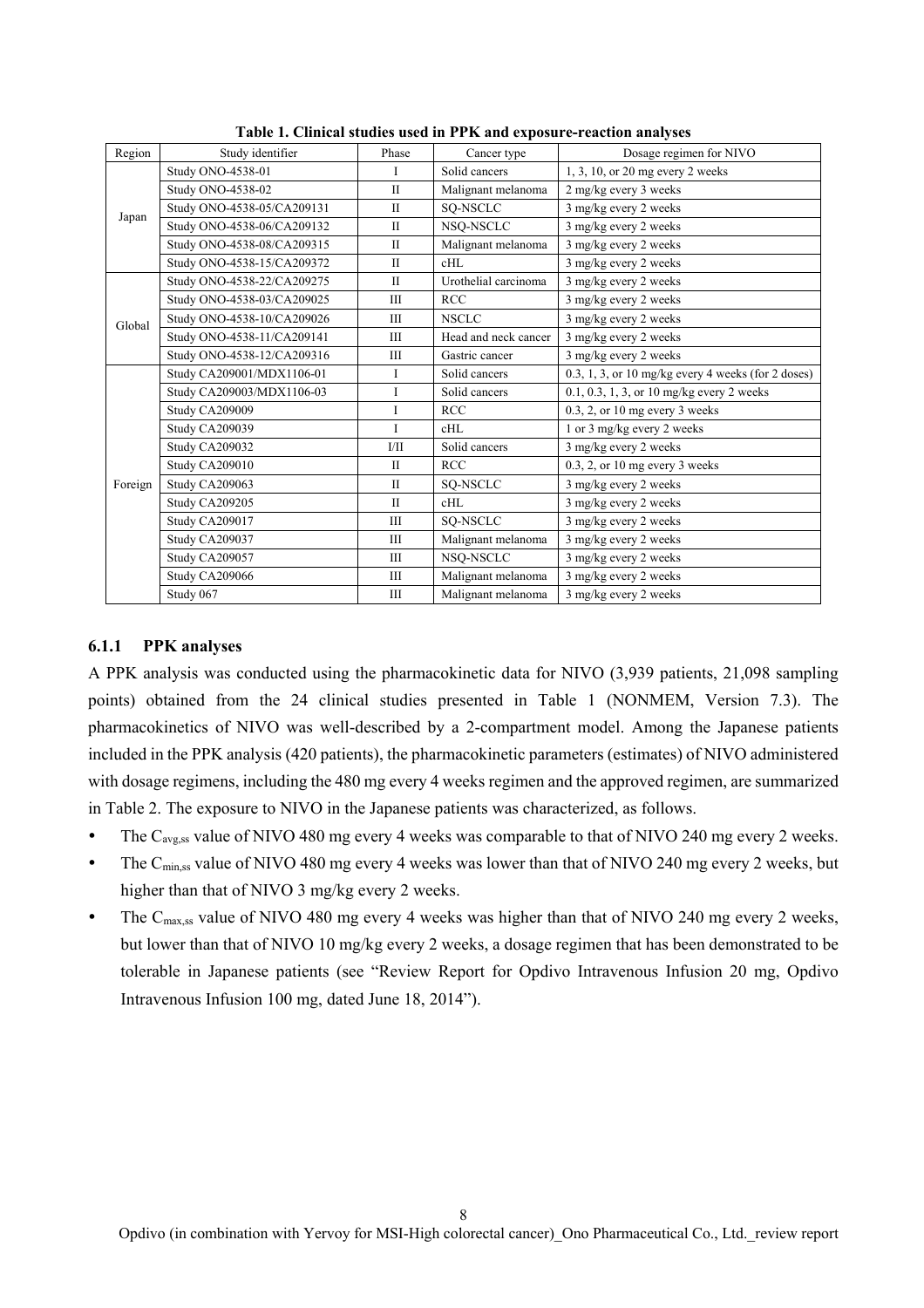| Dosage regimen             | $C_{\text{max1}}$ | $C_{avg,d28}$ | $C_{\text{min,d28}}$ | $C_{\text{max,ss}}$ | $C_{\text{avg,ss}}$ | $C_{\text{min,ss}}$ |
|----------------------------|-------------------|---------------|----------------------|---------------------|---------------------|---------------------|
|                            | $(\mu$ g/mL)      | $(\mu g/mL)$  | $(\mu g/mL)$         | $(\mu g/mL)$        | $(\mu g/mL)$        | (µg/mL)             |
| $3 \text{ mg/kg}$ every 2  | 50.9              | 30.8          | 26.6                 | 113                 | 76.3                | 59.6                |
| weeks                      | (21.3)            | (21.5)        | (26.6)               | (26.4)              | (33.2)              | (38.9)              |
| $240$ mg every $2$         | 72.6              | 43.7          | 37.8                 | 161                 | 108                 | 84.7                |
| weeks                      | (21.9)            | (20.6)        | (26.9)               | (27.5)              | (34.7)              | (40.9)              |
| 480 mg every 4             | 145               | 52.9          | 28.3                 | 218                 | 108                 | 67.6                |
| weeks                      | (21.9)            | (21.7)        | (31.7)               | (24.3)              | (34.7)              | (46.7)              |
| $10 \text{ mg/kg}$ every 2 | 186               | 119           | 103                  | 412                 | 287                 | 226                 |
| weeks                      | (16.1)            | (14.8)        | (15.8)               | (16.8)              | (18.0)              | (19.4)              |

**Table 2. Pharmacokinetic parameters (estimates) of NIVO in Japanese patients** 

Geometric mean (coefficient of variation %)

A PPK analysis using the pharmacokinetic data from patients treated with NIVO, including those treated for esophageal cancer or MSI-High colorectal cancer, suggested that the difference in exposure to NIVO between the 3 mg/kg or 240 mg every 2 weeks regimen and the 480 mg every 4 weeks regimen in patients with esophageal cancer or MSI-High colorectal cancer was largely comparable to that among patients treated for other approved indications.

The pharmacokinetic data from a global phase II study (Study ONO-4538-63/CA209907) investigating NIVO administered at a dose of 480 mg every 4 weeks in patients with NSCLC, which were submitted after the present application for partial change, revealed that the observed  $C_{\text{max1}}$  and  $C_{\text{min,d28}}$  values (geometric means [coefficients of variation%]) of 136 µg/mL (24.5%) and 26.6 µg/mL (51.8%) were comparable to the above  $C_{\text{max1}}$  and  $C_{\text{min,d28}}$  values estimated in Japanese patients treated with NIVO 480 mg every 4 weeks.

## **6.1.2 Relationship between exposure and efficacy or safety**

### **6.1.2.1 Efficacy**

On the basis of the data collected from patients receiving NIVO for malignant melanoma (Studies CA209003/MDX1106-03, CA209037, CA209066, and ONO-4538-08/CA209315), squamous non-small cell lung cancer (SQ-NSCLC) (Studies CA209003/MDX1106-03, CA209017, CA209063, and ONO-4538- 05/CA209131), non-squamous non-small cell lung cancer (NSQ-NSCLC) (Studies CA209003/MDX1106-03, CA209057, and ONO-4538-06/CA209132), or RCC (Studies CA209003/MDX1106-03, CA209010, and ONO-4538-03/CA209025), at a dose of 1 to 10 mg/kg every 2 weeks or at a dose of 0.3 to 10 mg/kg every 3 weeks, an exposure-response model describing the relationship between exposure to NIVO and its efficacy (overall survival [OS] or overall response rate) was established for each cancer type, and the following assessments were performed.

 Using the data from Japanese and foreign clinical studies in patients with malignant melanoma (Studies CA209037, CA209066, and ONO-4538-08/CA209315), exposure to NIVO  $(C_{\text{avg,d28}})$  was estimated, and OS and overall response rate were compared among the dosage regimens of 3 mg/kg every 2 weeks, 240 mg every 2 weeks, and 480 mg every 4 weeks. The results predicted no clear differences in OS or overall response rate among the dosage regimens (Figures 1 and 2). Similar results were predicted when exposure to NIVO was measured by C<sub>min,d28</sub>.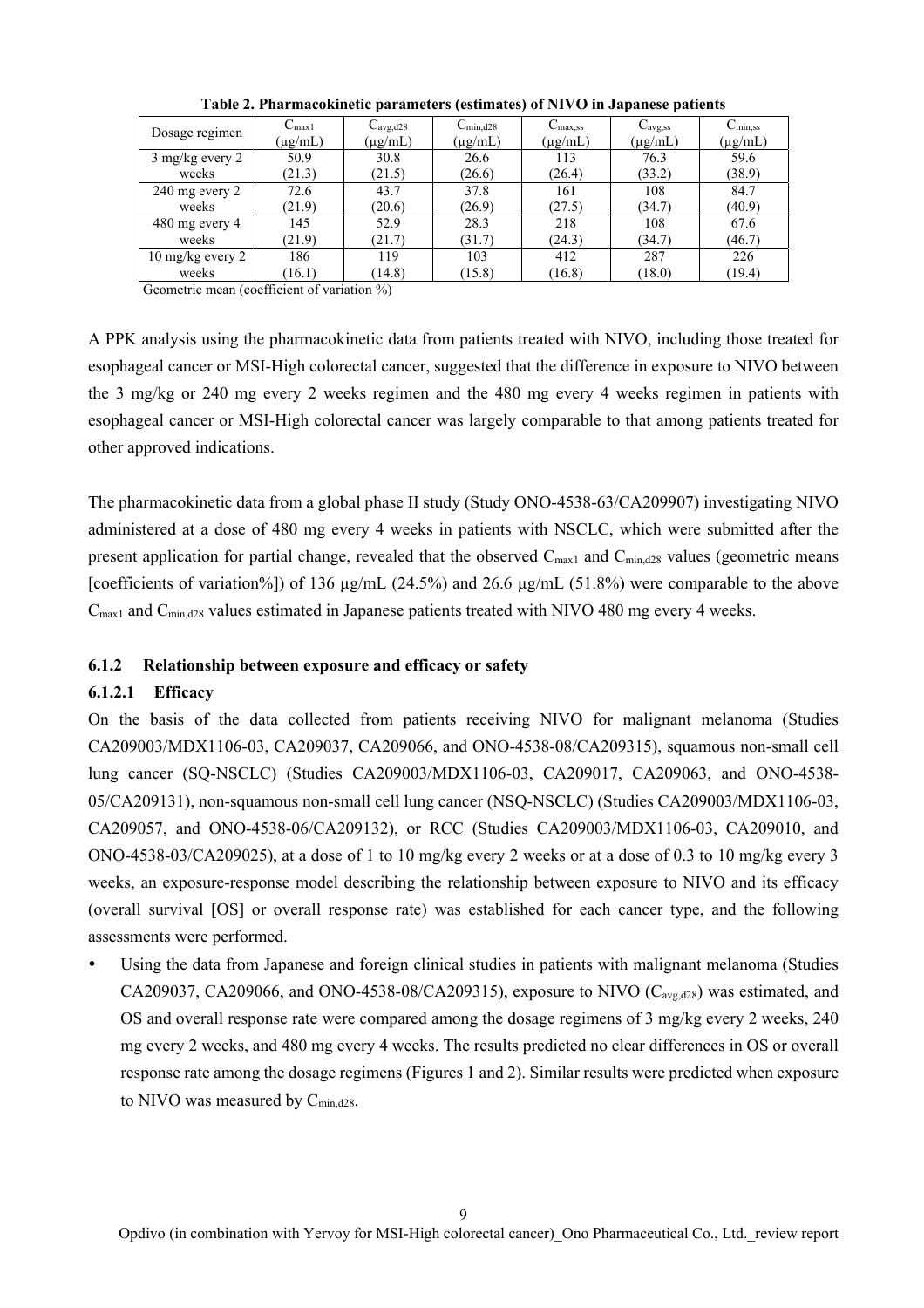

Figure 1. Kaplan-Meier curves for OS predicted using estimated C<sub>avg,d28</sub> values, by dosage regimen **(patients with malignant melanoma)** 



**(patients with malignant melanoma)** 

10

Opdivo (in combination with Yervoy for MSI-High colorectal cancer)\_Ono Pharmaceutical Co., Ltd.\_review report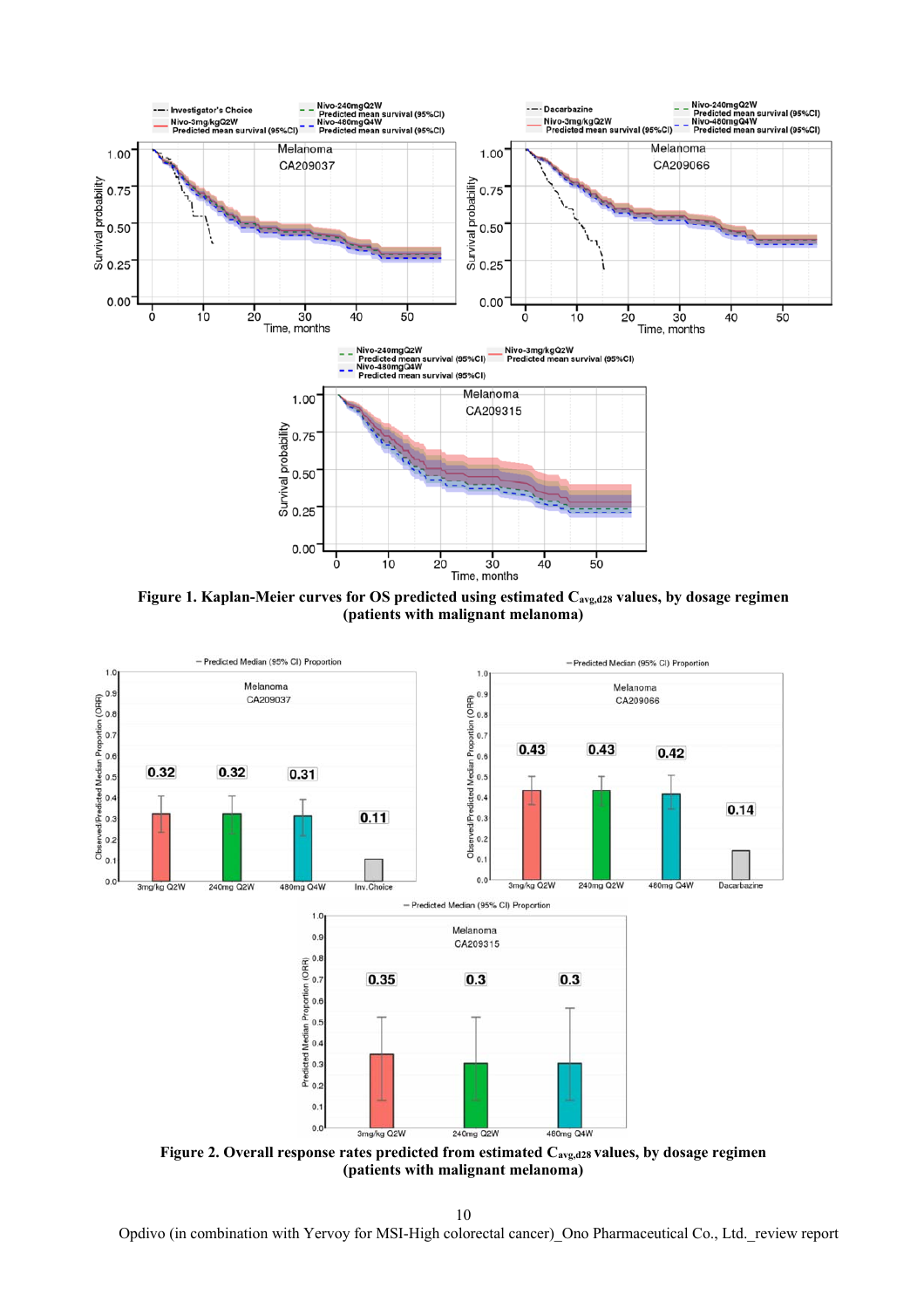Also in patients with SQ-NSCLC (Studies CA209017 and ONO-4538-05/CA209131), patients with NSQ-NSCLC (Studies CA209057 and ONO-4538-06/CA209132), and patients with RCC (Studies ONO-4538- 03/CA209025), no clear differences in OS or overall response rate were predicted among the dosage regimens as was predicted in patients with malignant melanoma.

## **6.1.2.2 Safety**

On the basis of the data from patients who received NIVO at a dose of 1 to 10 mg/kg every 2 weeks or at a dose of 0.3 to 10 mg/kg every 3 weeks for malignant melanoma (Studies CA209003/MDX1106-03, CA209037, and CA209066), SQ-NSCLC (Studies CA209003/MDX1106-03, CA209017, and CA209063), NSQ-NSCLC (Studies CA209003/MDX1106-03 and CA209057), RCC (Studies CA209003/MDX1106-03, CA209010, and ONO-4538-03/CA209025), head and neck cancer (Study ONO-4538-11/CA209141), urothelial carcinoma (Studies CA209032 and ONO-4538-22/CA209275), cHL (Studies CA209039 and CA209205), or other disease conditions, an exposure-response model describing the relationship between exposure to NIVO and its safety (as measured by (a) adverse events leading to drug discontinuation or death, (b) Grade  $\geq$ 3 adverse events, and (c) Grade ≥2 immune-mediated adverse events) was established by adverse events of (a) to (c), and the following assessments were conducted.

 Using the data from Japanese patients with malignant melanoma (Studies ONO-4538-01, ONO-4538-02, and ONO-4538-08/CA209315), NSCLC (Studies ONO-4538-01, ONO-4538-05/CA209131, ONO-4538- 06/CA209132, and ONO-4538-10/CA209026), RCC (Study ONO-4538-03/CA209025), head and neck cancer (Study ONO-4538-11/CA209141), or urothelial carcinoma (Study ONO-4538-22/CA209275), the exposure  $(C_{\text{avg},d28})$  to NIVO in Japanese patients was estimated, and the incidence of adverse events leading to drug discontinuation or death in the above (a) was compared among dosage regimens of 3 mg/kg every 2 weeks, 240 mg every 2 weeks, and 480 mg every 4 weeks in Japanese patients with malignant melanoma, SQ-NSCLC, NSQ-NSCLC, RCC, head and neck cancer, or cHL. The comparison results predicted no clear differences in the incidence of the adverse events in the above (a) among the dosage regimens in any of the patient populations (Figure 3). A similar result was predicted when exposure was measured by  $C_{\text{max1}}$ .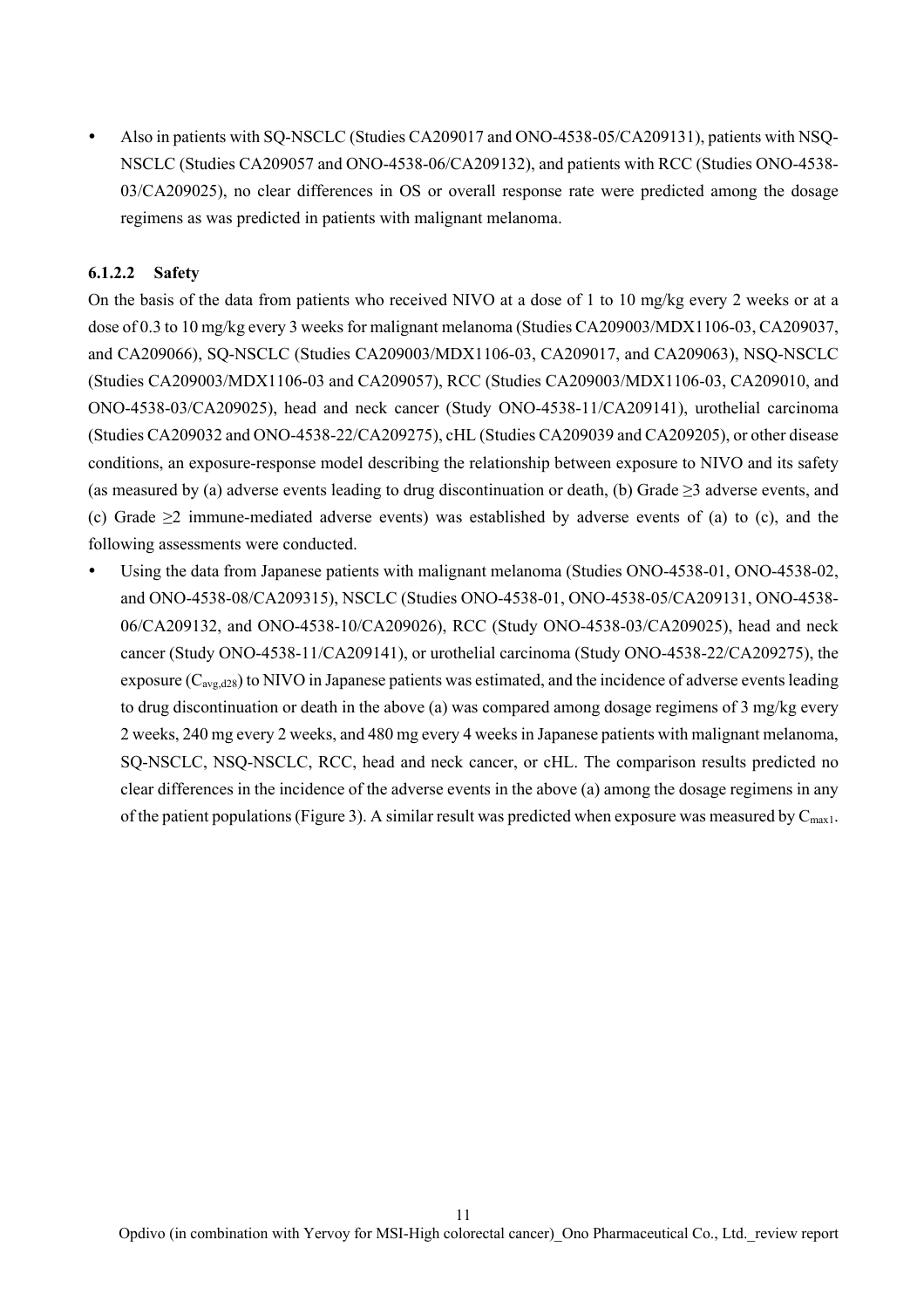

**Figure 3. Incidences of adverse events leading to drug discontinuation or death, predicted from estimated Cavg,d28 values, by dosage regimen** 

 Also for the incidence of the adverse events in the above (b) and (c), no clear differences were predicted among the dosage regimens in all of the patient populations.

The applicant's explanation:

The results of the PPK analyses and exposure-response analyses described above predicted no clear differences in the efficacy or safety of NIVO for all of the approved indications, including esophageal cancer and MSI-High colorectal cancer, between dosage regimens of 240 mg every 2 weeks and 480 mg every 4 weeks.

### **6.R Outline of the review conducted by PMDA**

On the basis of the data submitted, PMDA concluded that the applicant's explanation about the clinical pharmacology of NIVO was acceptable.

### **7. Clinical Efficacy and Safety and Outline of the Review Conducted by PMDA**

The applicants submitted efficacy and safety evaluation data, in the form of results data from the 4 clinical studies presented in Table 3: a Japanese phase II study, a global phase III study, a foreign phase II study, and a foreign phase III study. The applicants also submitted the results of a foreign phase II study, as reference data. This review report does not describe the results of (a) a Japanese phase II study (Study 17) and a foreign phase III study (Study 067), (b) a global phase III study (Study 214), or (c) a foreign phase II study (Study 142 [the monotherapy stage]), which were evaluated during the reviews for approvals for (a) NIVO/IPI therapy for malignant melanoma [see "Review Report for Opdivo Intravenous Infusion 20 mg, Opdivo Intravenous Infusion 100 mg dated April 13, 2018" and "Review Report for Yervoy Injection 50 mg [for intravenous use] dated April 13, 2018"), for (b) NIVO/IPI therapy for RCC (see "Review Report for Opdivo Intravenous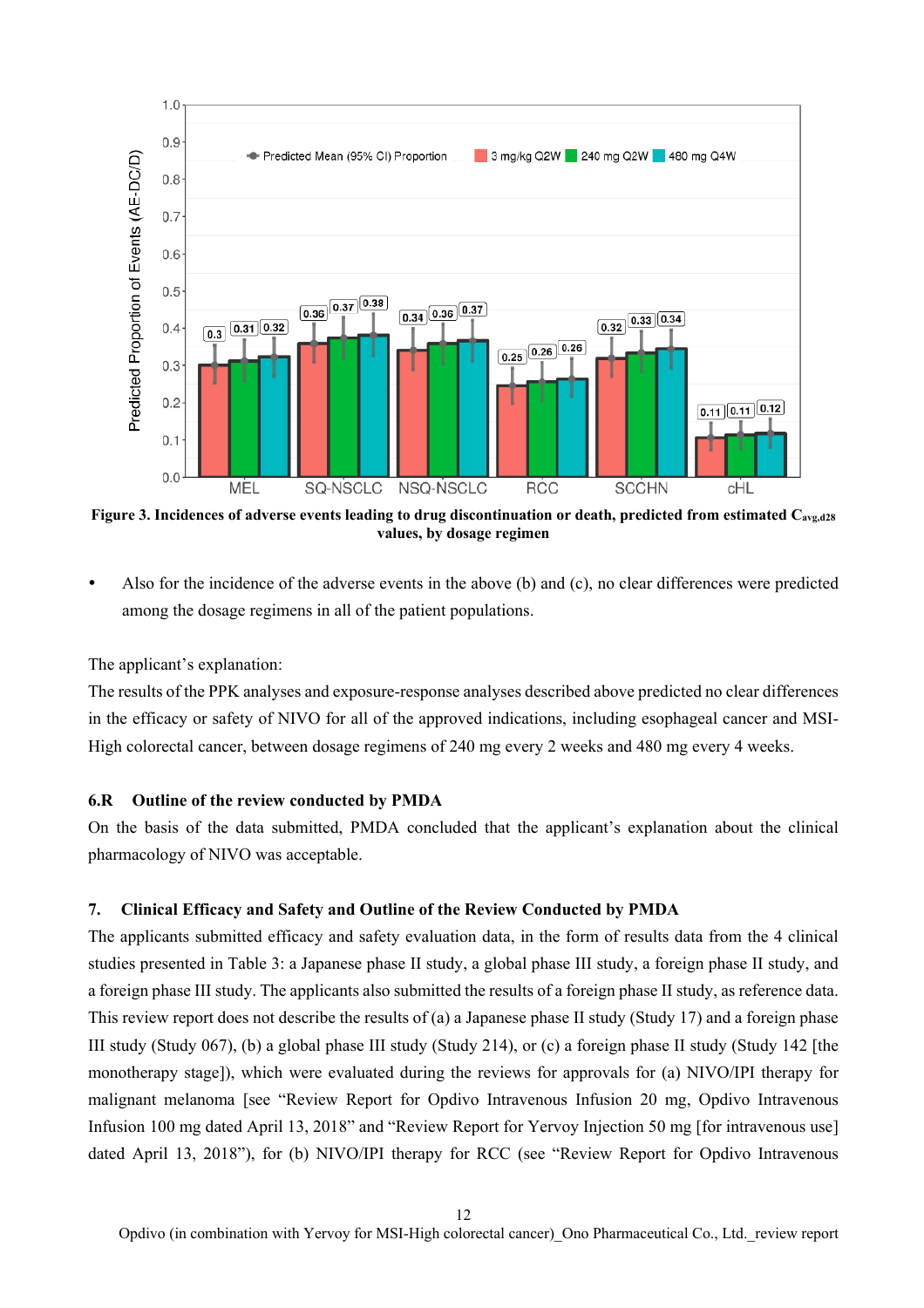Infusion 20 mg, Opdivo Intravenous Infusion 100 mg, Opdivo Intravenous Infusion 240 mg dated July 26, 2018" and "Review Report for Yervoy Injection 50 mg [for intravenous use] dated July 26, 2018"), and for (c) NIVO monotherapy for MSI-High colorectal cancer and esophageal cancer (see "Review Report for Opdivo Intravenous Infusion 20 mg, Opdivo Intravenous Infusion 100 mg, Opdivo Intravenous Infusion 240 mg dated January 9, 2020").

| Data<br>type    | Region  | Study<br>identifier | Phase        | Population                                                                                                                                                                                                                                                                                                                        | N                                      | Brief description of dosage regimen                                                                                                                                                                                                                                                                                          | Main<br>endpoint   |
|-----------------|---------|---------------------|--------------|-----------------------------------------------------------------------------------------------------------------------------------------------------------------------------------------------------------------------------------------------------------------------------------------------------------------------------------|----------------------------------------|------------------------------------------------------------------------------------------------------------------------------------------------------------------------------------------------------------------------------------------------------------------------------------------------------------------------------|--------------------|
|                 | Japan   | Study 17            | $\mathbf{I}$ | Chemotherapy-naïve patients with<br>unresectable malignant melanoma                                                                                                                                                                                                                                                               | 30                                     | Intravenous NIVO 1 mg/kg and intravenous<br>IPI 3 mg/kg every 3 weeks for 4 doses each,<br>followed by intravenous NIVO 3 mg/kg every<br>2 weeks                                                                                                                                                                             | Efficacy<br>Safety |
|                 | Global  | Study 214           | III          | Chemotherapy-naïve patients with<br>unresectable or metastatic clear cell RCC                                                                                                                                                                                                                                                     | 1,096<br>(a) 550<br>(b) $546$          | (a) Intravenous NIVO 3 mg/kg and<br>intravenous IPI 1 mg/kg every 3 weeks for<br>4 doses each, followed by intravenous<br>NIVO 3 mg/kg every 2 weeks<br>(b) Oral sunitinib 50 mg once daily for 4<br>weeks, followed by 2-week rest period, in<br>each 6-week cycle                                                          | Efficacy<br>Safety |
| Evaluation data | Foreign | Study 142           | $\mathbf{I}$ | (a) Combination therapy stage:<br>Chemotherapy-treated patients with<br>unresectable, advanced or recurrent<br>dMMR or MSI-High (PCR) colorectal<br>cancer<br>(b) Non-MSI-High safety cohort:<br>Chemotherapy-treated patients with<br>unresectable, advanced or recurrent<br>non-dMMR or non-MSI-High (PCR)<br>colorectal cancer | 142<br>(a) 119<br>(b) 23               | (a) Intravenous NIVO 3 mg/kg and<br>intravenous IPI 1 mg/kg every 3 weeks for<br>4 doses each, followed by intravenous<br>NIVO 3 mg/kg every 2 weeks<br>(b) Intravenous NIVO at 1 or 3 mg/kg and<br>intravenous IPI at 1 or 3 mg/kg every 3<br>weeks for 4 doses each, followed by<br>intravenous NIVO 3 mg/kg every 2 weeks | Efficacy<br>Safety |
|                 |         | Study 067           | III          | Chemotherapy-naïve patients with<br>unresectable malignant melanoma                                                                                                                                                                                                                                                               | 945<br>(a) 314<br>(b) 316<br>$(c)$ 315 | (a) Intravenous NIVO 1 mg/kg and<br>intravenous IPI 3 mg/kg every 3 weeks for<br>4 doses each, followed by intravenous<br>NIVO 3 mg/kg every 2 weeks<br>(b) Intravenous NIVO 3 mg/kg every 2 weeks<br>(c) Intravenous IPI $3 \text{ mg/kg}$ every $3 \text{ weeks}$ for<br>4 doses                                           | Efficacy<br>Safety |
| Reference       | Foreign | Study 142           | $\mathbf{I}$ | Monotherapy stage:<br>Chemotherapy-treated patients with<br>unresectable, advanced or recurrent<br>dMMR or MSI-High (PCR) colorectal<br>cancer                                                                                                                                                                                    | 74                                     | Intravenous NIVO 3 mg/kg every 2 weeks                                                                                                                                                                                                                                                                                       | Efficacy<br>Safety |

**Table 3. Clinical studies on the efficacy and safety** 

A summary of the clinical studies is presented below. Major adverse events other than deaths reported in the studies are detailed in Section "7.2 Adverse events reported in the clinical studies."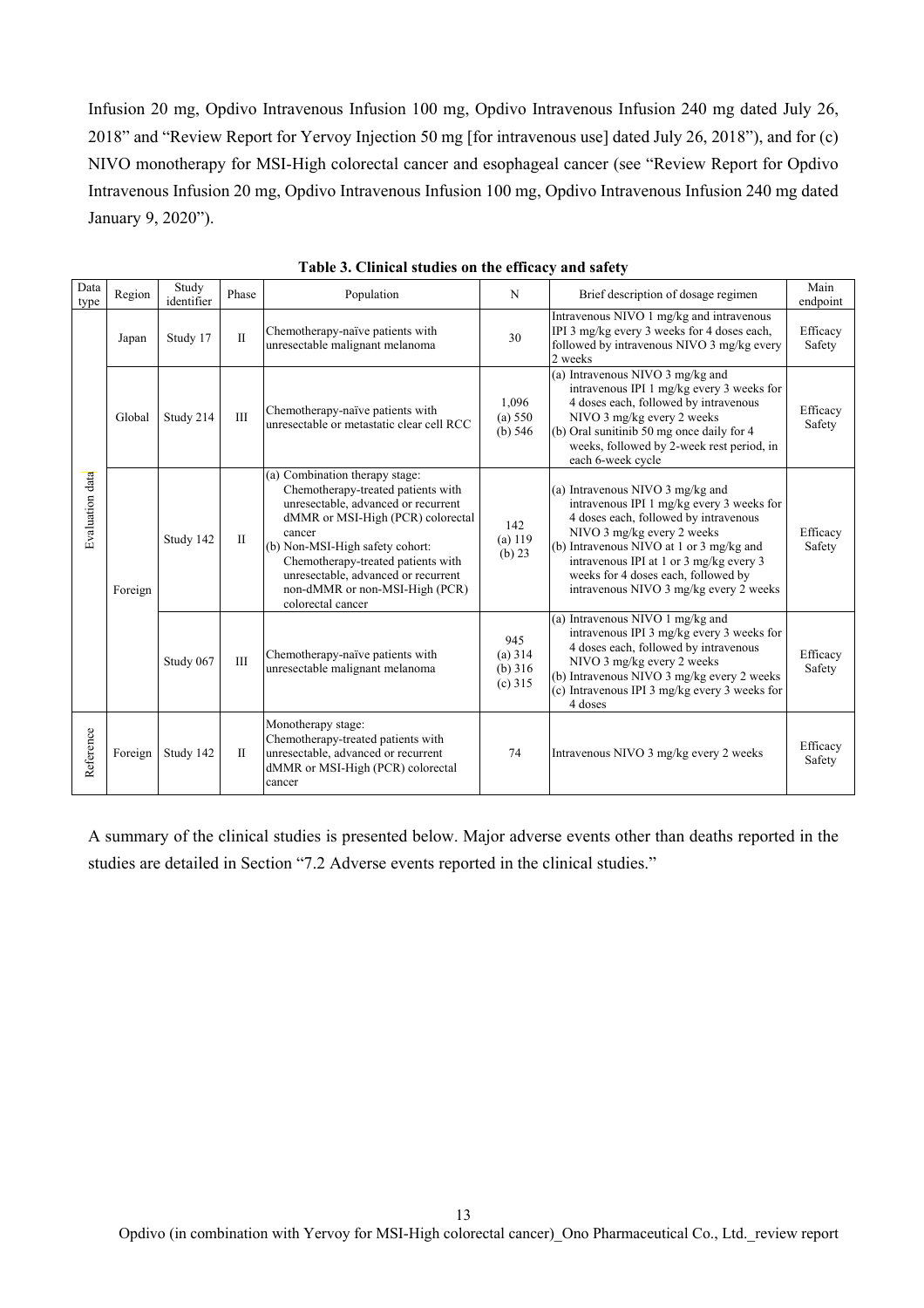### **7.1 Evaluation Data**

### **7.1.1 Foreign clinical study**

# **7.1.1.1 Foreign phase II study (CTD 5.3.5.2-1.1, Study 142, ongoing since March 2014 [data cutoff on July 6, 2017])**

An open-label, uncontrolled study was conducted to evaluate the efficacy and safety of NIVO monotherapy, NIVO/IPI therapy, and other treatments in patients with unresectable, advanced or recurrent colorectal cancer. This study involved 7 cohorts or stages<sup>3)</sup>, including a cohort that comprises chemotherapy-treated<sup>4)</sup> patients with MSI-High<sup>5)</sup> colorectal cancer enrolled at 31 sites outside Japan (target sample size: 48 patients for the NIVO monotherapy group [the monotherapy stage] and 48 for the NIVO/IPI therapy group [the combination therapy stage]). (This review report describes only results from the combination therapy stage in that cohort in Study 142.)

Patients in the NIVO/IPI therapy group received intravenous doses of NIVO 3 mg/kg and IPI 1 mg/kg every 3 weeks for 4 doses each, followed by an intravenous dose of NIVO 3 mg/kg every 2 weeks, until either disease progression or a withdrawal criterion was met.

The primary endpoint was overall response rate as assessed by investigator using RECIST Ver. 1.1. Initially, this study was planned to use a Simon 2-stage design, assuming a threshold response rate of 30%<sup>6)</sup> and an expected response rate of 52%, with a 1-sided significance level of 0.05 and 90% power.<sup>7)</sup> The original study plan had specified that the efficacy analysis set was to include patients with locally assessed dMMR or MSI-High (PCR) colorectal cancer, enrolled in the study, and subsequently confirmed centrally as having MSI-High (PCR) colorectal cancer. However, approximately 30% of the patients who were enrolled in Stage 1 of the NIVO/IPI therapy group or the NIVO monotherapy group based on the local assessment of dMMR or MSI-

l

<sup>3)</sup> Study 142 involved the following cohorts and stages.

<sup>(</sup>a) A NIVO monotherapy cohort comprised chemotherapy-treated patients with MSI-High colorectal cancer (the monotherapy stage) (b) A NIVO/IPI therapy cohort comprised chemotherapy-treated patients with MSI-High colorectal cancer (the combination therapy

stage)

<sup>(</sup>c) A NIVO/IPI therapy cohort comprised chemotherapy-treated patients with non-MSI-High colorectal cancer (the non-MSI-High safety cohort)

<sup>(</sup>d) A NIVO/IPI therapy cohort comprised chemotherapy-naïve patients with MSI-High colorectal cancer

<sup>(</sup>e) A NIVO/IPI + cobimetinib therapy cohort comprised \*\*\*\*\*\*\*\*\* patients with non-MSI-High colorectal cancer

<sup>(</sup>f) A NIVO + BMS-986016 therapy cohort comprised \*\*\*\*\*\*\*\*\*\*\*\*\*\*\*\* patients with MSI-High colorectal cancer

 $(g)$  A NIVO + daratumumab (genetical recombination) therapy cohort comprised **therapy** patients with non-MSI-High colorectal cancer

<sup>4)</sup> Patients who received ≥1 prior chemotherapies with (a) fluoropyrimidine and (b) L-OHP or CPT-11.

<sup>5)</sup> Enrolled patients had colorectal cancer locally assessed as dMMR or MSI-H (PCR). dMMR and MSI-High (PCR) were determined as follows:

If any of 4 mismatch repair proteins (MLH1, MSH2, MSH6, and PMS2) were not detected by IHC assay in a tumor tissue sample, the sample was determined as "dMMR."

If 5 microsatellite markers from the DNA extracted from a tumor tissue sample were analyzed by PCR assay and an abnormal repeat size was detected in  $\geq 2$  of the 5 microsatellites, the sample was determined as "MSI-High (PCR)." Similarly, if  $\geq 6$ microsatellite markers were analyzed by PCR assay and an abnormal repeat size was detected in ≥30% of the microsatellite markers, the sample was determined as "MSI-High (PCR)."

 $6$ ) The threshold response rate was determined based on response rates of 11% to 22.7%, observed in patients receiving standard secondline therapies for unresectable, advanced or recurrent colorectal cancer (i.e., treatments with fluoropyrimidines, L-OHP, CPT-11, or other antitumor drugs which were not used for the first-line therapy) (*J Clin Oncol.* 2007;25:1539-44, etc.), and response rates of 1.0% and 1.6% with regorafenib and trifluridine/tipiracil hydrochloride, respectively, which are selected as third-line or subsequent treatments (*Lancet.* 2013;381:303-12 and *N Engl J Med.* 2015;372:1909-19).

<sup>&</sup>lt;sup>7)</sup> If ≥7 of 19 patients treated with the study drugs in Stage 1 had a response, Stage 2 would be initiated. In addition, if a total of ≥20 of 48 patients had a response in Stages 1 and 2 combined, the study drugs were determined to have expected efficacy.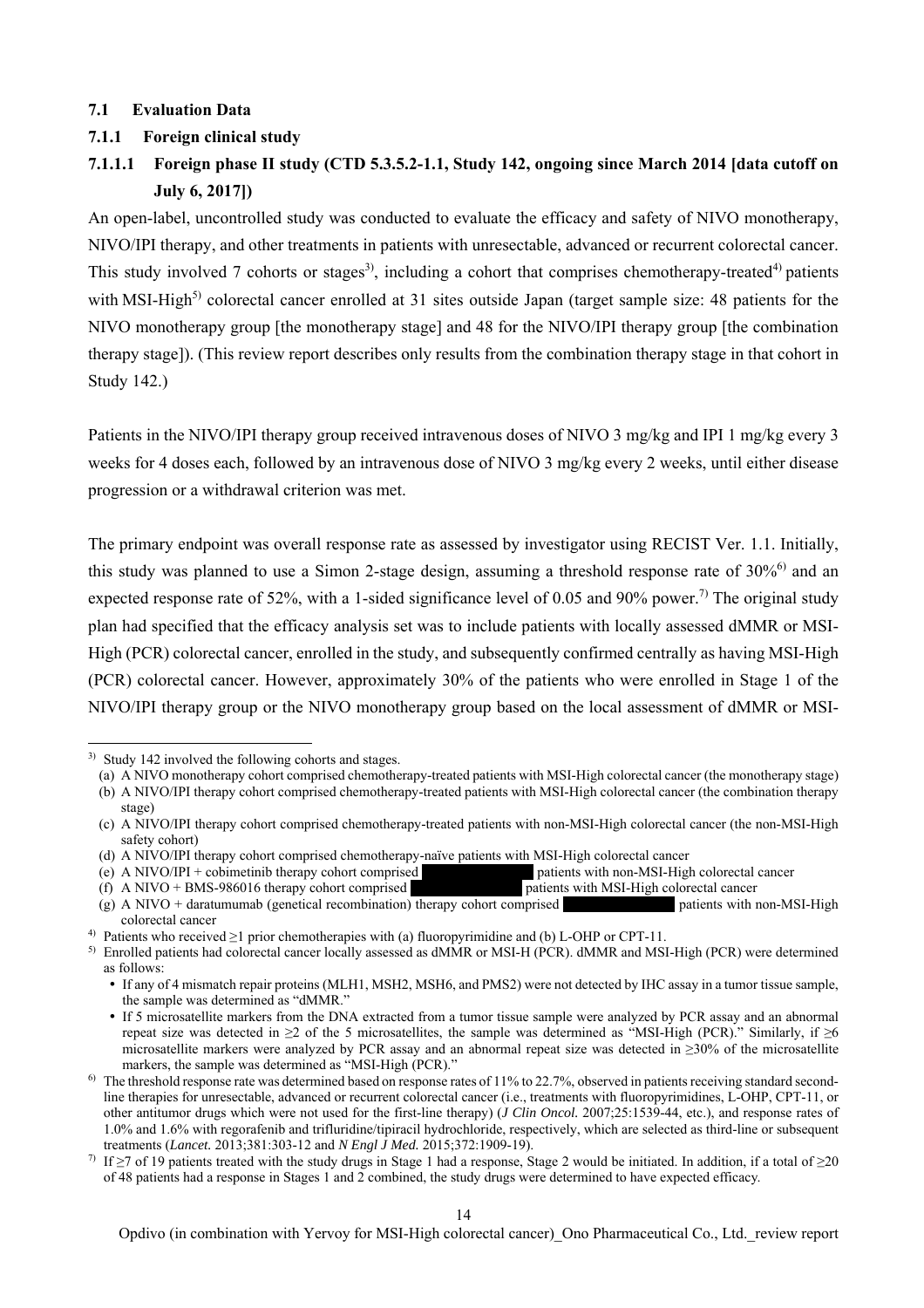High (PCR), were not centrally confirmed to have MSI-High (PCR) colorectal cancer. This resulted a change in the definition of the efficacy analysis set to include all patients who were enrolled based on the local assessment. Thus, patient enrollment proceeded to ensure that ≥48 patients with centrally confirmed MSI-High (PCR) colorectal cancer would participate in the study. Consequently, a total of 119 patients were enrolled based on the local assessment, received the study drugs, and were included in the efficacy analysis set.

With the above change in the definition of the efficacy analysis set, it was decided not to adopt the 2-stage design in the efficacy evaluation. Since a larger number of patients than initially planned (48 patients) were included in the efficacy analysis set, the method for calculating the 95% confidence interval (CI) for the overall response rate was changed from the Atkinson-Brown method to the Clopper-Pearson method. Furthermore, the efficacy of NIVO and IPI as an immune checkpoint inhibitors was to be comprehensively evaluated based on the endpoints, including duration of response, and the originally planned hypothesis tests for efficacy evaluation were cancelled (Statistical Analysis Plan Ver.  $\blacksquare$ , dated  $\blacksquare$ , 20 $\blacksquare$ ).

The safety analysis set was the same as the efficacy analysis set.

Table 4 shows the efficacy results based on the primary endpoint, overall response rate as assessed by investigator using RECIST Ver. 1.1 (data cutoff on July 6, 2017).

| (RECIST Ver. 1.1, efficacy analysis set, investigator assessment, data cutoff on July 6, 2017) |                          |  |  |
|------------------------------------------------------------------------------------------------|--------------------------|--|--|
|                                                                                                | $n$ (%)                  |  |  |
| Best overall response                                                                          | $N = 119$                |  |  |
| <b>CR</b>                                                                                      | 4(3.4)                   |  |  |
| <b>PR</b>                                                                                      | 61(51.3)                 |  |  |
| SD.                                                                                            | 37(31.1)                 |  |  |
| PD.                                                                                            | 14(11.8)                 |  |  |
| <b>NE</b>                                                                                      | 3(2.5)                   |  |  |
| Response (CR + PR) (Overall response rate [95% CI <sup>*</sup> ] [%])                          | $65(54.6 \, 45.2, 63.8)$ |  |  |

**Table 4. Best overall response and overall response rate** 

\*: Clopper-Pearson method

The safety analysis revealed deaths in 2 of 119 patients (1.7%) during the treatment period or within 30 days after the last dose. The cause of death was disease progression in both of these 2 patients, for which a causal relationship to the study drugs was denied. In the non-MSI-High safety cohort, 5 of 23 patients (21.7%) died during the treatment period or within 30 days after the last dose. The causes of death, other than disease progression in 3 patients, were pulmonary embolism and sudden death in 1 patient each, for which a causal relationship to the study drugs was denied for both of the events.

### **7.R Outline of the review conducted by PMDA**

### **7.R.1 Data for review**

Among the evaluation data submitted, the foreign phase II study in chemotherapy-treated patients with unresectable, advanced or recurrent MSI-High colorectal cancer (Study 142) was important in evaluating the efficacy and safety of NIVO/IPI therapy. The efficacy and safety of NIVO/IPI therapy for MSI-High colorectal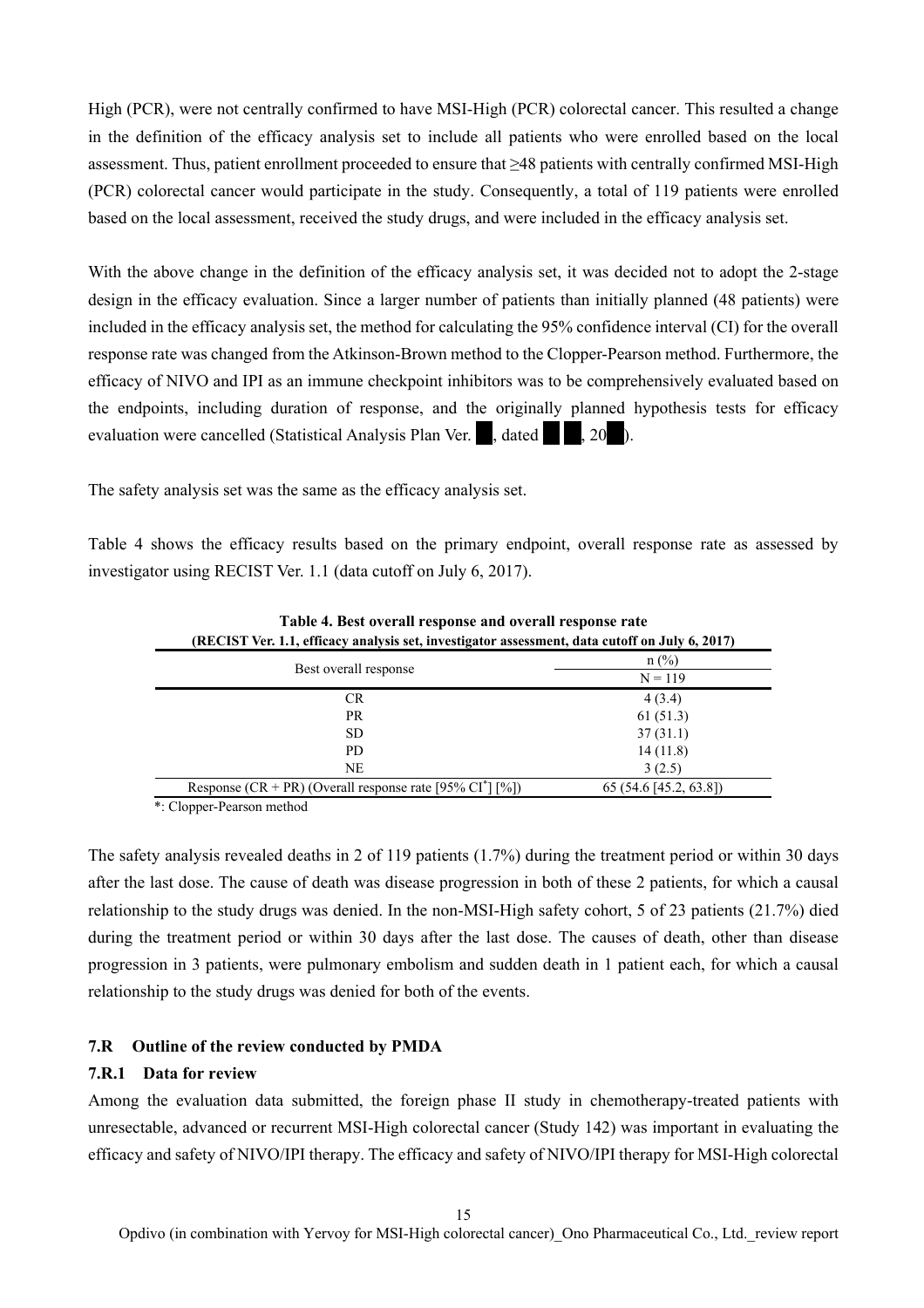cancer were thus to be evaluated primarily based on the submitted results from Study 142. The applicants submitted no clinical study results regarding the efficacy or safety of NIVO/IPI therapy in Japanese patients with MSI-High colorectal cancer for the present application for partial change. However, PMDA concluded that the efficacy and safety of NIVO/IPI therapy in Japanese patients could be evaluated based on the results of Study 142, in view of the following facts.

- No clear differences have been found in the pharmacokinetics of NIVO or IPI between Japanese and non-Japanese patients (see "Review Report for Opdivo Intravenous Infusion 20 mg, Opdivo Intravenous Infusion 100 mg dated June 18, 2014" and "Review Report for Yervoy Injection 50 mg [for intravenous use] dated May 19, 2015").
- There are no clear differences in the diagnostic or therapeutic system for unresectable, advanced or recurrent colorectal cancer, between in and outside of Japan.
- There have been no clear differences in the efficacy or safety of NIVO/IPI therapy for the approved indications, between Japanese and non-Japanese patients (see "Review Report for Opdivo Intravenous Infusion 20 mg, Opdivo Intravenous Infusion 100 mg, Opdivo Intravenous Infusion 240 mg dated July 26, 2018," "Review Report for Yervoy Injection 50 mg [for intravenous use] dated July 26, 2018," etc).

### **7.R.2 Efficacy**

PMDA concluded that a certain level of efficacy of NIVO/IPI therapy had been demonstrated in chemotherapytreated patients with unresectable, advanced or recurrent MSI-High colorectal cancer, based on the discussion presented below.

### **7.R.2.1 Efficacy endpoints and efficacy evaluation results**

The applicants' explanation about the primary endpoint selected in Study 142 and the efficacy of NIVO/IPI therapy in patients with MSI-High colorectal cancer, taking account of the molecular pathogenesis of MSI-High colorectal cancer:

Microsatellites are repetitive sequences of 1 to several bases, located in a wide range of genomes and are prone to be replicated incorrectly during DNA replication. MSI-High represents a state in which a loss of function of mismatch repair proteins and a subsequent deficiency in the DNA mismatch repair system causes failures to repair DNA replication errors, resulting in abnormally frequent repetitions of microsatellite sequences.

In MSI-High colorectal cancer, somatic cell mutations occur frequently due to the DNA mismatch repair system deficiency described above, and a large burden of neoantigens, which can serve as targets for cancer antigen-specific T cells are formed, and a microenvironment characterized by an abundance of activated cytotoxic T cells is created. Meanwhile, immunosuppressive signaling molecules (e.g., PD-1, CTLA-4), which are highly expressed by MSI-High colorectal cancer, make the cancer cells resistant to tumor rejection (*N Engl J Med*. 2015;372:2509-20, *Cancer Discov.* 2015;5:43-51, etc). This suggests that NIVO/IPI therapy, as a combination of immune checkpoint inhibitors, is expected to show efficacy in the treatment of MSI-High colorectal cancer.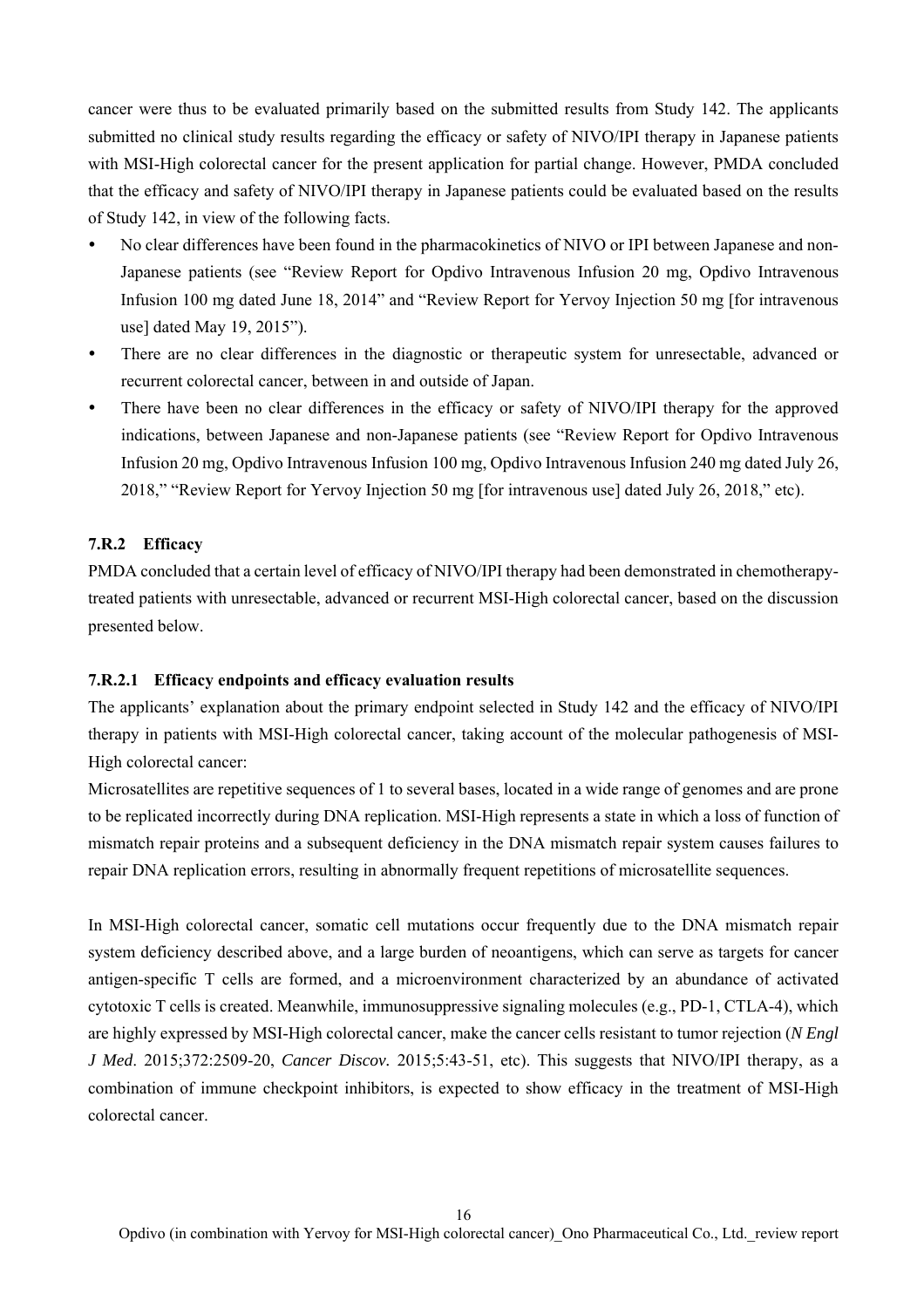In chemotherapy-treated patients with unresectable, advanced or recurrent colorectal cancer, achieving an objective response would lead to an improvement of the clinical symptoms associated with disease progression (*J Clin Oncol.* 2008;26:2311-9, etc.), and is thus clinically meaningful in such patients. Therefore, Study 142 employed "overall response rate" as the primary endpoint. The results of the study showed (a) an overall response rate [95% CI], as assessed by investigator using RECIST Ver. 1.1 (the primary endpoint), of 54.6 [45.2, 63.8]% [see Section 7.1.1.1] and (b) an overall response rate, as assessed by the independent radiology review committee (IRRC) using RECIST Ver. 1.1 (a secondary endpoint), of 48.7 [39.5, 58.1]%. In view of the fact that these overall response rates were higher than the study results obtained with conventional therapies, including NIVO monotherapy (data presented below), NIVO/IPI therapy was expected to show efficacy in the treatment of chemotherapy-treated patients with unresectable, advanced or recurrent MSI-High colorectal cancer.

- The overall response rates with fluoropyrimidine-based chemotherapies were from 11% to 22.7% in patients with unresectable, advanced or recurrent colorectal cancer that had progressed after chemotherapy with a fluoropyrimidine, and oxaliplatin (L-OHP) or irinotecan hydrochloride hydrate (CPT-11) (*J Clin Oncol.* 2007;25:1539-44, etc).
- In a global phase III study aiming to evaluate the efficacy and safety of regorafenib versus placebo, in patients with unresectable, advanced or recurrent colorectal cancer who had received ≥2 prior chemotherapies and had disease progression after treatment with a fluoropyrimidine, L-OHP, CPT-11, and bevacizumab (if the *KRAS* gene was wild-type in the tumor tissue, the treatment also had to include cetuximab or panitumumab), the investigator-assessed response rate was 1.0% in the regorafenib group (*Lancet.* 2013;381:303-12).
- In a global phase III study aiming to evaluate the efficacy and safety of trifluridine/tipiracil hydrochloride versus placebo, in patients with unresectable, advanced or recurrent colorectal cancer who had received ≥2 prior chemotherapies and were refractory or intolerant to a fluoropyrimidine, L-OHP, CPT-11, and bevacizumab (if the *KRAS* gene was wild-type in the tumor tissue, patients also had to be refractory or intolerant to cetuximab or panitumumab), the investigator-assessed response rate was 1.6% in the trifluridine/tipiracil hydrochloride group (*N Engl J Med.* 2015;372:1909-19).
- The monotherapy stage of Study 142, which aimed to evaluate the efficacy and safety of NIVO monotherapy in the similar target patient population as that in the combination therapy stage of the same study, provided investigator- and IRRC-assessed overall response rates [95% CIs] of 31.1 [20.8, 42.9]% and 27.0 [17.4, 38.6]%, respectively (see "Review Report for Opdivo Intravenous Infusion 20 mg, Opdivo Intravenous Infusion 100 mg, Opdivo Intravenous Infusion 240 mg dated January 9, 2020").

Figure 4 shows the best percentage change from baseline in the sum of target lesion diameters, as assessed by investigator using RECIST Ver. 1.1, in Study 142. In 65 patients with a demonstrated overall response (complete response [CR] or partial response [PR]), the median duration of response<sup>8)</sup> was not reached.<sup>9)</sup>

l

<sup>8)</sup> The duration of response was defined as the period from the time the overall response (CR or PR) was first documented, until the time progressive disease (PD) or death was documented. Patients who had no documented PD or survived at the data cutoff were censored at the time of the last imaging assessment.

<sup>&</sup>lt;sup>9)</sup> The duration of response ranged from 1.0 month (censored) to 21.8 months (censored).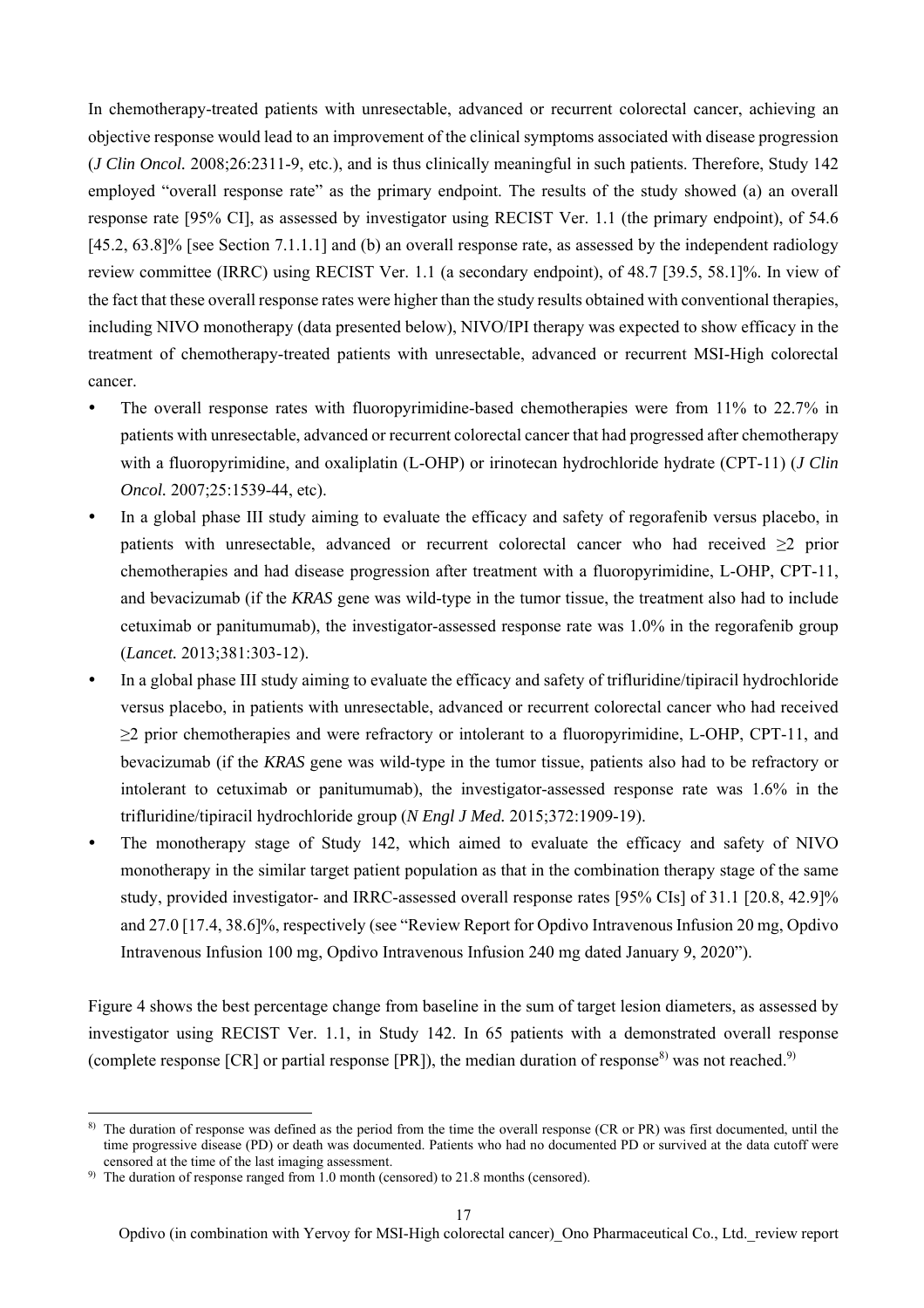

**Figure 4. Best percentage change from baseline in the sum of target lesion diameters (RECIST Ver. 1.1, Study 142, efficacy analysis set, investigator assessment, data cutoff on July 6, 2017)** 

In Study 142, the efficacy analysis set was changed to a population of 119 patients with locally assessed dMMR or MSI-High (PCR) colorectal cancer, after efficacy evaluation was conducted for Stage 1 of the Simon 2 stage design, as had been planned at the start of the study. PMDA asked the applicants to explain the effects of the change in the protocol on efficacy evaluation.

The applicants' explanation:

Study sites tested microsatellite status via standard assays that are widely used in clinical practice, at laboratories that were certified under the Clinical Laboratory Improvement Amendments or accredited by the College of American Pathologists, or at locally certified measurement organizations. Selecting a population of the 119 patients with locally-assessed dMMR or MSI-High (PCR) colorectal cancer as the efficacy analysis set was thus appropriate. Further, this change in the protocol was unlikely to affect the efficacy results for NIVO/IPI therapy, for reasons including the following.

 In 48 patients who should have comprised the efficacy analysis set as per the protocol before the change, the investigator-assessed overall response rate [95% CI] was 62.5 [47.4, 76.0]% (Atkinson and Brown method), which was similar to that in the efficacy analysis set of 119 patients as per the protocol after the change.

## PMDA's view:

The relationship between OS (the true endpoint) and overall response rate has not been clarified in patients with unresectable, advanced or recurrent colorectal cancer, and it is thus difficult to evaluate the survival benefit of NIVO/IPI therapy in such patients based on the results for overall response rate (the primary endpoint) in Study 142. Further, the definition of the efficacy analysis set was changed after the efficacy evaluation for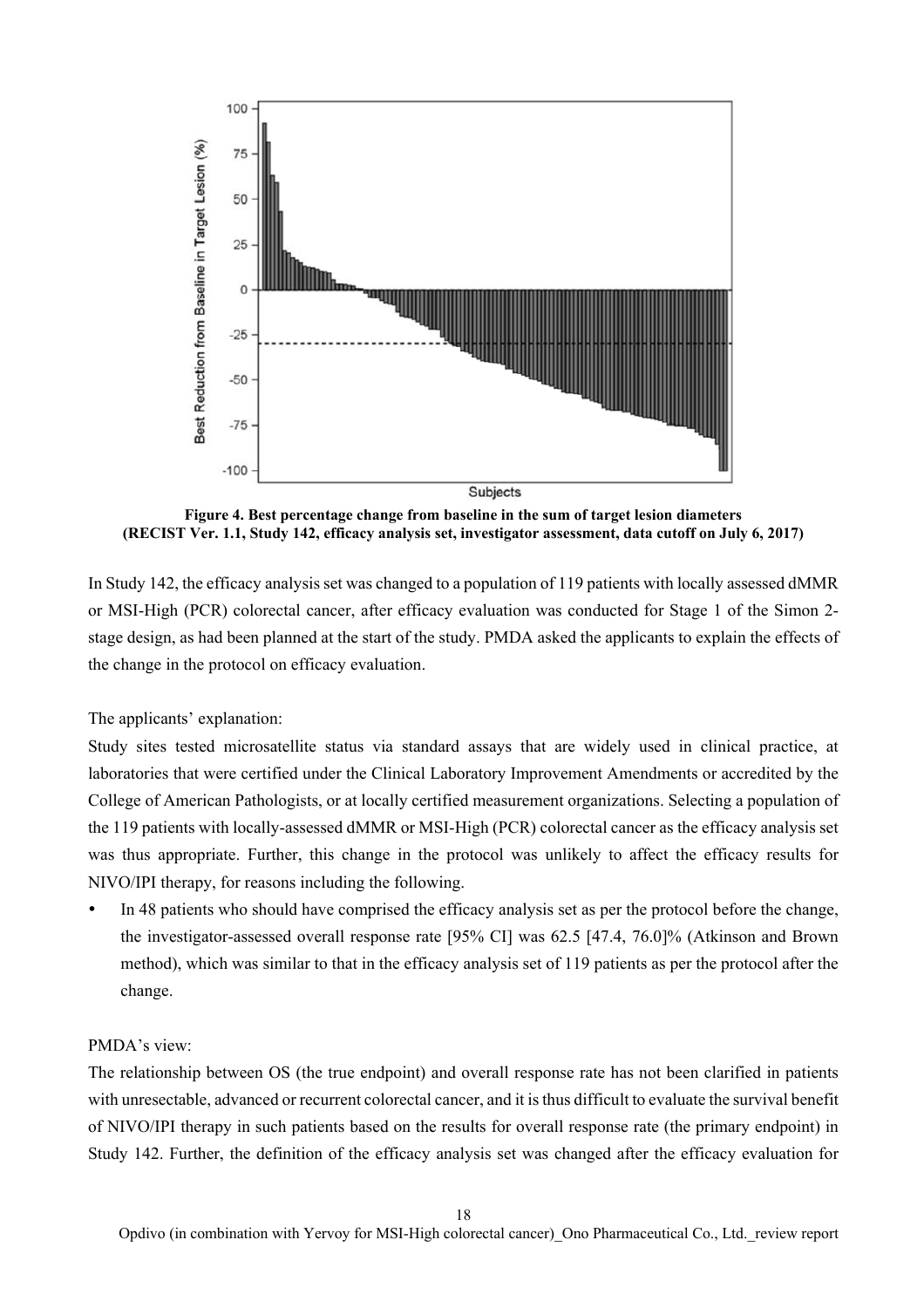Stage 1 of the Simon 2-stage design was conducted in Study 142. The results of Study 142 should be thus interpreted carefully.

Nevertheless, the applicants' explanation about the efficacy of NIVO/IPI therapy was understandable. PMDA concluded that the efficacy of NIVO/IPI therapy is expected in the treatment of chemotherapy-treated patients with unresectable, advanced or recurrent MSI-High colorectal cancer.

# **7.R.3 Safety [For adverse events, see Section "7.2 Adverse events reported in the clinical studies."]**  PMDA's view:

As a result of the following discussion, PMDA concluded that special attention should be paid to the onset of myocarditis associated with IPI, in addition to the adverse events identified as requiring attention at the regulatory reviews for the approved indications of (a) NIVO and (b) IPI.

- (a) Intestinal lung disease (ILD); hepatic function disorder; abnormal thyroid function; pituitary dysfunction, infusion reaction; skin disorder; colitis, enteritis, and severe diarrhoea; myasthenia gravis, myocarditis, rhabdomyolysis, and myositis; neurological disorder; renal disorder; venous thrombosis and embolism; adrenal disorder; encephalitis; type 1 diabetes mellitus; serious blood disorder, cardiac disorder, tuberculosis; and pancreatitis (see "Review Report for Opdivo Intravenous Infusion 20 mg, Opdivo Intravenous Infusion 100 mg, Opdivo Intravenous Infusion 240 mg dated January 9, 2020," etc.)
- (b) Diarrhoea, colitis, and gastrointestinal perforation; skin disorder; liver disorder; hypophysitis, hypopituitarism, hypothyroidism, and adrenal insufficiency; peripheral neuropathy; renal disorder; ILD; myositis; and infusion reaction (see "Review Report for Yervoy Injection 50 mg [for intravenous use] dated July 26, 2018.")

Although NIVO/IPI therapy requires attention to the above-mentioned adverse events, NIVO/IPI therapy is tolerable in patients with MSI-High colorectal cancer as well, as long as they are followed up by physicians with sufficient knowledge and experience in cancer chemotherapy through appropriate measures such as monitoring of adverse events, differential diagnosis and management of excessive immune-mediated adverse drug reactions, and interruption of NIVO or IPI.

### **7.R.3.1 Safety profiles**

The applicants' explanation about the safety profiles of NIVO and IPI in chemotherapy-treated patients with unresectable, advanced or recurrent MSI-High colorectal cancer, based on the safety data from Study 142:

Table 5 presents a summary of the safety data from Study 142.

19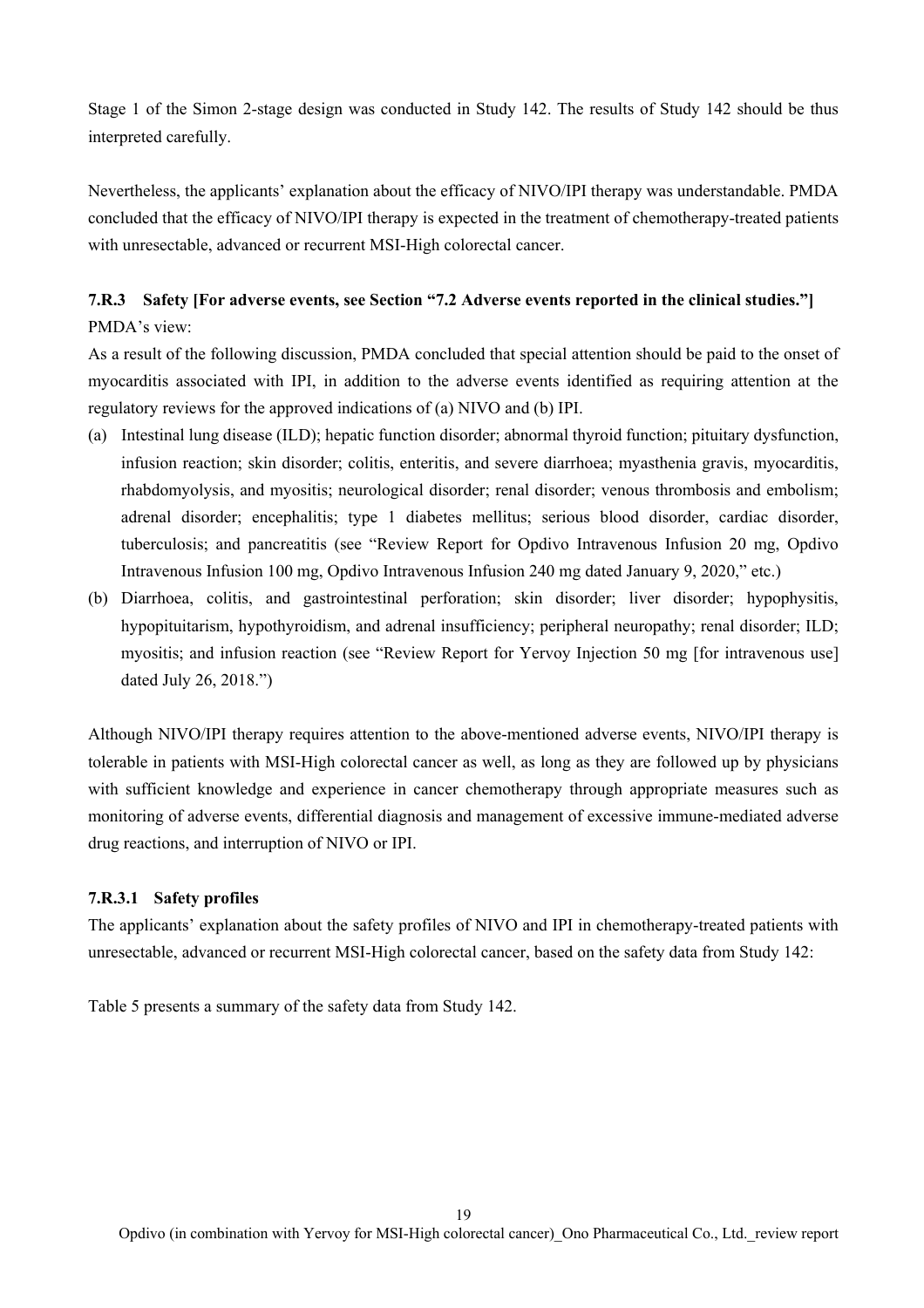|                                                | $n$ (%)    |
|------------------------------------------------|------------|
|                                                | $N = 119$  |
| All adverse events                             | 118 (99.2) |
| Grade $\geq$ 3 adverse events                  | 67(56.3)   |
| Adverse events leading to death                | 5(4.2)     |
| Serious adverse events                         | 57 (47.9)  |
| Adverse events leading to drug discontinuation | 17(14.3)   |
| Adverse events leading to drug interruption    | 53 (44.5)  |

**Table 5. Safety summary (Study 142, safety analysis set)\*** 

\*: Adverse events that developed or worsened during the treatment period, or within 30 days after the last dose were counted.

In Study 142, adverse events of any grade reported with ≥10% incidence were diarrhoea in 53 patients (44.5%), pyrexia in 42 patients (35.3%), fatigue in 39 patients (32.8%), pruritus in 33 patients (27.7%), nausea in 31 patients (26.1%), anaemia in 28 patients (23.5%), abdominal pain in 26 patients (21.8%), vomiting, decreased appetite, back pain, and aspartate aminotransferase (AST) increased in 24 patients (20.2%) each, asthenia and cough in 22 patients (18.5%) each, alanine aminotransferase (ALT) increased in 21 patients (17.6%), headache in 20 patients (16.8%), constipation in 18 patients (15.1%), hypothyroidism and arthralgia in 17 patients (14.3%) each, rash in 16 patients (13.4%), blood creatinine increased and insomnia in 15 patients (12.6%) each, hyperthyroidism and dyspnoea in 14 patients (11.8%) each, lipase increased and dry skin in 13 patients (10.9%) each, and weight decreased in 12 patients (10.1%). Grade  $\geq$ 3 adverse events reported with a  $\geq$ % incidence were AST increased in 12 patients (10.1%), anaemia and ALT increased in 9 patients (7.6%) each, lipase increased in 8 patients (6.7%), abdominal pain, diarrhoea, fatigue, transaminases increased, and hyponatraemia in 4 patients (3.4%) each, and colitis, small intestinal obstruction, asthenia, back pain, malignant neoplasm progression, acute kidney injury, and rash in 3 patients (2.5%) each. Serious adverse events reported with a ≥2% incidence were pyrexia in 4 patients (3.4%), colitis, small intestinal obstruction, malignant neoplasm progression, and acute kidney injury in 3 patients (2.5%) each. Adverse events that led to drug interruption with a  $\geq$ 2% incidence were AST increased in 8 patients (6.7%), ALT increased in 6 patients (5.0%), hyponatraemia in 4 patients (3.4%), and adrenal insufficiency, hyperthyroidism, hypophysitis, influenza like illness, pyrexia, and pneumonitis in 3 patients (2.5%) each. There were no adverse events that led to death or led to drug discontinuation, with a  $>2\%$  incidence.

The applicants' explanation about the differences in the safety profile of NIVO/IPI therapy between Study 142, and a global phase III study in patients with RCC (Study 214) or a foreign phase III study in patients with malignant melanoma (Study 067), which, as with Study 142, examined the efficacy and safety of NIVO/IPI therapy:

Table 6 presents a safety summary in the NIVO/IPI therapy groups of Studies 142, 214, and 067.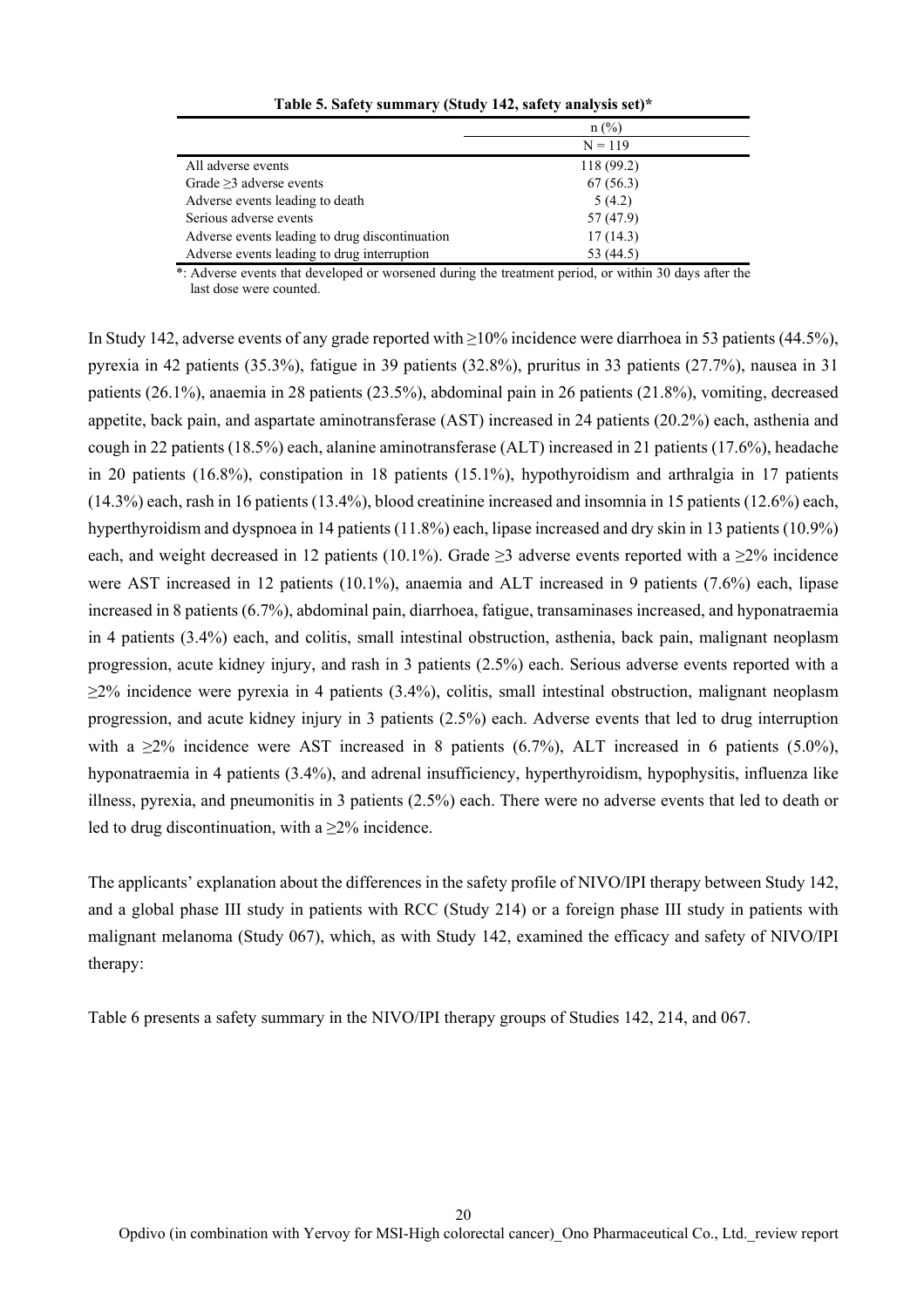|                                                | $n$ (%)    |            |            |
|------------------------------------------------|------------|------------|------------|
|                                                | Study 142  | Study 214  | Study 067  |
|                                                | $N = 119$  | $N = 547$  | $N = 313$  |
| All adverse events                             | 118 (99.2) | 544 (99.5) | 312(99.7)  |
| Grade $\geq$ 3 adverse events                  | 67(56.3)   | 374 (68.4) | 241 (77.0) |
| Adverse events leading to death                | 5(4.2)     | 29(5.3)    | 28(8.9)    |
| Serious adverse events                         | 57 (47.9)  | 305(55.8)  | 223(71.2)  |
| Adverse events leading to drug discontinuation | 17(14.3)   | 168(30.7)  | 147(47.0)  |
| Adverse events leading to drug interruption    | 53 (44.5)  | 293 (53.6) | 182(58.1)  |

**Table 6. Safety summary\*1 in Studies 142, 214, and 067\*2**

\*1: Adverse events that developed or worsened during the treatment period or within 30 days after the last dose were counted.

\*2: NIVO/IPI therapy was administered as per the following dosage regimens: an intravenous infusion of NIVO 3 mg/kg and intravenous infusion of IPI 1 mg/kg every 3 weeks for 4 doses each, followed by an intravenous infusion of NIVO 3 mg/kg every 2 weeks in Studies 142 and 214; an intravenous infusion of NIVO 1 mg/kg and an intravenous infusion of IPI 3 mg/kg every 3 weeks for 4 doses each, followed by an intravenous infusion of NIVO 3 mg/kg every 2 weeks in Study 067.

The adverse event of any grade reported with a  $\geq$ 10% higher incidence in Study 142 than in either Study 214 or 067 was anaemia (28 patients [23.5%] in Study 142 vs. 72 patients [13.2%] in Study 214 or 35 patients [11.2%] in Study 067). Grade ≥3 adverse events reported with a ≥3% higher incidence in Study 142 than in either Study 214 or 067 were AST increased (12 patients [10.1%] vs. 19 patients [3.5%] or 21 patients [6.7%]) and anaemia (9 patients [7.6%] vs. 20 patients [3.7%] or 4 patients [1.3%]). There were no serious adverse events, or adverse events that led to death, drug discontinuation or drug interruption, with a  $\geq$ 3% higher incidence in Study 142 than in either Study 214 or 067.

Currently available post-marketing information regarding the use of NIVO or IPI in Japan has raised no new safety concerns, other than myocarditis associated with IPI.

### PMDA's view:

Some adverse events were reported more frequently in patients receiving NIVO/IPI therapy for MSI-High colorectal cancer in Study 142, than in patients treated for the approved indications. However, taking into consideration that all of these events were known adverse events of NIVO or IPI, NIVO/IPI therapy is tolerable in patients with MSI-High colorectal cancer as well, as long as they are followed up by physicians with sufficient knowledge and experience in cancer chemotherapy through appropriate measures such as monitoring of adverse events, differential diagnosis and management of excessive immune-mediated adverse drug reactions, and interruption of NIVO or IPI.

In the subsection below, PMDA focuses on myocarditis, which has been reported in the post-marketing setting, etc. as an adverse event for which a causal relationship to IPI cannot be ruled out.

### **7.R.3.2 Myocarditis**

The applicants' explanation about myocarditis, which has been reported in the post-marketing setting, etc. as an adverse event for which a causal relationship to IPI cannot be ruled out:

As myocarditis-related adverse events, events coded as the following MedDRA preferred terms (PTs) were counted: "coxsackie myocarditis," "eosinophilic myocarditis," "myocarditis," "myocarditis meningococcal,"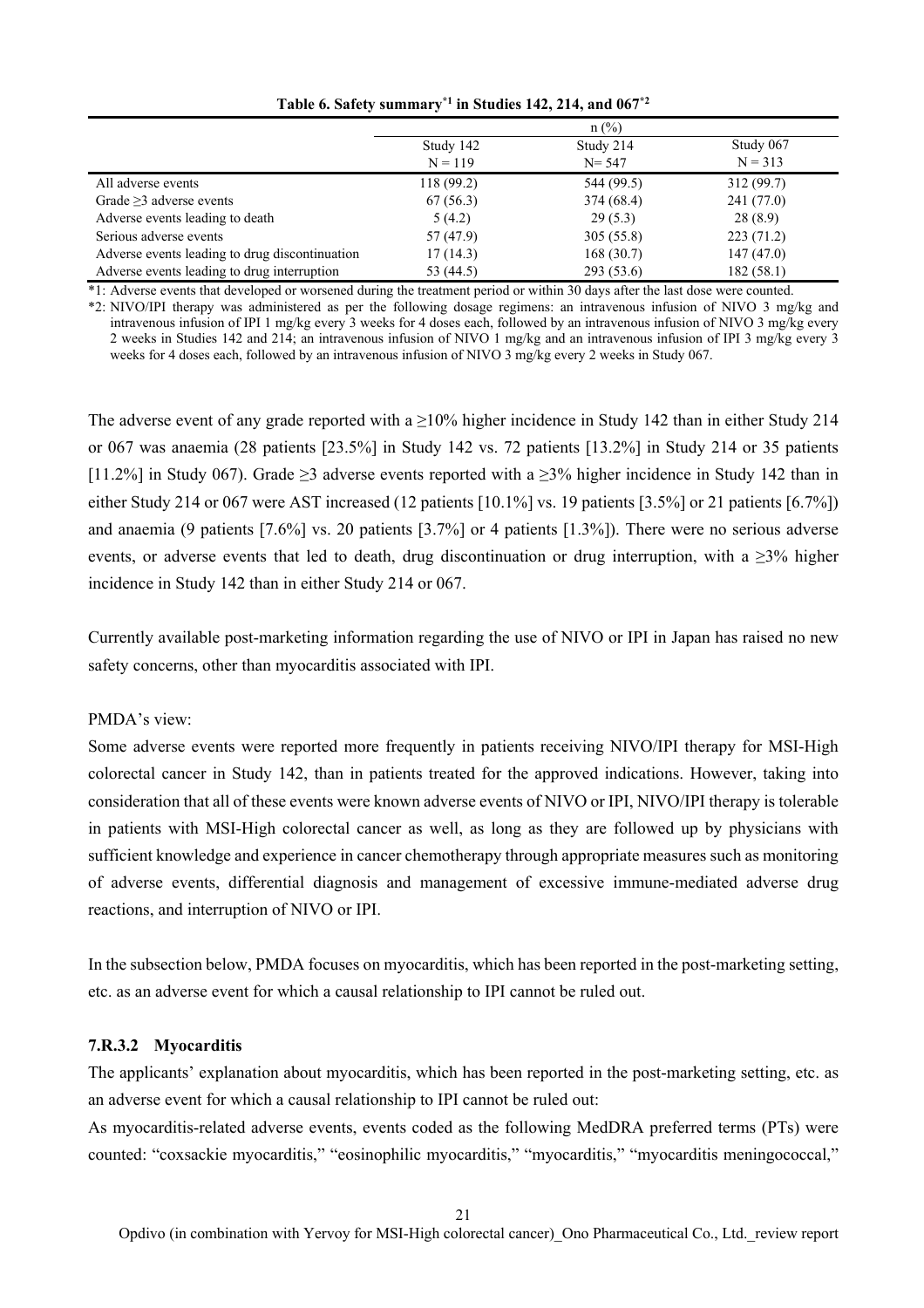"myocarditis septic," "myocarditis syphilitic," "myocarditis toxoplasmal," "viral myocarditis," "malarial myocarditis," "cytomegalovirus myocarditis," "myocarditis mycotic," "autoimmune myocarditis," "myocarditis post infection," "myocarditis bacterial," "myocarditis helminthic," "lupus myocarditis," "myocarditis infectious," "enterovirus myocarditis," "radiation myocarditis," "hypersensitivity myocarditis," and "immune-mediated myocarditis."

In Japanese and foreign clinical studies, and post-marketing settings in and outside of Japan for IPI, 1, 28, 3, and 40 patients, respectively, died from myocarditis. Among these patients, a causal relationship to IPI could not be ruled out in 1, 27, 3, and 40 patients. Serious myocarditis was reported in 3, 96, 27, and 151 patients, respectively. Among these patients, a causal relationship to IPI could not be ruled out in 3, 94, 27, and 151 patients.

### PMDA's view:

For myocarditis reported in clinical studies or post-marketing settings for IPI in and outside of Japan, there were patients in whom the causal relationship to IPI or concomitant medications could not be easily determined, and there were many patients in whom contributing factors other than IPI could not be ruled out. On the other hand, there were several cases of serious to fatal myocarditis with a suspected relation to IPI. Thus, the use of IPI requires particular attention to the onset of myocarditis. The incidence of myocarditis in clinical studies and other relevant information should be properly communicated to healthcare professionals through the package insert or other materials, and an information leaflet should be used to communicate measures to be taken at the onset of such events to healthcare professionals.

### **7.R.4 Clinical positioning and indication**

The proposed indication of NIVO for MSI-High colorectal cancer was the same as the approved indication. The proposed indication of IPI was the same as the approved indication of NIVO (i.e., "unresectable, advanced or recurrent MSI-High colorectal cancer that has progressed after cancer chemotherapy"). The proposed "Precautions Concerning Indications" sections for NIVO and IPI contained the following statements.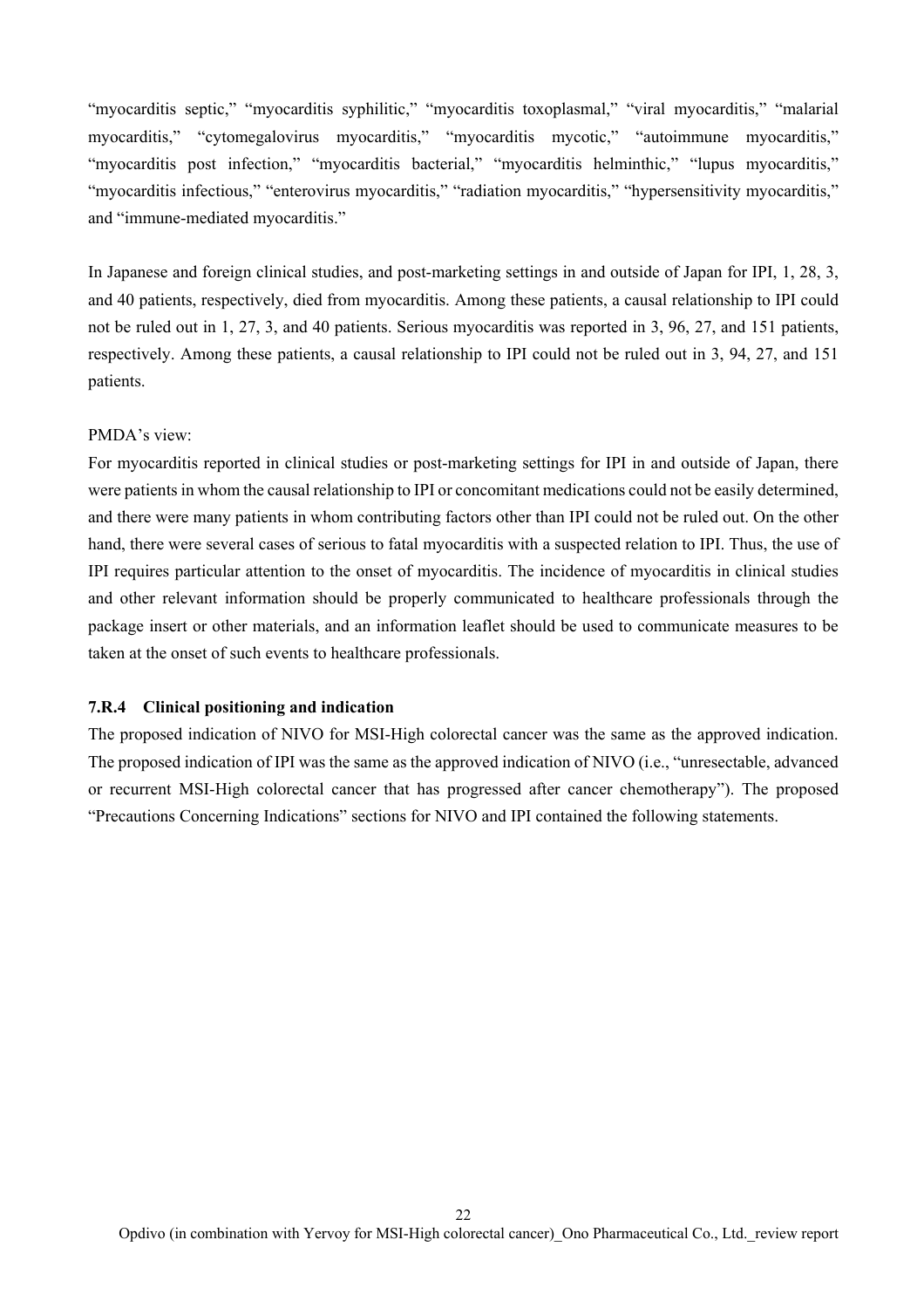NIVO:

- The efficacy and safety of NIVO as a first-line treatment have not been established.
- NIVO should be administered to patients with a MSI-High cancer confirmed by tests performed by a highly experienced pathologist or at a laboratory facility. An approved *in vitro* diagnostic should be used in the test.
- The efficacy and safety of NIVO as an adjuvant therapy have not been established.
- Eligible patients should be selected by physicians with adequate knowledge in the efficacy and safety of NIVO, after fully understanding the "Clinical Studies" section.

## IPI:

- The efficacy and safety of IPI as a first-line treatment have not been established.
- IPI should be administered to patients with a MSI-High cancer confirmed by tests performed by a highly experienced pathologist or at a laboratory facility. An approved *in vitro* diagnostic should be used in the test.
- The efficacy and safety of IPI as an adjuvant therapy have not been established.
- Eligible patients should be selected by physicians with adequate knowledge in the efficacy and safety of IPI, after fully understanding the "Clinical Studies" section. In particular, when administering IPI as a monotherapy to chemotherapy-naïve patients with unresectable malignant melanoma, other therapeutic options should also be carefully considered.

After the present application for partial change was filed, the applicants changed the proposed statements for the "Precautions Concerning Indications" sections as follows, based on the approved statements for the "Precautions Concerning Indications" section for NIVO monotherapy for MSI-High colorectal cancer.

## NIVO:

- The efficacy and safety of NIVO have not been established in patients who have not received prior treatments with a fluoropyrimidine, L-OHP, and CPT-11.
- NIVO should be administered to patients with a MSI-High cancer confirmed by tests performed by a highly experienced pathologist or at a laboratory facility. An approved *in vitro* diagnostic should be used in the test.
- The efficacy and safety of NIVO as an adjuvant therapy have not been established.
- Eligible patients should be selected by physicians with adequate knowledge in the efficacy and safety of NIVO, after fully understanding the "Clinical Studies" section and carefully considering the choice of alternative therapies.
- IPI:
- The efficacy and safety of IPI have not been established in patients who have not received prior treatments with a fluoropyrimidine, L-OHP, and CPT-11.
- IPI should be administered to patients with a MSI-High cancer confirmed by tests performed by a highly experienced pathologist or at a laboratory facility. An approved *in vitro* diagnostic should be used in the test.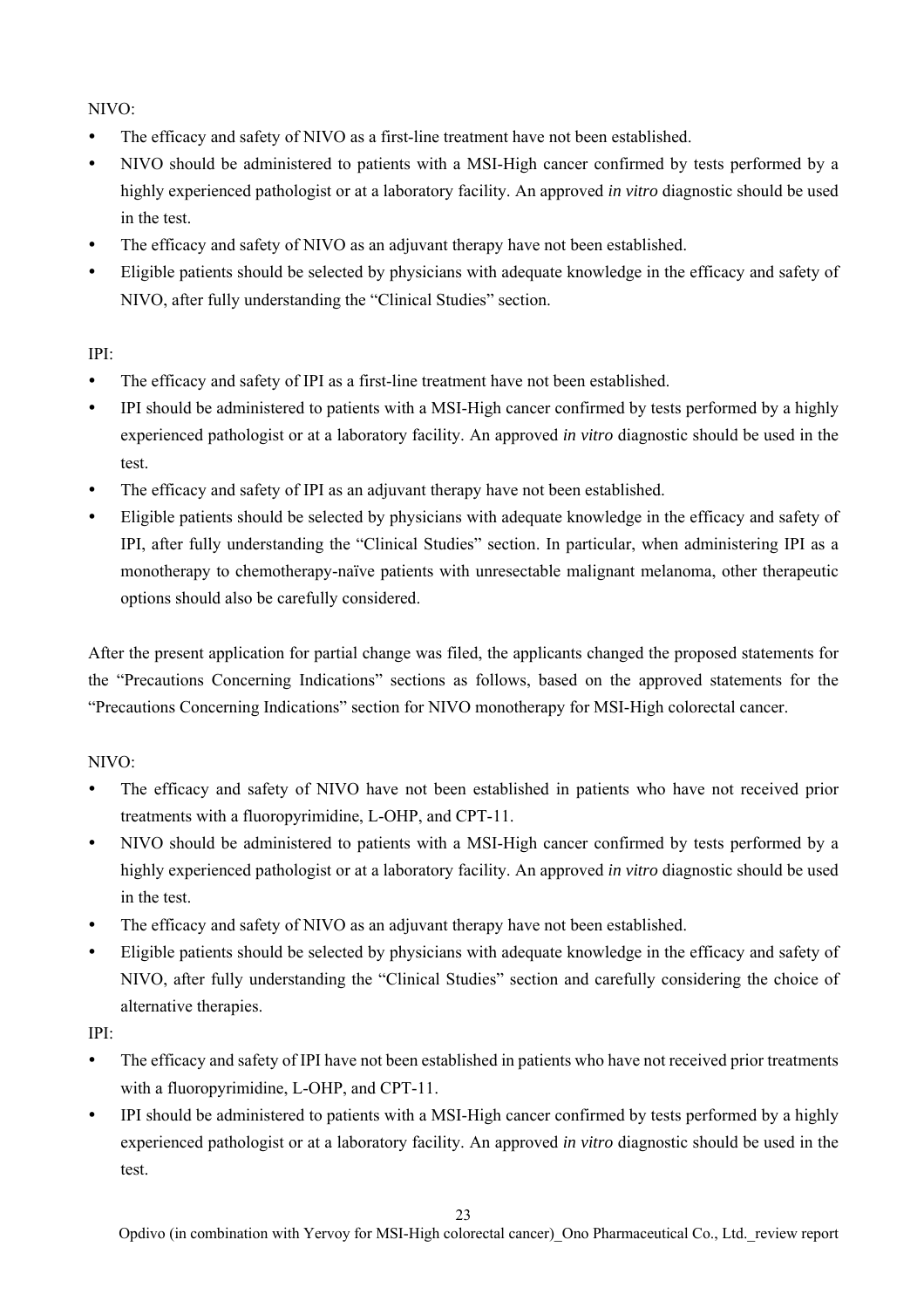- The efficacy and safety of IPI as an adjuvant therapy have not been established.
- Eligible patients should be selected by physicians with adequate knowledge in the efficacy and safety of IPI, after fully understanding the "Clinical Studies" section. In particular, when administering IPI as a monotherapy to chemotherapy-naïve patients with unresectable malignant melanoma, or when administering IPI to patients with unresectable, advanced or recurrent MSI-High colorectal cancer that has progressed after cancer chemotherapy, other therapeutic options should also be carefully considered.

### PMDA's view:

As a result of the reviews in Sections "7.R.2 Efficacy," "7.R.3 Safety," and the subsections below, PMDA concluded that the indications of NIVO and IPI should be "unresectable, advanced or recurrent MSI-High colorectal cancer that has progressed after cancer chemotherapy," as proposed by the applicants, and the following statements should be included in the "Precautions Concerning Indications" sections for NIVO and IPI.

### $NIVO<sup>1</sup>$

- The efficacy and safety of NIVO have not been established in patients who have not received prior treatments with a fluoropyrimidine, L-OHP, and CPT-11.
- NIVO should be administered to patients with a MSI-High cancer confirmed by tests performed by a highly experienced pathologist or at a laboratory facility. An approved *in vitro* diagnostic or medical device should be used in the test.
- The efficacy and safety of NIVO as an adjuvant therapy have not been established.
- Eligible patients should be selected by physicians with adequate knowledge in the efficacy and safety of NIVO, after fully understanding the "Clinical Studies" section and carefully considering the choice of alternative therapies.

IPI:

- The efficacy and safety of IPI have not been established in patients who have not received prior treatments with a fluoropyrimidine, L-OHP, and CPT-11.
- IPI should be administered to patients with a MSI-High cancer confirmed by tests performed by a highly experienced pathologist or at a laboratory facility. An *in vitro* diagnostic or medical device that is approved to assist assessment of patient eligibility for NIVO therapy for MSI-High colorectal cancer should be used in the test.
- The efficacy and safety of IPI as an adjuvant therapy have not been established.
- Eligible patients should be selected by physicians with adequate knowledge in the efficacy and safety of IPI, after fully understanding the "Clinical Studies" section and carefully considering the choice of alternative therapies.

## **7.R.4.1 Intended population and indication of NIVO/IPI therapy**

In representative clinical practice guidelines and leading clinical oncology textbooks in and outside of Japan, NIVO/IPI therapy in the treatment of patients with MSI-High colorectal cancer is as shown below: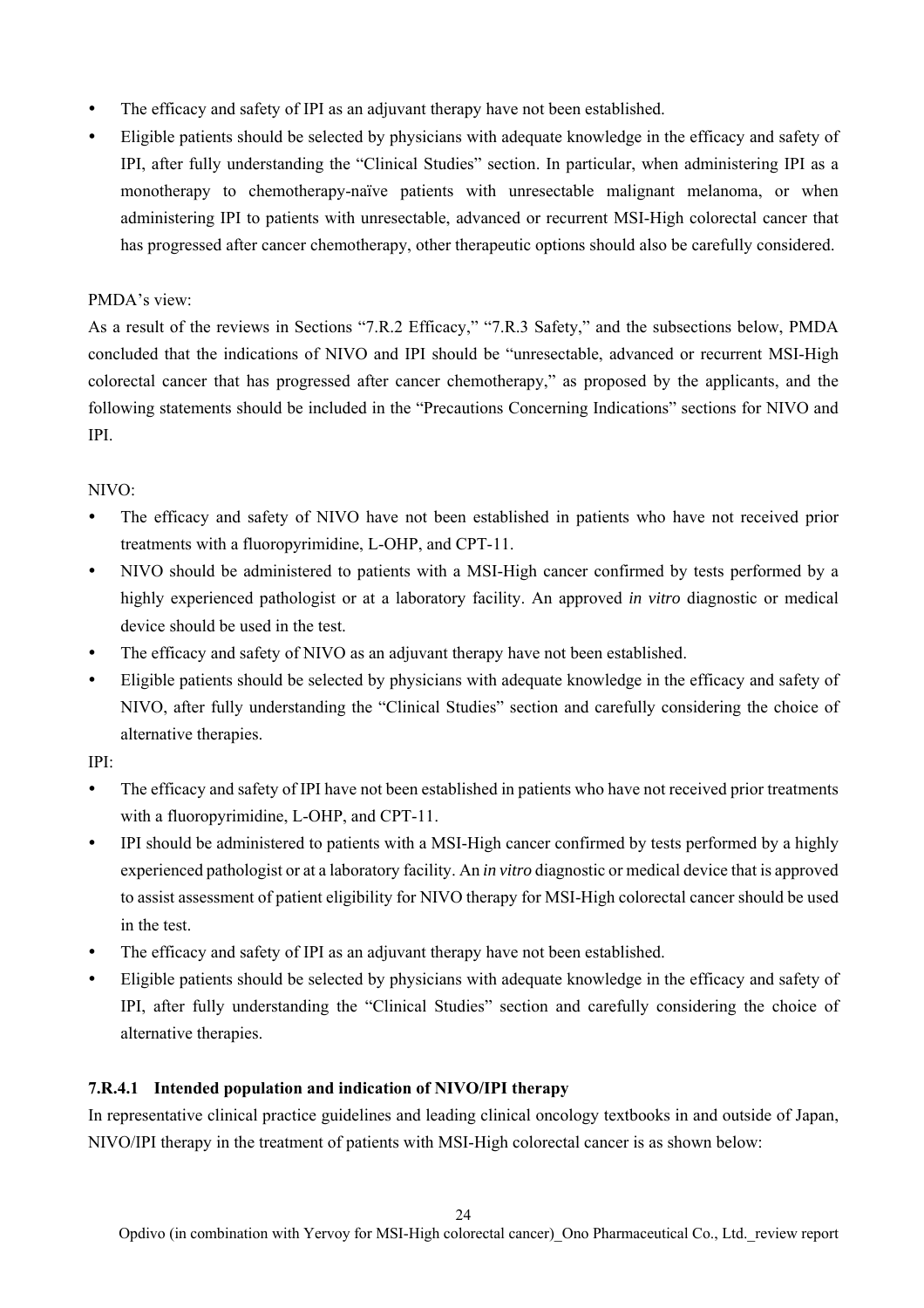Clinical practice guidelines

- NCCN guidelines (colon cancer) (v.4, 2020):
	- $\triangleright$  The use of NIVO/IPI is recommended for the second- or third-line treatment of unresectable, advanced or recurrent dMMR or MSI-High colon cancer.
- NCCN guidelines (rectal cancer) (v.6, 2020):
	- $\triangleright$  The use of NIVO/IPI is recommended for the second- or third-line treatment of unresectable, advanced or recurrent dMMR or MSI-High rectal cancer.

The applicants' explanation about the intended population of NIVO/IPI therapy in the present application for partial change, based on the results of Study 142:

In Study 142 in patients with ≥1 prior chemotherapies, NIVO/IPI therapy was administered to (a) 40 patients who had received 1 prior chemotherapy and (b) 82 patients who had received treatments with a fluoropyrimidine, L-OHP, and CPT-11. The investigator-assessed overall response rates [95% CIs] in patient populations (a) and (b) were  $57.5$  [40.9, 73.0]% and  $52.4$  [41.1, 63.6]%, respectively, both of which were higher than the overall response rates with existing second-line or subsequent treatments for unresectable, advanced or recurrent colorectal cancer [see Section 7.R.2.1]. These results suggest that NIVO/IPI therapy can be recommended as an option for the second-line or subsequent treatment of MSI-High colorectal cancer that has progressed after chemotherapy. The clinical usefulness of NIVO/IPI therapy as a first- or second-line treatment for MSI-High colorectal cancer will continue to be evaluated in an ongoing open-label, randomized, global phase IIIb study, aiming to evaluate the efficacy and safety of NIVO administered alone or in combination with IPI in chemotherapy-naïve or -treated patients with unresectable, advanced or recurrent MSI-High colorectal cancer (Study CA2098HW; target sample size, 494 patients). Available results from the study will be promptly communicated to healthcare professionals, and the necessities of application for partial change or changes in the precautionary statements in the package inserts, etc. will be considered.

Despite the above explanation, the applicant proposed the indications of NIVO and IPI as "unresectable, advanced or recurrent MSI-High colorectal cancer that has progressed after cancer chemotherapy," and to include the following cautionary statements in the "Precautions Concerning Indications" sections, in view of the absence of data from clinical studies comparing NIVO/IPI therapy with standard second-line treatments.

### NIVO:

- The efficacy and safety of NIVO have not been established in patients who have not received prior treatments with a fluoropyrimidine, L-OHP, and CPT-11.
- NIVO should be administered to patients with a MSI-High cancer confirmed by tests performed by a highly experienced pathologist or at a laboratory facility. An approved *in vitro* diagnostic should be used in the test.
- The efficacy and safety of NIVO as an adjuvant therapy have not been established.
- Eligible patients should be selected by physicians with adequate knowledge in the efficacy and safety of NIVO, after fully understanding the "Clinical Studies" section and carefully considering the choice of alternative therapies.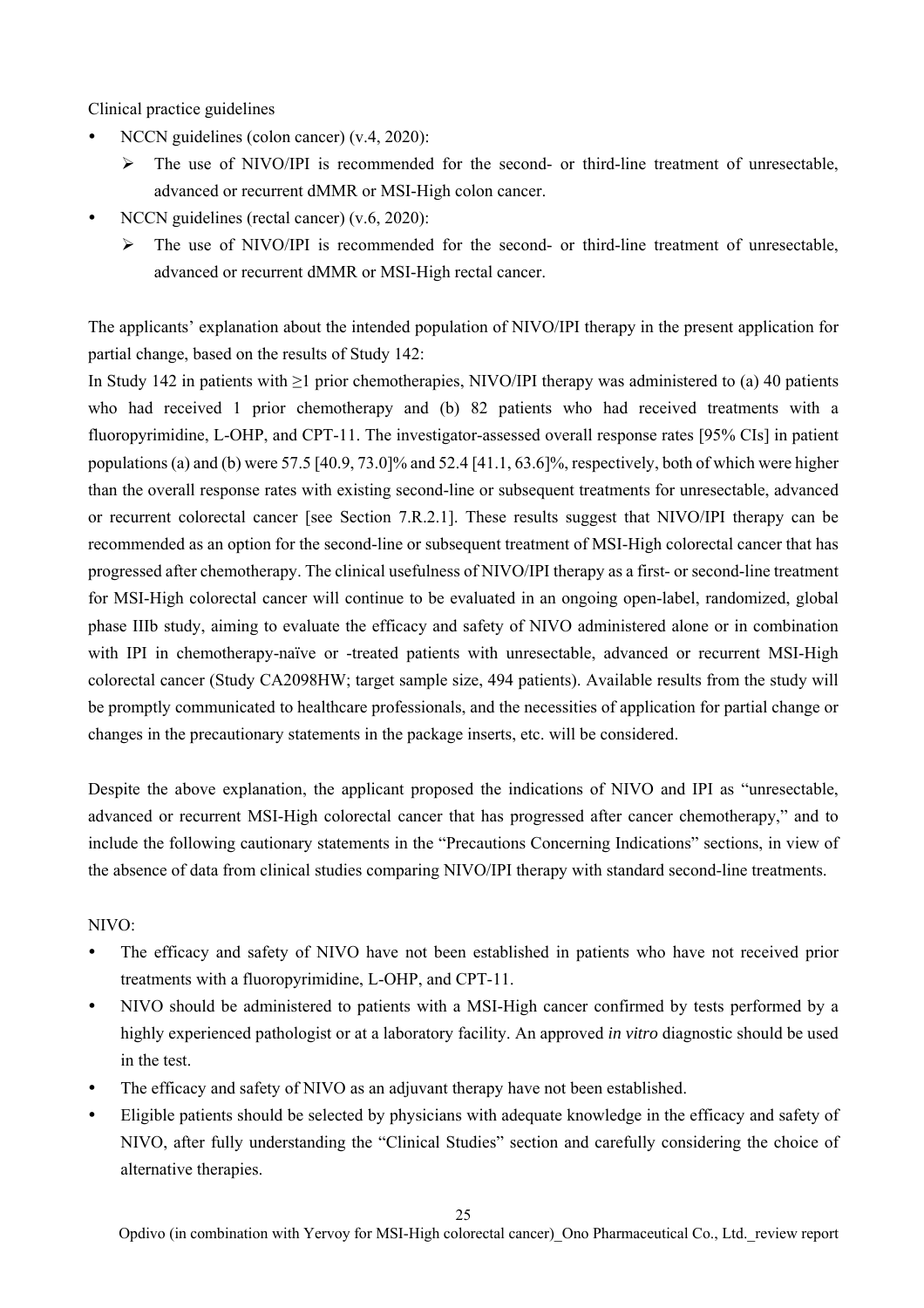IPI:

- The efficacy and safety of IPI have not been established in patients who have not received prior treatments with a fluoropyrimidine, L-OHP, and CPT-11.
- IPI should be administered to patients with a MSI-High cancer confirmed by tests performed by a highly experienced pathologist or at a laboratory facility. An approved *in vitro* diagnostic should be used in the test.
- The efficacy and safety of IPI as an adjuvant therapy have not been established.
- Eligible patients should be selected by physicians with adequate knowledge in the efficacy and safety of IPI, after fully understanding the "Clinical Studies" section. In particular, when administering IPI as a monotherapy to chemotherapy-naïve patients with unresectable malignant melanoma, or when administering IPI to patients with unresectable, advanced or recurrent MSI-High colorectal cancer that has progressed after cancer chemotherapy, other therapeutic options should also be carefully considered.

Because no clinical study data are available on the efficacy and safety of NIVO/IPI therapy, as compared with the currently approved therapies for unresectable, advanced or recurrent MSI-High colorectal cancer that has progressed after cancer chemotherapy (i.e., NIVO monotherapy and pembrolizumab), there are no clear standards for when to choose NIVO/IPI therapy, NIVO monotherapy, or pembrolizumab, at present. The choice of regimen should be made on a patient-by-patient basis according to their condition, with a good understanding of the efficacy and safety of each therapy.

### PMDA's view:

PMDA accepted the applicants' explanation, and concluded that selection of NIVO/IPI therapy could not be recommended over standard treatments with a fluoropyrimidine, L-OHP, and CPT-11 for chemotherapy-näive patients with unresectable, advanced or recurrent MSI-High colorectal cancer, due to absence of data from confirmatory studies evaluating the efficacy and safety of NIVO/IPI therapy for MSI-High colorectal cancer, and for other reasons. The "Precautions Concerning Indications" sections for NIVO and IPI should thus include a statement that the efficacy and safety of NIVO/IPI therapy have not been established in patients who have not received prior treatments with a fluoropyrimidine, L-OHP, and CPT-11, as the applicants have proposed to clarify that NIVO/IPI therapy is intended for patients who have received all standard treatments with a fluoropyrimidine, L-OHP, and CPT-11.

Furthermore, the efficacy of NIVO/IPI therapy was primarily evaluated based on overall response rate results, not on survival benefit data, for the present application for partial change. Thus, the "Precautions Concerning Indications" sections should advise to carefully consider the choice of alternative therapies before deciding to initiate NIVO/IPI therapy, as proposed by the applicants. In addition, the approved companion diagnostic for NIVO, "MSI test kit (FALCO)," should be used to select eligible patients for NIVO/IPI therapy, and this should be stated in the "Precautions Concerning Indications" section for IPI.

On the basis of the above, PMDA concluded that the indications of NIVO and IPI should be "unresectable, advanced or recurrent MSI-High colorectal cancer that has progressed after cancer chemotherapy," as proposed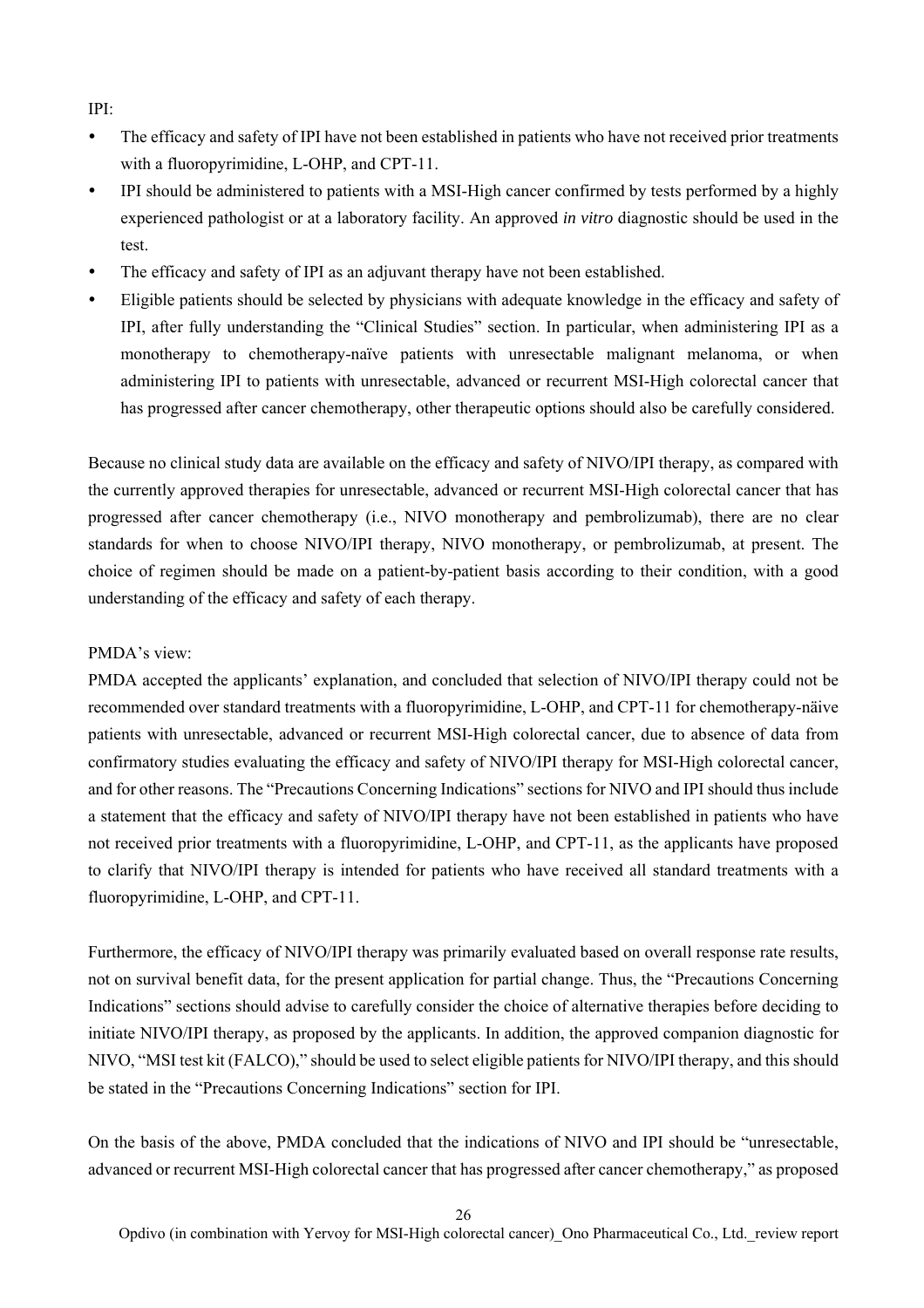by the applicants, and that the following cautionary statements should be included in the "Precautions Concerning Indications" sections for NIVO and IPI.

NIVO:

- The efficacy and safety of NIVO have not been established in patients who have not received prior treatments with a fluoropyrimidine, L-OHP, and CPT-11.
- NIVO should be administered to patients with a MSI-High cancer confirmed by tests performed by a highly experienced pathologist or at a laboratory facility. An approved *in vitro* diagnostic or medical device should be used in the test.
- The efficacy and safety of NIVO as an adjuvant therapy have not been established.
- Eligible patients should be selected by physicians with adequate knowledge in the efficacy and safety of NIVO, after fully understanding the "Clinical Studies" section and carefully considering the choice of alternative therapies.

IPI:

- The efficacy and safety of IPI have not been established in patients who have not received prior treatments with a fluoropyrimidine, L-OHP, and CPT-11.
- IPI should be administered to patients with a MSI-High cancer confirmed by tests performed by a highly experienced pathologist or at a laboratory facility. An *in vitro* diagnostic or medical device that is approved to assist assessment of patient eligibility for NIVO therapy for MSI-High colorectal cancer should be used in the test.
- The efficacy and safety of IPI as an adjuvant therapy have not been established.
- Eligible patients should be selected by physicians with adequate knowledge in the efficacy and safety of IPI, after fully understanding the "Clinical Studies" section and carefully considering the choice of alternative therapies.

# **7.R.4.2 Efficacy and safety of NIVO/IPI therapy by PD-L1 expression status, and its intended population**

NIVO is an antibody against human PD-1. PMDA asked the applicants to explain the efficacy and safety of NIVO/IPI therapy by the expression status of PD-L1, a ligand of PD-1, and to identify the intended population of NIVO/IPI therapy.

The applicants' explanation:

l

In Study 142, PD-L1 expression status<sup>10)</sup> in tumor tissue samples was assessed using the "PD-L1 IHC 28-8" pharmDx assay 'Dako' (Dako Japan Co., Ltd.)," and the (a) efficacy and (b) safety of NIVO/IPI therapy were evaluated by PD-L1 expression status in patients who had evaluable PD-L1 data.

<sup>10)</sup> Percentage of tumor cells with PD-L1 in tumor tissue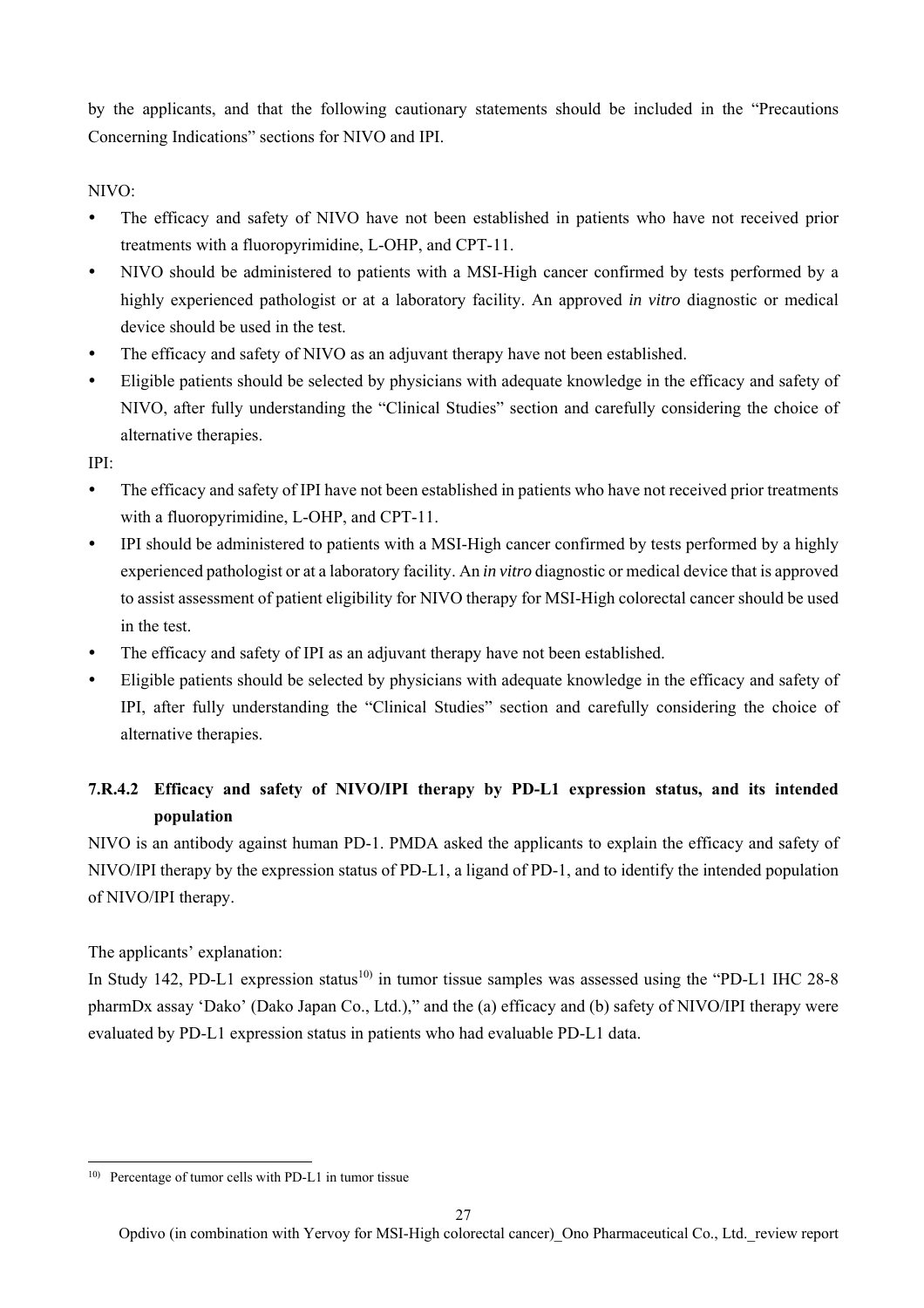## (a) Efficacy

Table 7 shows the investigator-assessed overall response rates by PD-L1 expression status (cutoff values, 1% and 5%) in patients with evaluable PD-L1 data.

At both cutoff values, the overall response rates with NIVO/IPI therapy were higher than study results with the existing treatments, including NIVO monotherapy [see Section 7.R.2.1], in both the PD-L1-positive and negative populations. The efficacy of NIVO/IPI therapy is expected based on these available data, regardless of PD-L1 expression status.

| Percentage of cells                       |              | Overall response rate |
|-------------------------------------------|--------------|-----------------------|
| with PD-L1                                | Responders/N | $[95\%CI*](\%)$       |
| $<1\%$                                    | 34/65        | 52.3 [39.5, 64.9]     |
| $>1\%$                                    | 14/26        | 53.8 [33.4, 73.4]     |
| $< 5\%$                                   | 37/77        | 48.1 [36.5, 59.7]     |
| $>5\%$                                    | 11/14        | 78.6 [49.2, 95.3]     |
| $\cdot$ $\cdot$ $\cdot$ $\cdot$<br>$\sim$ | . .          |                       |

|  |  | Table 7. Efficacy by PD-L1 expression status (Study 142) |  |  |
|--|--|----------------------------------------------------------|--|--|
|  |  |                                                          |  |  |

\* Clopper-Pearson method

### (b) Safety

The incidences of adverse events of any grade in patients with <1% PD-L1 and those with ≥1% PD-L1 were 98.5% and 100%, respectively. The respective incidences of Grade ≥3 adverse events were 63.1% and 50.0%, while the incidences of serious adverse events were 50.8% and 38.5%. The incidences of adverse events of any grade in patients with  $\leq 5\%$  PD-L1 and those with  $\geq 5\%$  PD-L1 were 98.7% and 100%, respectively. The respective incidences of Grade ≥3 adverse events were 62.3% and 42.9%, while the incidences of serious adverse events were 48.1% and 42.9%.

The safety of NIVO/IPI therapy did not clearly differ between PD-L1-positive and -negative populations at both cutoff values, suggesting that NIVO/IPI therapy is tolerable, regardless of PD-L1 expression status.

The results described in the above (a) and (b) indicate that response to NIVO/IPI therapy in patients with MSI-High colorectal cancer is independent of PD-L1 expression status.

On the bases of the above, when administering NIVO/IPI therapy to chemotherapy-treated patients with unresectable, advanced or recurrent MSI-High colorectal cancer, it is not necessary to specify the intended population based on PD-L1 expression status.

### PMDA's view:

PMDA accepted the applicants' explanation, in general. However, the applicants should continue to collect information on possible predictors of response to NIVO/IPI therapy, other than PD-L1 expression, and appropriately communicate new findings to healthcare professionals.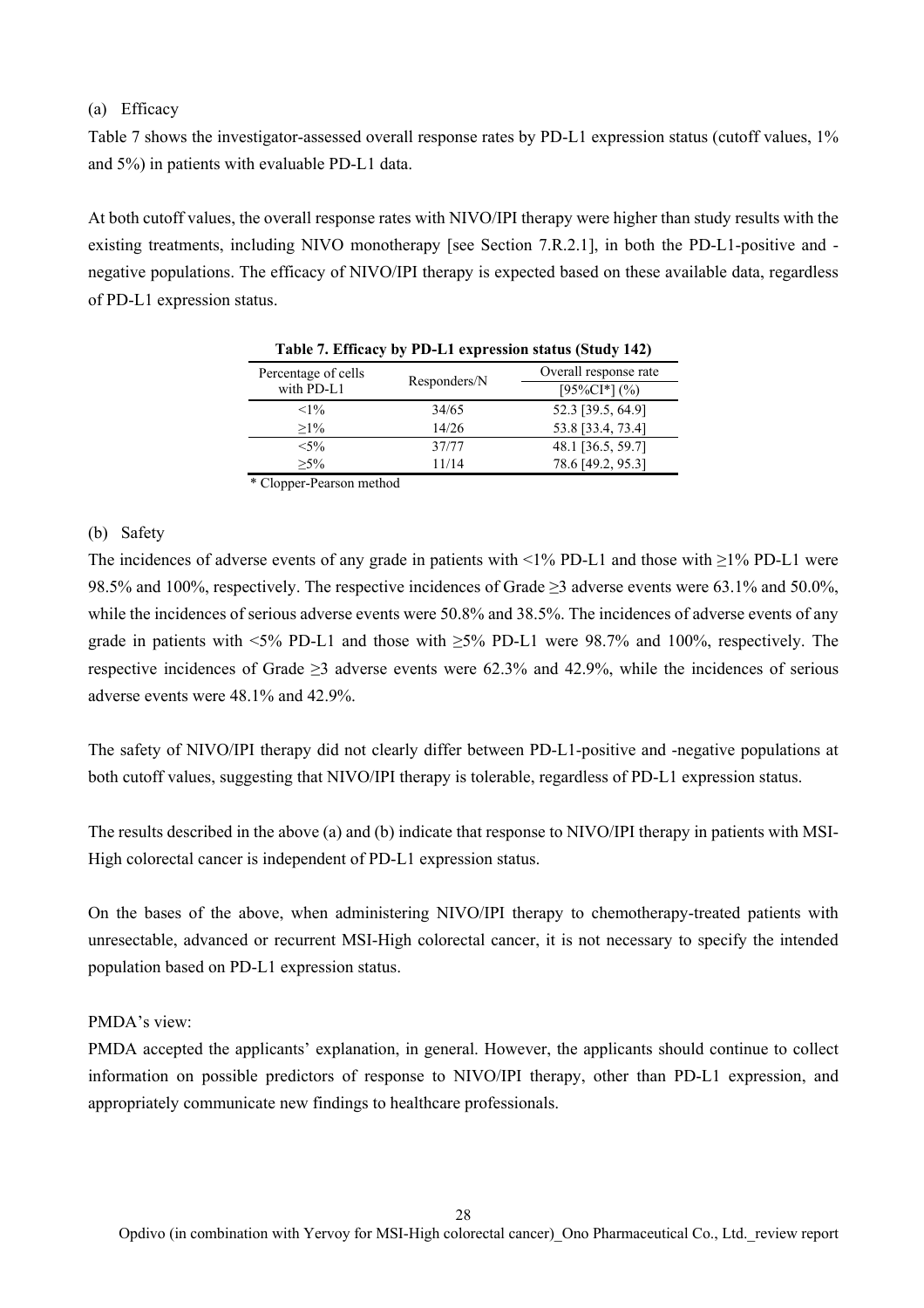### **7.R.5 Dosage and administration**

The present application for partial changes have proposed the "Dosage and Administration" and "Precautions Concerning Dosage and Administration" sections for NIVO and IPI, as presented in the table below, based on the submitted results of clinical pharmacology studies and data on MSI-High colorectal cancer. (Underlines have been added to the approved statements.)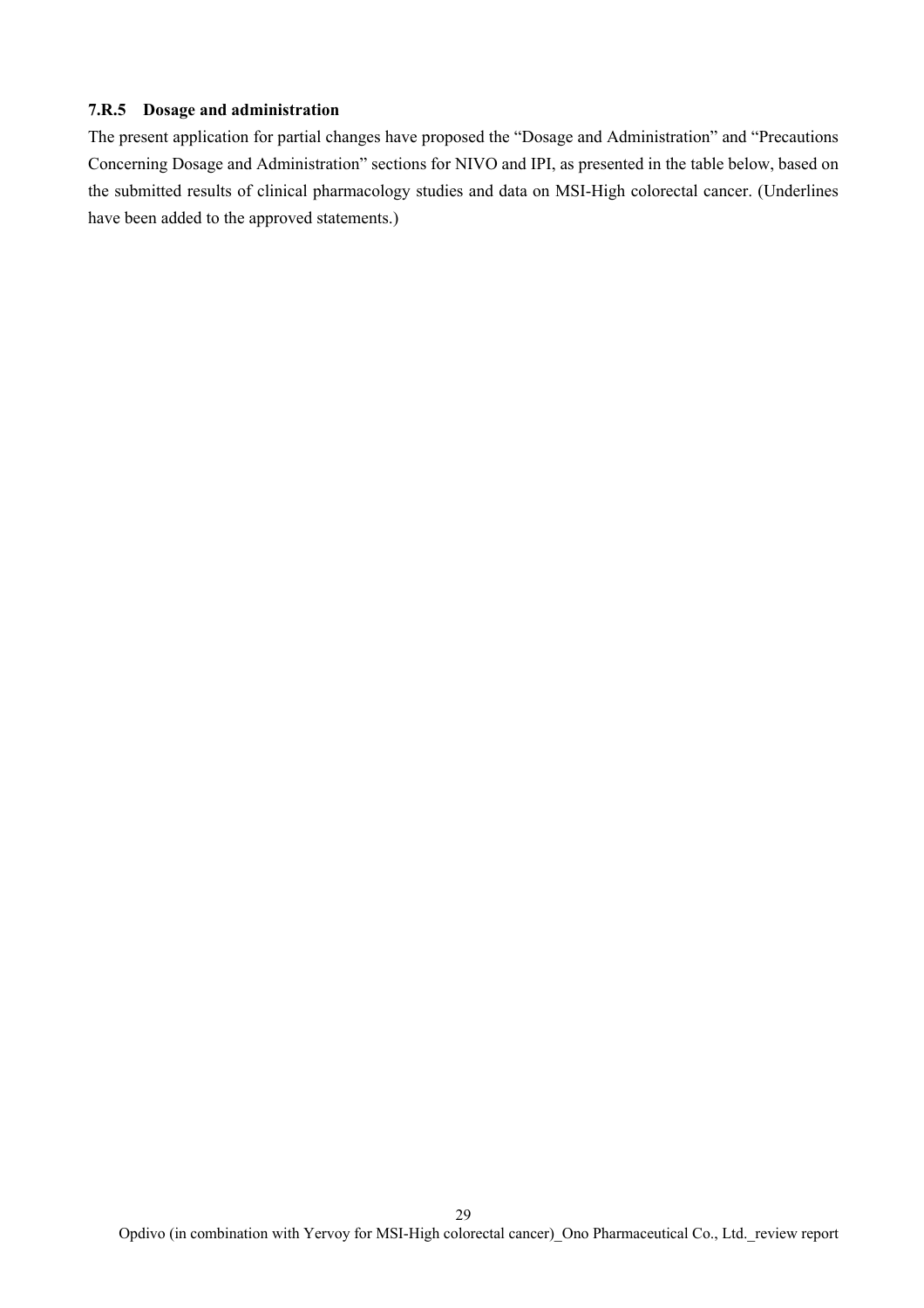|             | Dosage and administration                                                                                                                                                                                                                                                                                                                                                                                                                                                                                                                                                                                                                                                                                                                                                                                                                                                                                                                                                                                                                                                                                                                                                                                                                                                                                                                                                                                                                                                                                                                                                                                                                                                                                                                                                                                                                                                                                                                                                                                                                                                                                                                                                                                                                                                    | Precautions concerning dosage and administration                                                                                                                                                                                                                                                                                                                                                                                                                                                                                                                                                                                                                                                                                                                                                                                                                                                                                                                                                                                                                                                                                                                                                                                                                                                                                                                                                                                                                                                                                                                                                                                                                                                                                                                                                                                                                                                         |
|-------------|------------------------------------------------------------------------------------------------------------------------------------------------------------------------------------------------------------------------------------------------------------------------------------------------------------------------------------------------------------------------------------------------------------------------------------------------------------------------------------------------------------------------------------------------------------------------------------------------------------------------------------------------------------------------------------------------------------------------------------------------------------------------------------------------------------------------------------------------------------------------------------------------------------------------------------------------------------------------------------------------------------------------------------------------------------------------------------------------------------------------------------------------------------------------------------------------------------------------------------------------------------------------------------------------------------------------------------------------------------------------------------------------------------------------------------------------------------------------------------------------------------------------------------------------------------------------------------------------------------------------------------------------------------------------------------------------------------------------------------------------------------------------------------------------------------------------------------------------------------------------------------------------------------------------------------------------------------------------------------------------------------------------------------------------------------------------------------------------------------------------------------------------------------------------------------------------------------------------------------------------------------------------------|----------------------------------------------------------------------------------------------------------------------------------------------------------------------------------------------------------------------------------------------------------------------------------------------------------------------------------------------------------------------------------------------------------------------------------------------------------------------------------------------------------------------------------------------------------------------------------------------------------------------------------------------------------------------------------------------------------------------------------------------------------------------------------------------------------------------------------------------------------------------------------------------------------------------------------------------------------------------------------------------------------------------------------------------------------------------------------------------------------------------------------------------------------------------------------------------------------------------------------------------------------------------------------------------------------------------------------------------------------------------------------------------------------------------------------------------------------------------------------------------------------------------------------------------------------------------------------------------------------------------------------------------------------------------------------------------------------------------------------------------------------------------------------------------------------------------------------------------------------------------------------------------------------|
|             | Malignant melanoma:<br>• The usual adult dosage of NIVO is 240 mg administered as an<br>intravenous infusion every 2 weeks or 480 mg administered as                                                                                                                                                                                                                                                                                                                                                                                                                                                                                                                                                                                                                                                                                                                                                                                                                                                                                                                                                                                                                                                                                                                                                                                                                                                                                                                                                                                                                                                                                                                                                                                                                                                                                                                                                                                                                                                                                                                                                                                                                                                                                                                         | All indications:<br>$\cdot$ NIVO should be administered intravenously over $\geq$ 30 minutes.<br>Unresectable or metastatic RCC:                                                                                                                                                                                                                                                                                                                                                                                                                                                                                                                                                                                                                                                                                                                                                                                                                                                                                                                                                                                                                                                                                                                                                                                                                                                                                                                                                                                                                                                                                                                                                                                                                                                                                                                                                                         |
| <b>NIVO</b> | an intravenous infusion every 4 weeks. For the adjuvant therapy<br>of malignant melanoma, the maximum duration of treatment is<br>12 months.<br>In combination therapy with IPI for unresectable malignant<br>melanoma, the usual adult dosage of NIVO is 80 mg<br>administered as an intravenous infusion every 3 weeks for 4<br>doses, followed by 240 mg as an intravenous infusion every 2<br>weeks or 480 mg as an intravenous infusion every 4 weeks.<br>Unresectable or metastatic RCC:<br>• The usual adult dosage of NIVO is 240 mg administered as an<br>intravenous infusion every 2 weeks or 480 mg administered as<br>an intravenous infusion every 4 weeks.<br>When administered in combination with IPI to chemotherapy-<br>naïve patients with unresectable or metastatic RCC, the usual<br>adult dosage of NIVO is 240 mg administered as an intravenous<br>infusion every 3 weeks for 4 doses, followed by 240 mg as an<br>intravenous infusion every 2 weeks or 480 mg as an intravenous<br>infusion every 4 weeks.<br>Unresectable, advanced or recurrent MSI-High colorectal cancer<br>that has progressed after cancer chemotherapy:<br>• The usual adult dosage of NIVO is 240 mg administered as an<br>intravenous infusion every 2 weeks or 480 mg administered as<br>an intravenous infusion every 4 weeks.<br>When administered in combination with IPI, the usual adult<br>dosage of NIVO is 240 mg administered as an intravenous<br>infusion every 3 weeks for 4 doses, followed by 240 mg as an<br>intravenous infusion every 2 weeks or 480 mg as an intravenous<br>infusion every 4 weeks.<br>Unresectable, advanced or recurrent NSCLC, relapsed or<br>refractory cHL, recurrent or metastatic head and neck cancer,<br>unresectable, advanced or recurrent gastric cancer that has<br>progressed after cancer chemotherapy, unresectable, advanced or<br>recurrent malignant pleural mesothelioma that has progressed<br>after cancer chemotherapy, or unresectable, advanced or recurrent<br>esophageal cancer that has progressed after cancer chemotherapy:<br>• The usual adult dosage of NIVO is 240 mg administered as an<br>intravenous infusion every 2 weeks or 480 mg administered as<br>an intravenous infusion every 4 weeks. | • The efficacy and safety of NIVO monotherapy have not been<br>established in chemotherapy-naïve patients or patients who have<br>received cytokine therapy as the only prior treatment.<br>Unresectable, advanced or recurrent MSI-High colorectal cancer<br>that has progressed after cancer chemotherapy:<br>· The dosage regimen of NIVO should be chosen based on a good<br>understanding of the efficacy and safety of NIVO, after being<br>familiar with the "Clinical Studies" section.<br>Unresectable, advanced or recurrent NSCLC, relapsed or refractory<br>cHL, recurrent or metastatic head and neck cancer, unresectable,<br>advanced or recurrent gastric cancer that has progressed after<br>cancer chemotherapy, unresectable, advanced or recurrent<br>malignant pleural mesothelioma that has progressed after cancer<br>chemotherapy, or unresectable, advanced or recurrent esophageal<br>cancer that has progressed after cancer chemotherapy:<br>· The efficacy and safety of NIVO in combination with other<br>antineoplastic drugs have not been established.<br>Malignant melanoma:<br>. When administered in combination with IPI to patients with<br>unresectable malignant melanoma, the necessity of the<br>combination therapy should be carefully determined based on a<br>careful review of the "Clinical Studies" section, particularly<br>regarding the characteristics, such as prior treatments, of patients<br>enrolled in clinical studies, and a thorough understanding of the<br>efficacy and safety of NIVO. The add-on effect of IPI to NIVO<br>on survival prolongation tends to differ according to the<br>percentage of tumor cells expressing PD-L1 (PD-L1 expression<br>rate). In patients who have been confirmed to have a high PD-L1<br>expression rate, NIVO monotherapy should also be carefully<br>considered before initiating NIVO/IPI therapy. |
| <b>IPI</b>  | Unresectable malignant melanoma:<br>· The usual adult dosage is 3 mg/kg (body weight) of IPI<br>administered intravenously every 3 weeks for a total of 4 doses.<br>IPI should not be used in combination with antineoplastic agents<br>other than NIVO.<br>Unresectable or metastatic RCC, or unresectable, advanced or<br>recurrent MSI-High colorectal cancer that has progressed after<br>cancer chemotherapy:<br>· In combination therapy with NIVO, the usual adult dosage is 1<br>mg/kg (body weight) of IPI administered intravenously every 3<br>weeks for a total of 4 doses.                                                                                                                                                                                                                                                                                                                                                                                                                                                                                                                                                                                                                                                                                                                                                                                                                                                                                                                                                                                                                                                                                                                                                                                                                                                                                                                                                                                                                                                                                                                                                                                                                                                                                      | All indications:<br>• The criteria for interruption or discontinuation of treatment in the<br>event of adverse reactions (omitted, since they are identical to<br>those at the previous approval)<br>Unresectable malignant melanoma:<br>. When administered in combination with NIVO, the necessity of<br>the combination therapy should be carefully determined based on<br>a careful review of the "Clinical Studies" section, particularly<br>regarding the characteristics, such as prior treatments, of patients<br>enrolled in the clinical studies, and a thorough understanding of<br>the efficacy and safety of IPI. The add-on effect of IPI to NIVO<br>on survival prolongation tends to differ according to the<br>percentage of tumor cells expressing PDL1 (PD-L1 expression<br>rate). In patients who have been confirmed to have a high PD-L1<br>expression rate, NIVO monotherapy should also be carefully<br>considered before initiating NIVO/IPI therapy.<br>• IPI should be administered intravenously over 90 minutes.<br>Unresectable or metastatic RCC, or unresectable, advanced or<br>recurrent MSI-High colorectal cancer that has progressed after<br>cancer chemotherapy:<br>· IPI should be administered intravenously over 30 minutes.                                                                                                                                                                                                                                                                                                                                                                                                                                                                                                                                                                                                                                   |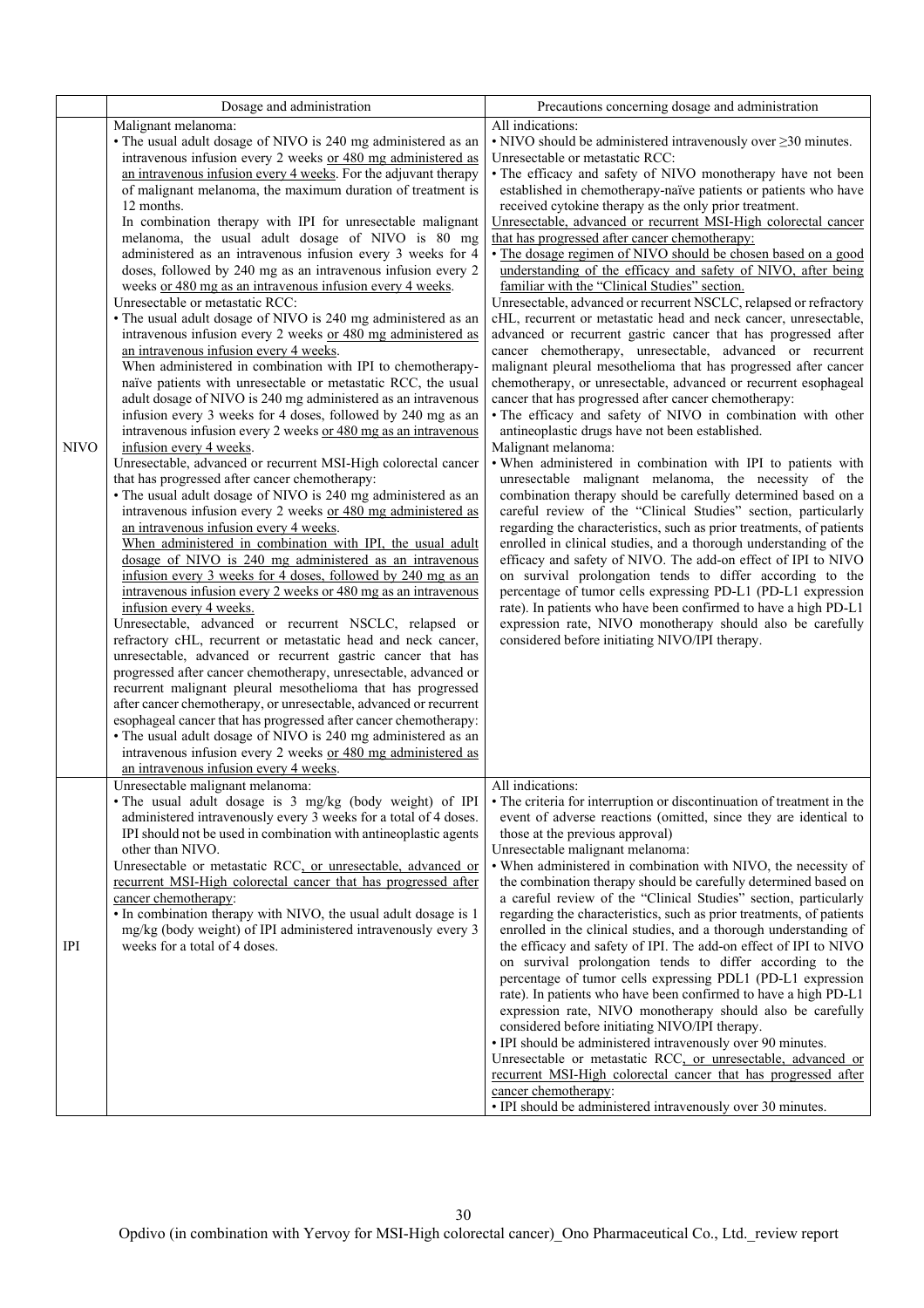As a result of the discussions described in Sections "7.R.2 Efficacy," "7.R.3 Safety," and "7.R.4 Clinical positioning and indication," as well as the subsection below [Section 7.R.5.1], the "Dosage and Administration" and "Precautions Concerning Dosage and Administration" sections for NIVO and IPI should be set or modified as presented in the table below. (Underlines have been added to the approved statements.)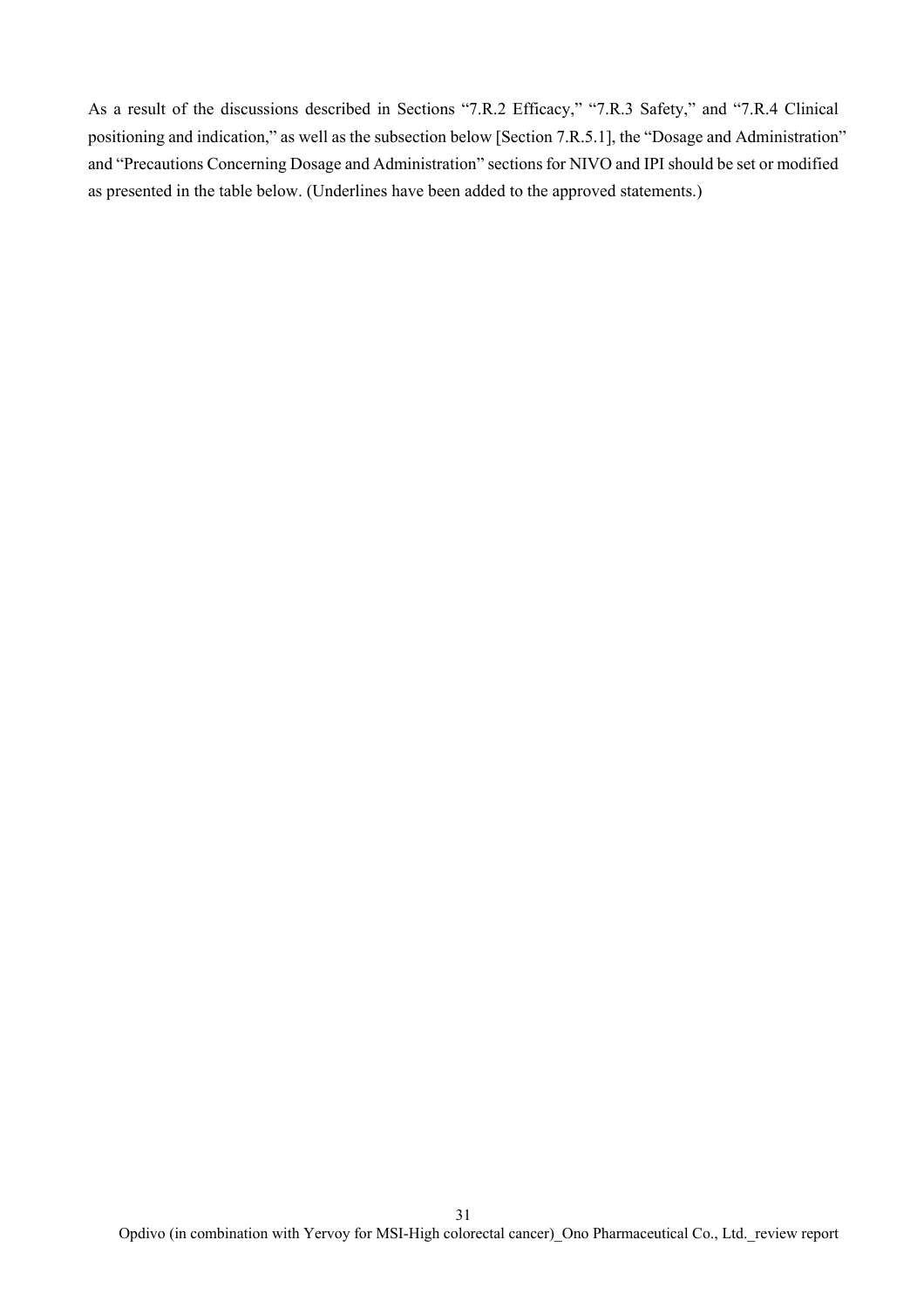|             | Dosage and administration                                                                                                                                                                                                                                                                                                                                                                                                                                                                                                                                                                                                                                                                                                                                                                                                                                                                                                                                                                                                                                                                                                                                                                                                                                                                                                                                                                                                                                                                                                                                                                                                                                                                                                                                                                                                                                                                                                                                                                                                                                                                                                                                                                                                                                                                                                                                                                                                              | Precautions concerning dosage and administration                                                                                                                                                                                                                                                                                                                                                                                                                                                                                                                                                                                                                                                                                                                                                                                                                                                                                                                                                                                                                                                                                                                                                                                                                                                                                                                                                                                                                                                                                                                                                                                                                                                                                             |
|-------------|----------------------------------------------------------------------------------------------------------------------------------------------------------------------------------------------------------------------------------------------------------------------------------------------------------------------------------------------------------------------------------------------------------------------------------------------------------------------------------------------------------------------------------------------------------------------------------------------------------------------------------------------------------------------------------------------------------------------------------------------------------------------------------------------------------------------------------------------------------------------------------------------------------------------------------------------------------------------------------------------------------------------------------------------------------------------------------------------------------------------------------------------------------------------------------------------------------------------------------------------------------------------------------------------------------------------------------------------------------------------------------------------------------------------------------------------------------------------------------------------------------------------------------------------------------------------------------------------------------------------------------------------------------------------------------------------------------------------------------------------------------------------------------------------------------------------------------------------------------------------------------------------------------------------------------------------------------------------------------------------------------------------------------------------------------------------------------------------------------------------------------------------------------------------------------------------------------------------------------------------------------------------------------------------------------------------------------------------------------------------------------------------------------------------------------------|----------------------------------------------------------------------------------------------------------------------------------------------------------------------------------------------------------------------------------------------------------------------------------------------------------------------------------------------------------------------------------------------------------------------------------------------------------------------------------------------------------------------------------------------------------------------------------------------------------------------------------------------------------------------------------------------------------------------------------------------------------------------------------------------------------------------------------------------------------------------------------------------------------------------------------------------------------------------------------------------------------------------------------------------------------------------------------------------------------------------------------------------------------------------------------------------------------------------------------------------------------------------------------------------------------------------------------------------------------------------------------------------------------------------------------------------------------------------------------------------------------------------------------------------------------------------------------------------------------------------------------------------------------------------------------------------------------------------------------------------|
| <b>NIVO</b> | Malignant melanoma:<br>• The usual adult dosage of NIVO is 240 mg administered as an<br>intravenous infusion every 2 weeks or 480 mg administered as<br>an intravenous infusion every 4 weeks. For the adjuvant therapy<br>of malignant melanoma, the maximum duration of treatment is<br>12 months.<br>In combination therapy with IPI for unresectable malignant<br>melanoma, the usual adult dosage of NIVO is 80 mg<br>administered as an intravenous infusion every 3 weeks for 4<br>doses, followed by 240 mg as an intravenous infusion every 2<br>weeks or 480 mg as an intravenous infusion every 4 weeks.<br>Unresectable or metastatic RCC:<br>• The usual adult dosage of NIVO is 240 mg administered as an<br>intravenous infusion every 2 weeks or 480 mg administered as<br>an intravenous infusion every 4 weeks.<br>• When administered in combination with IPI to chemotherapy-<br>naïve patients with unresectable or metastatic RCC, the usual<br>adult dosage of NIVO is 240 mg administered as an intravenous<br>infusion every 3 weeks for 4 doses, followed by 240 mg as an<br>intravenous infusion every 2 weeks or 480 mg as an intravenous<br>infusion every 4 weeks.<br>Unresectable, advanced or recurrent MSI-High colorectal cancer<br>that has progressed after cancer chemotherapy:<br>• The usual adult dosage of NIVO is 240 mg administered as an<br>intravenous infusion every 2 weeks or 480 mg administered as<br>an intravenous infusion every 4 weeks.<br>When administered in combination with IPI, the usual adult<br>dosage of NIVO is 240 mg administered as an intravenous<br>infusion every 3 weeks for 4 doses, followed by 240 mg as an<br>intravenous infusion every 2 weeks or 480 mg as an intravenous<br>infusion every 4 weeks.<br>Unresectable, advanced or recurrent NSCLC, relapsed or<br>refractory cHL, recurrent or metastatic head and neck cancer,<br>unresectable, advanced or recurrent gastric cancer that has<br>progressed after cancer chemotherapy, unresectable, advanced or<br>recurrent malignant pleural mesothelioma that has progressed<br>after cancer chemotherapy, or unresectable, advanced or recurrent<br>esophageal cancer that has progressed after cancer chemotherapy:<br>• The usual adult dosage of NIVO is 240 mg administered as an<br>intravenous infusion every 2 weeks or 480 mg administered as<br>an intravenous infusion every 4 weeks. | All indications:<br>NIVO should be administered intravenously over $\geq$ 30 minutes.<br>٠<br>Unresectable or metastatic RCC:<br>$\bullet$<br>The efficacy and safety of NIVO monotherapy have not been<br>established in chemotherapy-naïve patients or patients who<br>have received cytokine therapy as the only prior treatment.<br>Unresectable, advanced or recurrent NSCLC, relapsed or refractory<br>cHL, recurrent or metastatic head and neck cancer, unresectable,<br>advanced or recurrent gastric cancer that has progressed after<br>cancer chemotherapy, unresectable, advanced or recurrent<br>malignant pleural mesothelioma that has progressed after cancer<br>chemotherapy, or unresectable, advanced or recurrent esophageal<br>cancer that has progressed after cancer chemotherapy:<br>The efficacy and safety of NIVO in combination with other<br>antineoplastic drugs have not been established.<br>Malignant melanoma:<br>When administered in combination with IPI to patients with<br>unresectable malignant melanoma, the necessity of the<br>combination therapy should be carefully determined based on<br>a careful review of the "Clinical Studies" section, particularly<br>regarding the characteristics, such as prior treatments, of<br>patients enrolled in clinical studies, and a thorough<br>understanding of the efficacy and safety of NIVO. The add-on<br>effect of IPI to NIVO on survival prolongation tends to differ<br>according to the percentage of tumor cells expressing PD-L1<br>(PD-L1 expression rate). In patients who have been confirmed<br>to have a high PD-L1 expression rate, NIVO monotherapy<br>should also be carefully considered before initiating NIVO/IPI<br>therapy. |
| <b>IPI</b>  | Unresectable malignant melanoma:<br>· The usual adult dosage is 3 mg/kg (body weight) of IPI<br>administered intravenously every 3 weeks for a total of 4 doses.<br>IPI should not be used in combination with antineoplastic agents<br>other than NIVO.<br>Unresectable or metastatic RCC, or unresectable, advanced or<br>recurrent MSI-High colorectal cancer that has progressed after<br>cancer chemotherapy:<br>· In combination therapy with NIVO, the usual adult dosage is 1<br>mg/kg (body weight) of IPI administered intravenously every 3<br>weeks for a total of 4 doses.                                                                                                                                                                                                                                                                                                                                                                                                                                                                                                                                                                                                                                                                                                                                                                                                                                                                                                                                                                                                                                                                                                                                                                                                                                                                                                                                                                                                                                                                                                                                                                                                                                                                                                                                                                                                                                                | All indications:<br>• The criteria for interruption or discontinuation of treatment in the<br>event of adverse reactions (omitted, since they are identical to<br>those at the previous approval)<br>Unresectable malignant melanoma:<br>. When administered in combination with NIVO, the necessity of<br>the combination therapy should be carefully determined based on<br>a careful review of the "Clinical Studies" section, particularly<br>regarding the characteristics, such as prior treatments, of patients<br>enrolled in the clinical studies and a thorough understanding of<br>the efficacy and safety of IPI. The add-on effect of IPI to NIVO<br>on survival prolongation tends to differ according to the<br>percentage of tumor cells expressing PDL1 (PD-L1 expression<br>rate). In patients who have been confirmed to have a high PD-L1<br>expression rate, NIVO monotherapy should also be carefully<br>considered before initiating NIVO/IPI therapy.<br>• IPI should be administered intravenously over 90 minutes.<br>Unresectable or metastatic RCC, or unresectable, advanced or<br>recurrent MSI-High colorectal cancer that has progressed after<br>cancer chemotherapy:<br>· IPI should be administered intravenously over 30 minutes.                                                                                                                                                                                                                                                                                                                                                                                                                                                                        |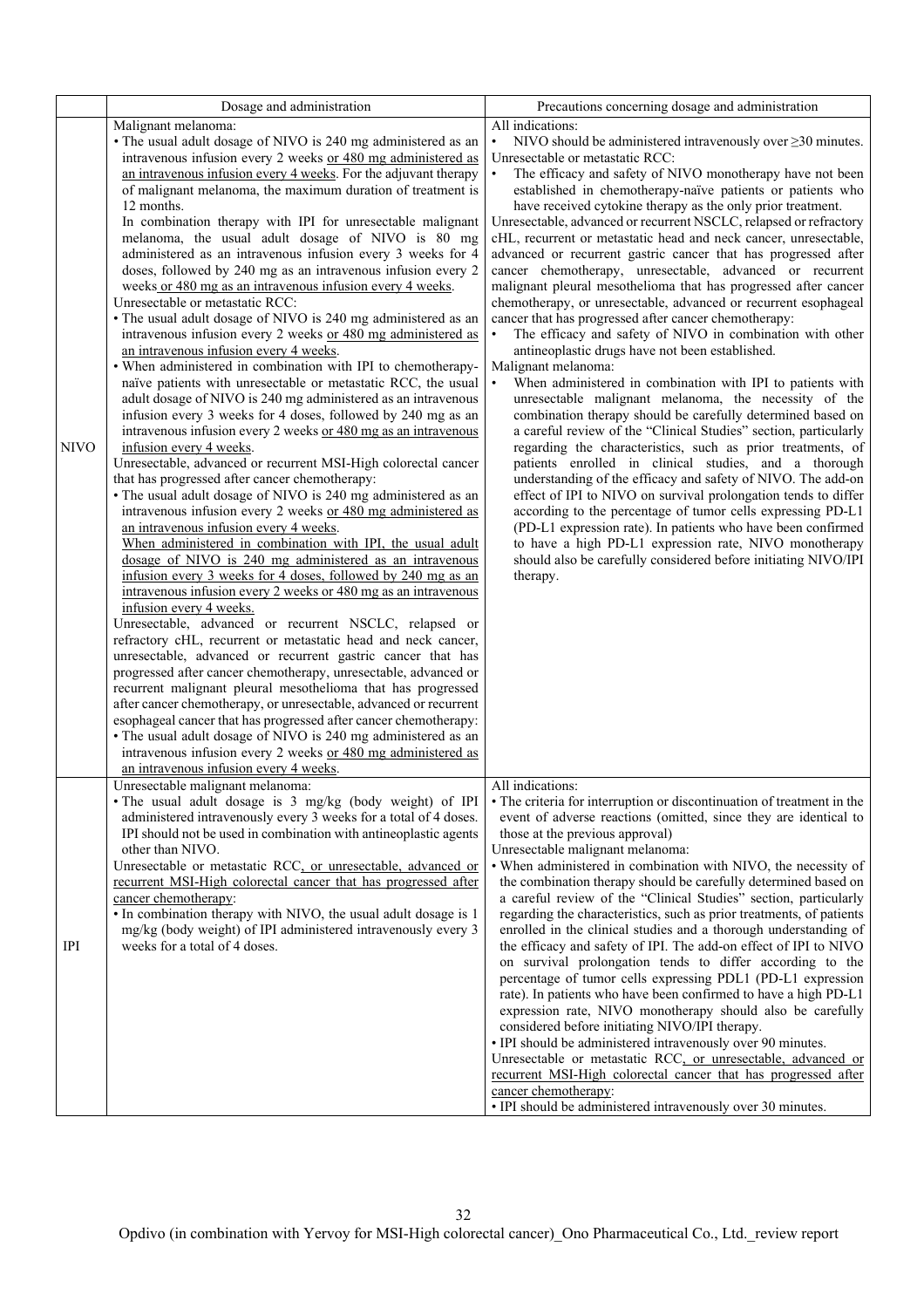### **7.R.5.1 Dosage and administration for NIVO and IPI**

The applicant's explanation about the dosage and administration of NIVO as a monotherapy:

In view of the following points and other findings, the dosage and administration of NIVO as a monotherapy for the approved indications should be updated to include an infusion regimen of 480 mg every 4 weeks, in addition to the approved infusion regimen of 240 mg every 2 weeks.

- Simulations using the PPK models and exposure-response models for NIVO predicted no clear differences in the efficacy or safety of NIVO between infusion regimen of 480 mg every 4 weeks and the approved regimen of 240 mg every 2 weeks [see Section 6.1].
- No clear differences have been found in the safety profiles of NIVO across the approved cancer types (see "Review Report for Opdivo Intravenous Infusion 20 mg, Opdivo Intravenous Infusion 100 mg, Opdivo Intravenous Infusion 240 mg, dated January 9, 2020"). This suggests that NIVO, also when administered at 480 mg every 4 weeks, is unlikely to show safety profiles that clearly differ across the cancer types.
- Extension of the dosing intervals of NIVO is expected to offer clinical benefits, such as a possible reduction in the burdens on patients and health professionals.

The applicants' explanation about the rationale for the proposed dosage and administration for MSI-High colorectal cancer, "NIVO 240 mg and IPI 1 mg/kg, intravenously administered every 3 weeks for 4 doses": In Study 142, the dosage regimen of NIVO/IPI therapy was determined to be "NIVO 3 mg/kg and IPI 1 mg/kg intravenously administered every 3 weeks for 4 doses each, followed by NIVO 3 mg/kg intravenously administered every 2 weeks," based on the results of a foreign phase I study (see "Review Report for Opdivo Intravenous Infusion 20 mg, Opdivo Intravenous Infusion 100 mg, Opdivo Intravenous Infusion 240 mg dated July 26, 2018") and other data. The results of the study showed the clinical usefulness of NIVO/IPI therapy for MSI-High colorectal cancer. Taking account of the study results, including the results of the PPK analyses for NIVO (see "Review Report for Opdivo Intravenous Infusion 20 mg, Opdivo Intravenous Infusion 100 mg, Opdivo Intravenous Infusion 240 mg dated July 26, 2018"), "NIVO 240 mg and IPI 1 mg/kg infused every 3 weeks for 4 doses each" has been proposed as the dosage and administration of NIVO/IPI therapy for MSI-High colorectal cancer.

Meanwhile, NIVO monotherapy or NIVO/IPI therapy should be chosen based on a good understanding of clinical study results and a consideration of individual patient condition, when NIVO is administered to patients with MSI-High colorectal cancer. Accordingly, the "Precautions Concerning Dosage and Administration" section for NIVO will contain the following precautionary statement.

 The dosage regimen of NIVO should be chosen based on a good understanding of the efficacy and safety of NIVO, after being familiar with the "Clinical Studies" section.

## PMDA's view:

PMDA accepted the applicant's explanation, in general. However, the precaution to choose the dosage regimen of NIVO based on a good understanding of the efficacy and safety of NIVO, after being familiar with the "Clinical Studies" section is not a matter of special note, and is unnecessary to be included in the "Precautions Concerning Dosage and Administration" section.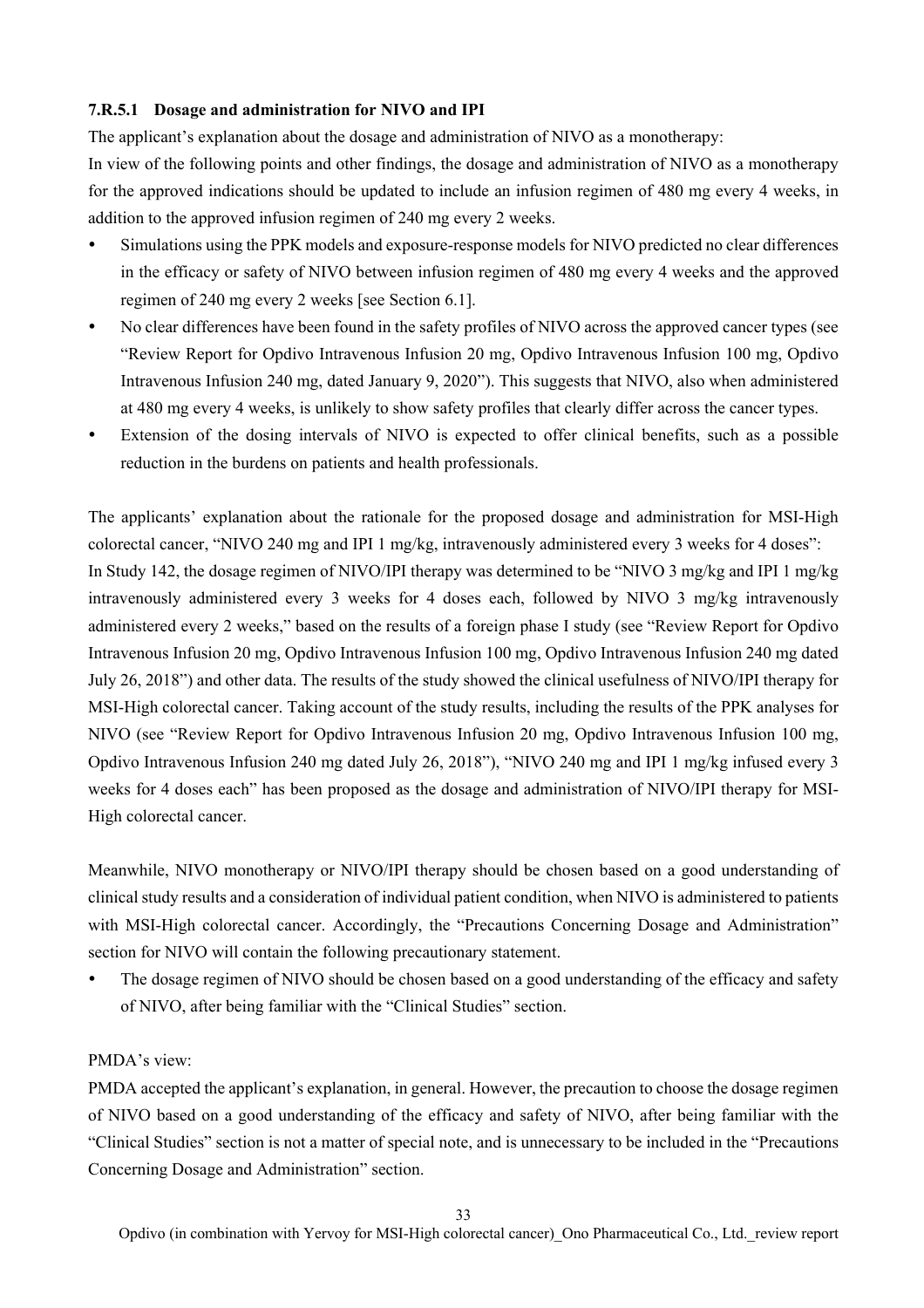As described above, the "Dosage and Administration" and "Precautions Concerning Dosage and Administration" sections for NIVO and IPI should contain the following statements for the present application for partial changes.

NIVO:

Dosage and administration

Malignant melanoma:

The usual adult dosage of NIVO is 240 mg administered as an intravenous infusion every 2 weeks or 480 mg administered as an intravenous infusion every 4 weeks. For the adjuvant therapy of malignant melanoma, the maximum duration of treatment is 12 months.

In combination therapy with IPI for unresectable malignant melanoma, the usual adult dosage of NIVO is 80 mg administered as an intravenous infusion every 3 weeks for 4 doses, followed by 240 mg as an intravenous infusion every 2 weeks or 480 mg as an intravenous infusion every 4 weeks.

Unresectable or metastatic RCC:

The usual adult dosage of NIVO is 240 mg administered as an intravenous infusion every 2 weeks or 480 mg administered as an intravenous infusion every 4 weeks.

When administered in combination with IPI to chemotherapy-naïve patients with unresectable or metastatic RCC, the usual adult dosage of NIVO is 240 mg administered as an intravenous infusion every 3 weeks for 4 doses, followed by 240 mg as an intravenous infusion every 2 weeks or 480 mg as an intravenous infusion every 4 weeks.

Unresectable, advanced or recurrent MSI-High colorectal cancer that has progressed after cancer chemotherapy:

The usual adult dosage of NIVO is 240 mg administered as an intravenous infusion every 2 weeks or 480 mg administered as an intravenous infusion every 4 weeks.

When administered in combination with IPI, the usual adult dosage of NIVO is 240 mg administered as an intravenous infusion every 3 weeks for 4 doses, followed by 240 mg as an intravenous infusion every 2 weeks or 480 mg as an intravenous infusion every 4 weeks.

Unresectable, advanced or recurrent NSCLC, relapsed or refractory cHL, recurrent or metastatic head and neck cancer, unresectable, advanced or recurrent gastric cancer that has progressed after cancer chemotherapy, unresectable, advanced or recurrent malignant pleural mesothelioma that has progressed after cancer chemotherapy, or unresectable, advanced or recurrent esophageal cancer that has progressed after cancer chemotherapy:

The usual adult dosage of NIVO is 240 mg administered as an intravenous infusion every 2 weeks or 480 mg administered as an intravenous infusion every 4 weeks.

Precautions concerning dosage and administration

All indications:

NIVO should be administered intravenously over ≥30 minutes.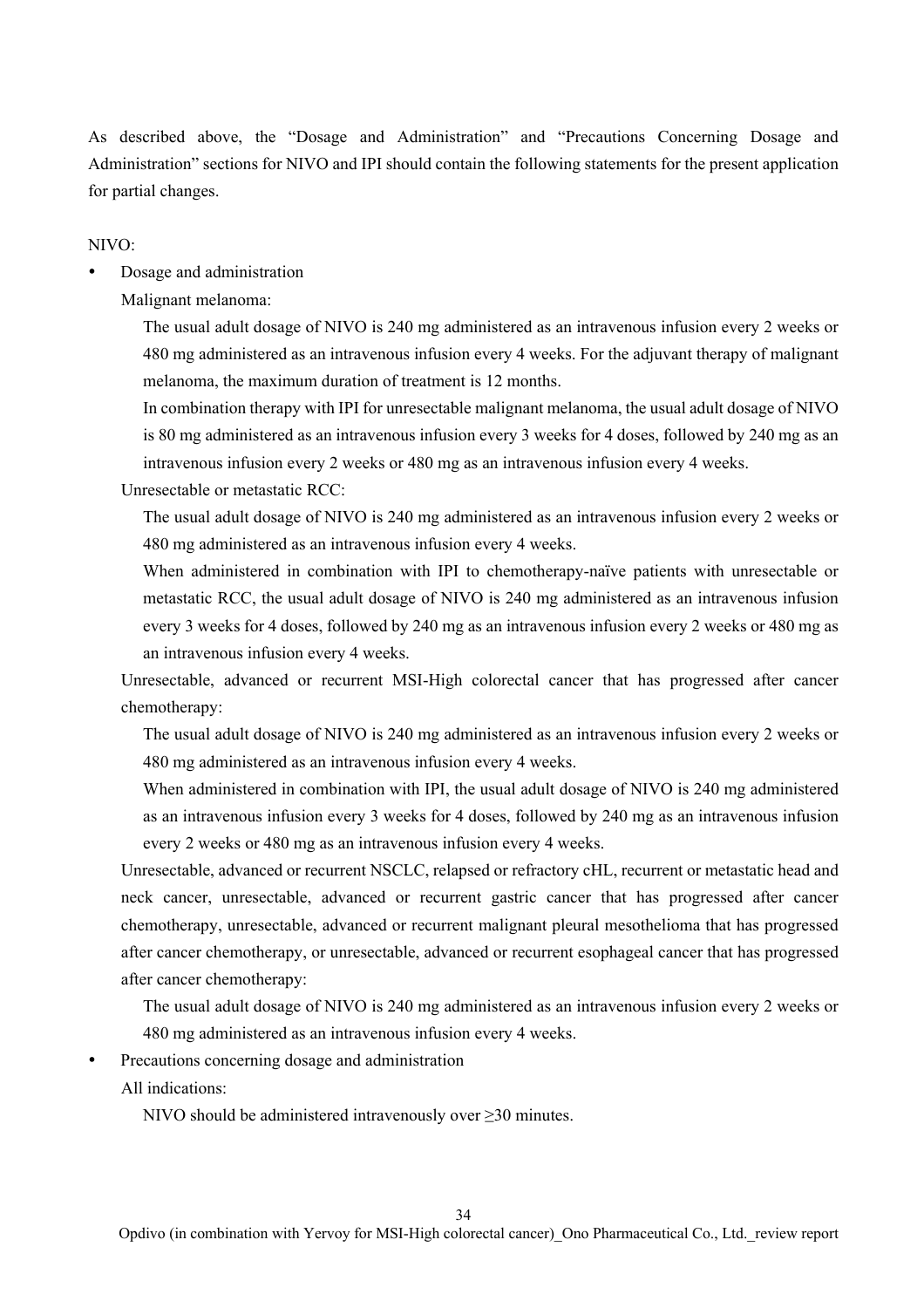IPI:

• Dosage and administration

Unresectable, advanced or recurrent MSI-High colorectal cancer that has progressed after cancer chemotherapy:

In combination therapy with NIVO, the usual adult dosage is 1 mg/kg (body weight) of IPI administered intravenously every 3 weeks for a total of 4 doses.

- Precautions concerning dosage and administration
	- All indications:

The criteria for interruption or discontinuation of treatment in the event of adverse reactions (omitted, since they are identical to those at the previous approval)

Unresectable, advanced or recurrent MSI-High colorectal cancer that has progressed after cancer chemotherapy

IPI should be administered intravenously over 30 minutes.

### **7.R.6 Post-marketing investigations**

The applicants' explanation about their post-marketing surveillance plans for (a) the new indication (MSI-High colorectal cancer) and the new dosage and administration of NIVO/IPI therapy, and (b) the new dosage and administration of NIVO (480 mg every 4 weeks) for all of the approved indications:

- (a) For reasons including the ones described below, conducting new post-marketing surveillance immediately after the approval of the present application in patients receiving NIVO/IPI therapy for MSI-High colorectal cancer is not necessary, and safety information will be collected through routine pharmacovigilance activities.
	- Some adverse events were more frequently reported in patients receiving NIVO/IPI therapy for MSI-High colorectal cancer in Study 142 than in those who were treated for the approved indications. However, all of the adverse events were known adverse events of NIVO or IPI, indicating that the safety profile of NIVO/IPI therapy in Study 142 does not clearly differ from those observed in patients receiving the therapy for the approved indications [see Section 7.R.3.1].
	- A certain amount of safety data on NIVO/IPI therapy in Japanese patients are available from the ongoing post-marketing surveillance for the approved indications (i.e., malignant melanoma and RCC), and the safety data have identified no new safety concerns.
- (b) The results of simulations using exposure-response models for the safety of NIVO [see Section 6.1.2.2] and the safety profile of NIVO does not clearly differ across cancer types [see Section 7.R.3.1] suggest that the safety profile of NIVO is unlikely to differ between the new regimen of 480 mg every 4 weeks and the approved regimen of 240 mg every 2 weeks. Therefore, the ongoing post-marketing surveillance for NIVO in patients treated for the approved indications will also cover patients receiving NIVO 480 mg every 4 weeks to collect safety information.

## PMDA's view:

PMDA concluded as follows, regarding post-marketing surveillances for the above (a) and (b).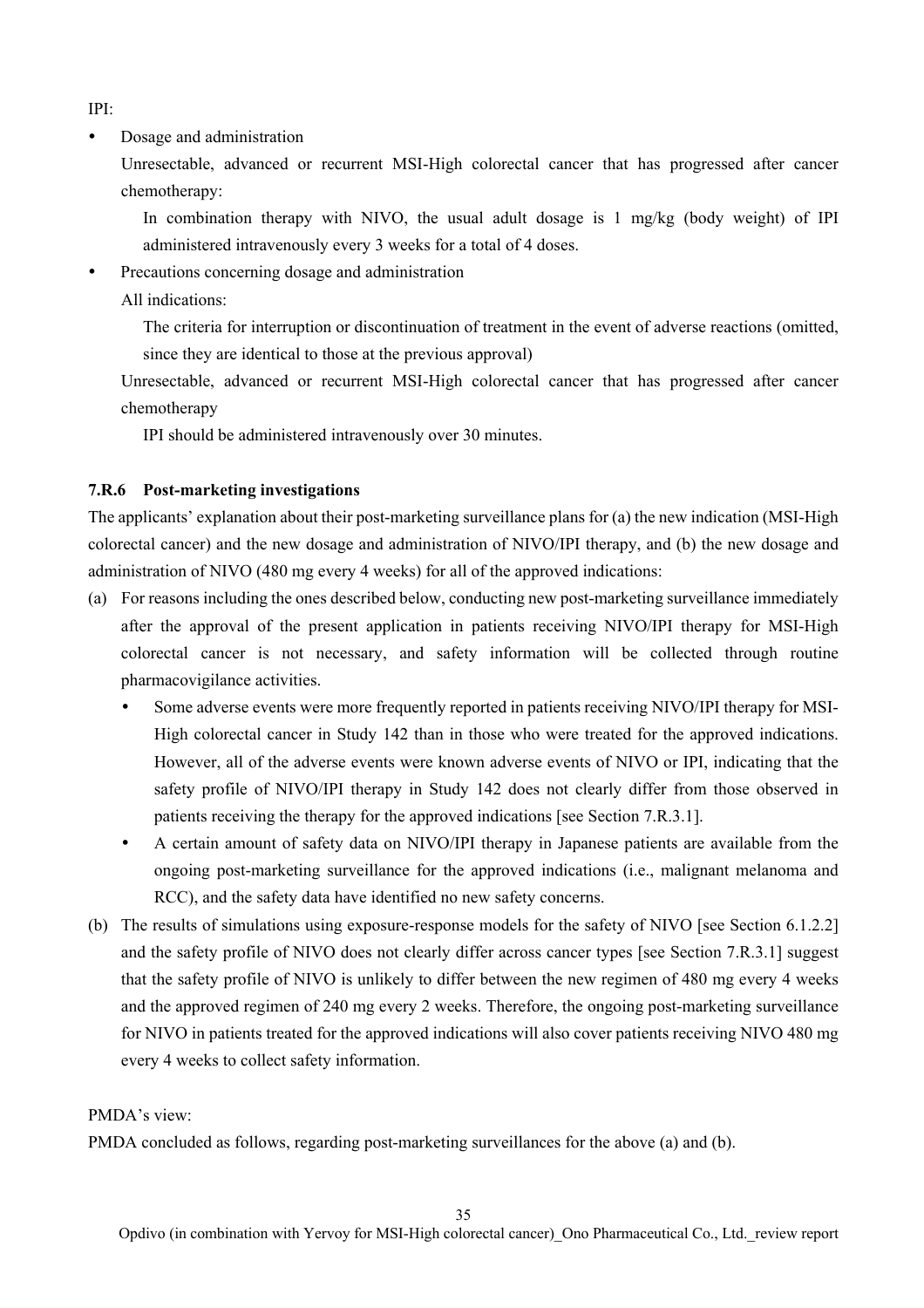- (a) In view of the data, including that no new safety concerns have been identified in patients with MSI-High colorectal cancer, there is little necessity to conduct post-marketing surveillance immediately after the approval of the present application, and safety information may be collected through routine pharmacovigilance activities.
- (b) Safety information on the use of NIVO administered at a dose of 480 mg every 4 weeks may be collected from the ongoing post-marketing surveillance, as proposed by the applicants.

### **7.2 Adverse events reported in the clinical study**

Among the clinical study results submitted for the safety evaluation, death are presented in "Section 7.1.1 Evaluation data," whereas other major adverse events are detailed below.

### **7.2.1 Foreign phase II study (Study 142)**

### **7.2.1.1 Combination therapy stage**

Adverse events were reported in 118 of 119 patients (99.2%). Adverse events for which a causal relationship to the study drugs could not be ruled out were reported in 87 of 119 patients (73.1%). Table 8 presents the adverse events reported with a  $\geq$ 10% incidence.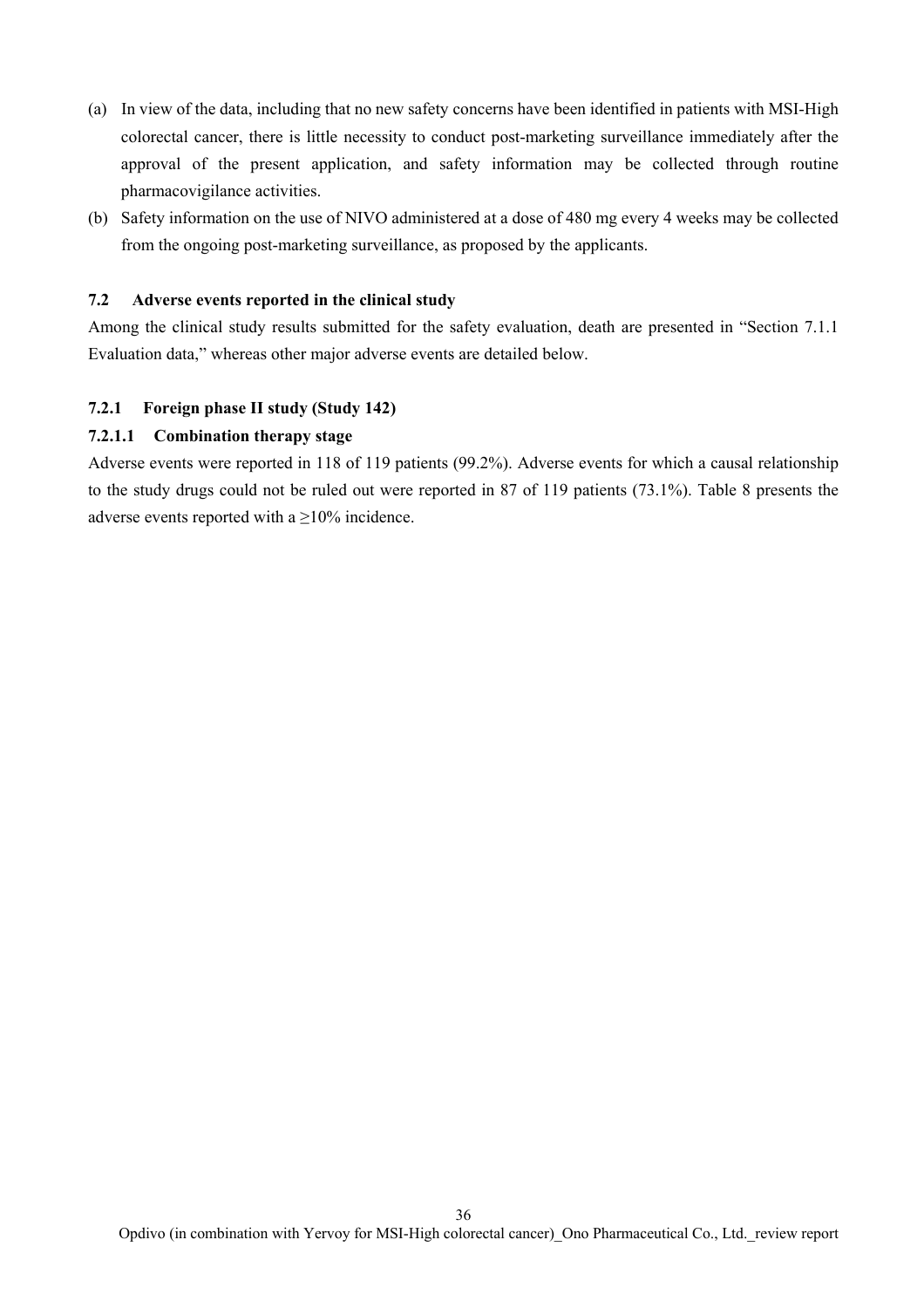| SOC                                       | $n$ (%)    |                  |  |
|-------------------------------------------|------------|------------------|--|
| PT                                        | $N = 119$  |                  |  |
| (MedDRA/J Ver.20.0/20.0J)                 | Any grade  | Grade $\geq$ 3   |  |
| All adverse events                        | 118 (99.2) | 67(56.3)         |  |
| Blood and lymphatic system disorders      |            |                  |  |
| Anaemia                                   | 28(23.5)   | 9(7.6)           |  |
| Endocrine disorders                       |            |                  |  |
| Hypothyroidism                            | 17 (14.3)  | 1(0.8)           |  |
| Hyperthyroidism                           | 14(11.8)   | 0                |  |
| Gastrointestinal disorders                |            |                  |  |
| Diarrhoea                                 | 53 (44.5)  | 4(3.4)           |  |
| Nausea                                    | 31(26.1)   | 1(0.8)           |  |
| Abdominal pain                            | 26(21.8)   | 4(3.4)           |  |
| Vomiting                                  | 24(20.2)   | 2(1.7)           |  |
| Constipation                              | 18(15.1)   | $\boldsymbol{0}$ |  |
| General disorders and administration site |            |                  |  |
| conditions                                |            |                  |  |
| Pyrexia                                   | 42 (35.3)  | $\theta$         |  |
| Fatigue                                   | 39 (32.8)  | 4(3.4)           |  |
| Asthenia                                  | 22 (18.5)  | 3(2.5)           |  |
| Investigations                            |            |                  |  |
| AST increased                             | 24(20.2)   | 12(10.1)         |  |
| ALT increased                             | 21(17.6)   | 9(7.6)           |  |
| Blood creatinine increased                | 15(12.6)   | 1(0.8)           |  |
| Lipase increased                          | 13(10.9)   | 8(6.7)           |  |
| Weight decreased                          | 12(10.1)   | $\theta$         |  |
| Metabolism and nutrition disorders        |            |                  |  |
| Decreased appetite                        | 24 (20.2)  | 2(1.7)           |  |
| Musculoskeletal and connective tissue     |            |                  |  |
| disorders                                 |            |                  |  |
| Back pain                                 | 24 (20.2)  | 3(2.5)           |  |
| Arthralgia                                | 17 (14.3)  | 1(0.8)           |  |
| Nervous system disorders                  |            |                  |  |
| Headache                                  | 20(16.8)   | 2(1.7)           |  |
| Psychiatric disorders                     |            |                  |  |
| Insomnia                                  | 15(12.6)   | 1(0.8)           |  |
| Respiratory, thoracic, and mediastinal    |            |                  |  |
| disorders                                 |            |                  |  |
| Cough                                     | 22 (18.5)  | 1(0.8)           |  |
| Dyspnoea                                  | 14(11.8)   | 2(1.7)           |  |
| Skin and subcutaneous tissue disorders    |            |                  |  |
| Pruritus                                  | 33(27.7)   | 2(1.7)           |  |
| Rash                                      | 16 (13.4)  | 3(2.5)           |  |
| Dry skin                                  | 13 (10.9)  | $\boldsymbol{0}$ |  |

**Table 8. Adverse events with a ≥10% incidence** 

Serious adverse events were reported in 57 of 119 patients (47.9%). Serious adverse events reported by  $\geq$ 2 patients were pyrexia in 4 patients (3.4%), colitis, small intestinal obstruction, malignant neoplasm progression, and acute kidney injury in 3 patients (2.5%) each, and anaemia, abdominal pain, diarrhoea, intestinal obstruction, large intestinal obstruction, bile duct obstruction, transaminases increased, and back pain in 2 patients (1.7%) each. A causal relationship to the study drugs could not be ruled out for the pyrexia and colitis in 3 patients each, acute kidney injury, anaemia, abdominal pain, and transaminases increased in 2 patients each, and diarrhoea in 1 patient.

Adverse events led to drug discontinuation in 17 of 119 patients (14.3%). The adverse events that led to drug discontinuation in ≥2 patients were AST increased, autoimmune hepatitis, and acute kidney injury in 2 patients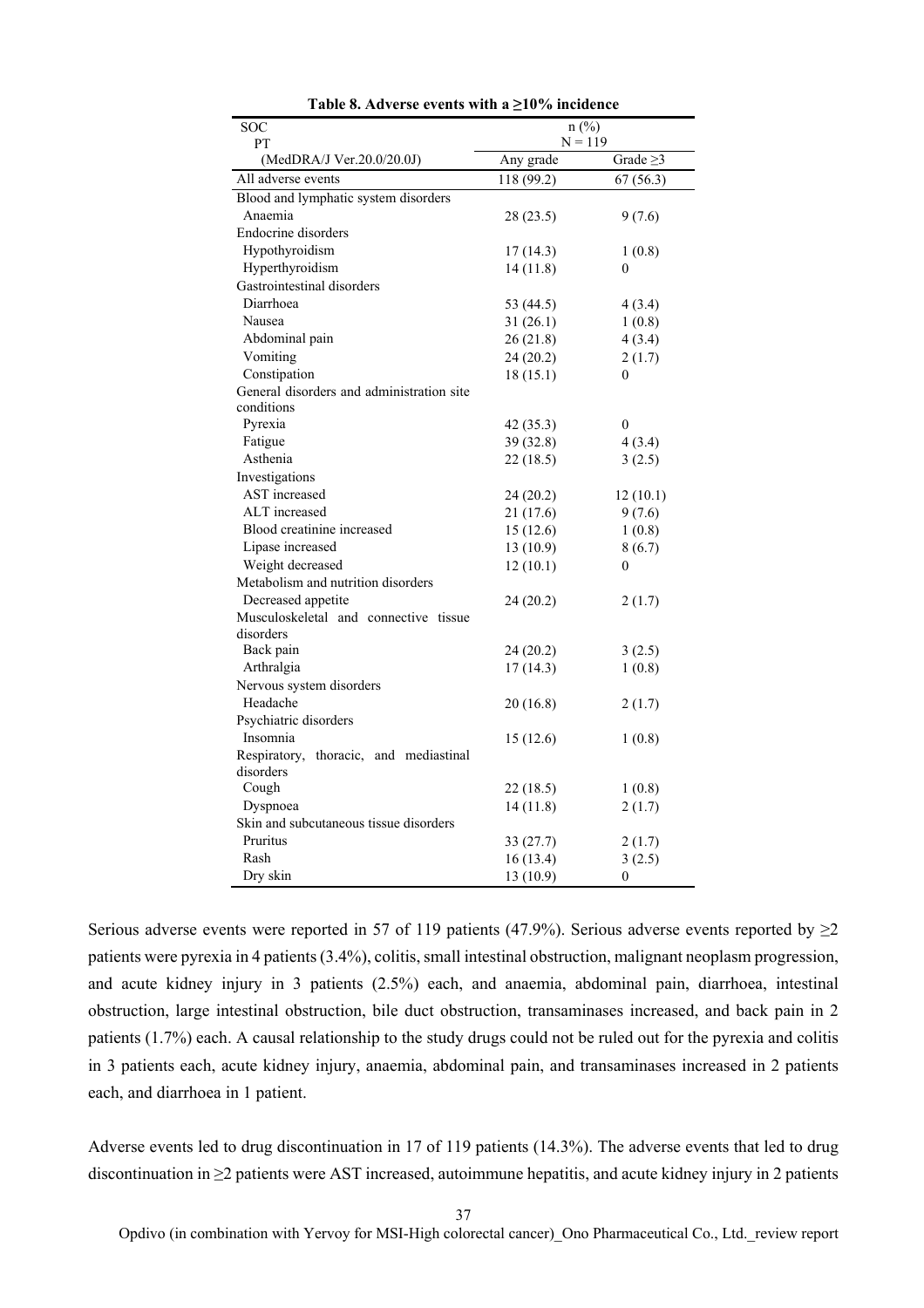(1.7%) each. A causal relationship to the study drugs could not be ruled out for the autoimmune hepatitis and acute kidney injury in 2 patients each, and AST increased in 1 patient.

# **8. Results of Compliance Assessment Concerning the New Drug Application Data and Conclusion Reached by PMDA**

# **8.1 PMDA's conclusion concerning the results of document-based GLP/GCP inspections and data integrity assessment**

The new drug application data were subjected to a document-based compliance inspection and a data integrity assessment in accordance with the provisions of the Act on Securing Quality, Efficacy and Safety of Products Including Pharmaceuticals, and Medical Devices. On the basis of the inspection and assessment, PMDA concluded that there were no obstacles to conducting its review based on the application documents submitted.

### **8.2 PMDA's conclusion concerning the results of the on-site GCP inspection**

The new drug application data (CTD 5.3.5.2-1.1 and CTD 5.3.5.2-1.2) were subjected to an on-site GCP inspection in accordance with the provisions of the Act on Securing Quality, Efficacy and Safety of Products Including Pharmaceuticals, and Medical Devices. On the basis of the inspection, PMDA concluded that there were no obstacles to conducting its review based on the application documents submitted.

### **9. Overall Evaluation during Preparation of the Review Report (1)**

On the basis of the data submitted, PMDA has concluded that NIVO/IPI therapy has a certain level of efficacy in the treatment of unresectable, advanced or recurrent MSI-High colorectal cancer that has progressed after cancer chemotherapy, and that the NIVO/IPI therapy has acceptable safety in view of its benefits. NIVO/IPI therapy is clinically meaningful because it offers a new treatment option for patients with such disease condition. PMDA has also concluded that updating the dosage and administration of nivolumab (genetical recombination) to include regimen with 480 mg every 4 weeks is appropriate. The efficacy, dosage and administration, post-marketing investigations, etc. for NIVO and IPI need to be further investigated.

PMDA has concluded that nivolumab administered alone or in combination with ipilimumab may be approved if nivolumab administered alone or in combination with ipilimumab is not considered to have any particular problems based on comments from the Expert Discussion.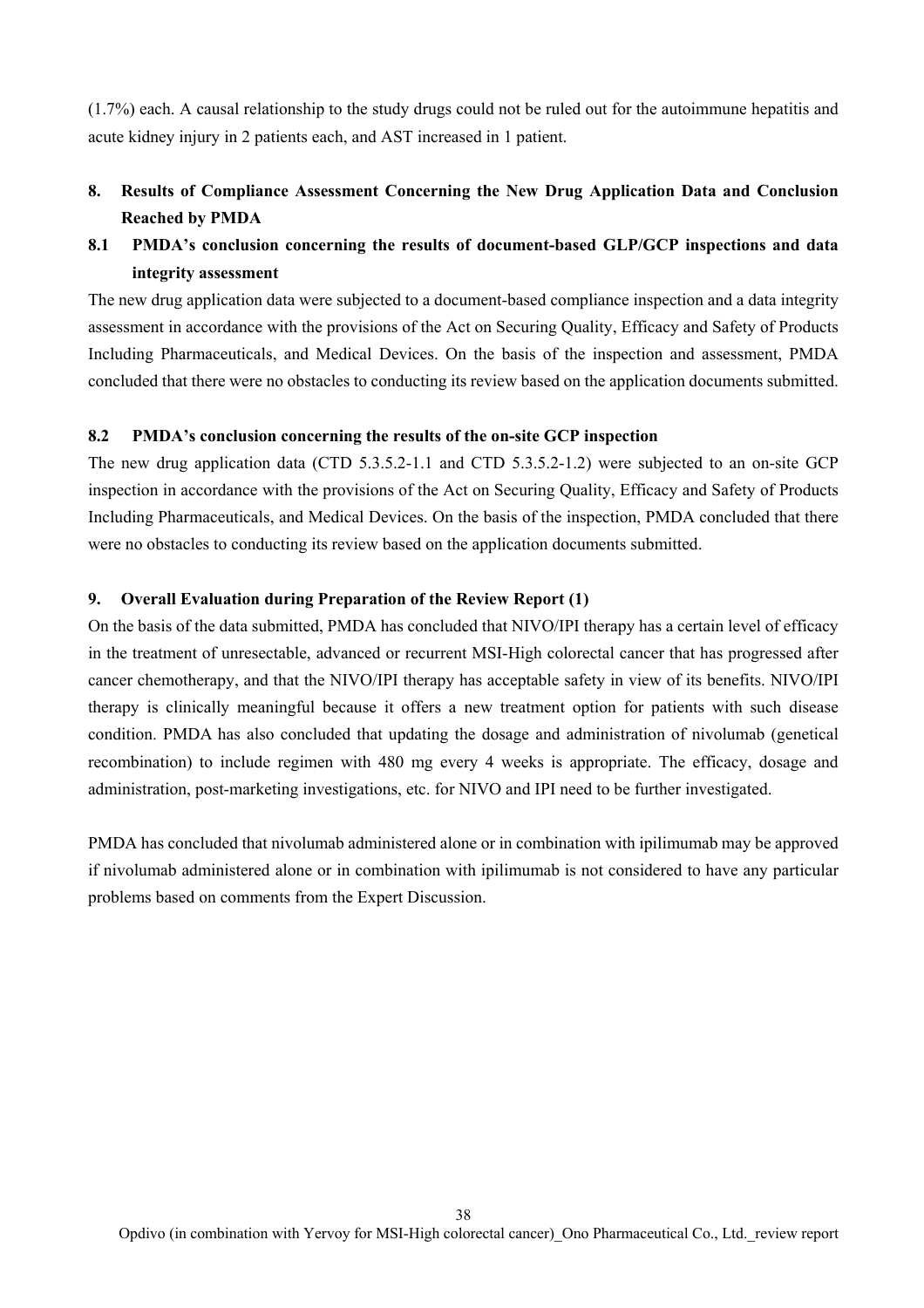## **Review Report (2)**

### **Products Submitted for Approval**

| (a) Brand Name                                                             | Opdivo Intravenous Infusion 20 mg, Opdivo Intravenous Infusion 100 mg, |  |  |
|----------------------------------------------------------------------------|------------------------------------------------------------------------|--|--|
|                                                                            | Opdivo Intravenous Infusion 240 mg                                     |  |  |
| Nivolumab (Genetical Recombination)<br><b>Non-proprietary Name</b>         |                                                                        |  |  |
| Ono Pharmaceutical Co., Ltd.<br>Applicant                                  |                                                                        |  |  |
| November 12, 2019; November 27, 2019 <sup>11)</sup><br>Date of Application |                                                                        |  |  |
| (b) Brand Name                                                             | Yervoy Injection 50 mg (for intravenous use)                           |  |  |
| <b>Non-proprietary Name</b><br>Ipilimumab (Genetical Recombination)        |                                                                        |  |  |
| Bristol-Myers Squibb K.K.<br>Applicant                                     |                                                                        |  |  |
| Date of Application                                                        | November 12, 2019                                                      |  |  |
| <b>List of Abbreviations</b>                                               | See Appendix                                                           |  |  |

### **1. Content of the Review**

Comments made during the Expert Discussion and the subsequent review conducted by the Pharmaceuticals and Medical Devices Agency (PMDA) are summarized below. The expert advisors present during the Expert Discussion were nominated based on their declarations etc. concerning the products submitted for marketing approval, in accordance with the provisions of the Rules for Convening Expert Discussions etc. by Pharmaceuticals and Medical Devices Agency (PMDA Administrative Rule No. 8/2008 dated December 25, 2008).

### **1.1 Efficacy**

l

As a result of its review, described in Section "7.R.2 Efficacy" of the Review Report (1), PMDA has concluded that the combination therapy with nivolumab (genetical recombination) (hereinafter, referred to as "NIVO") and ipilimumab (genetical recombination) (hereinafter, referred to as "IPI") ("NIVO/IPI therapy") has demonstrated a certain level of efficacy in the treatment of unresectable, advanced or recurrent microsatellite instability-high (MSI-High) colorectal cancer that has progressed after cancer chemotherapy, taking into account the molecular pathogenesis of MSI-High colorectal cancer [see Section 7.R.2.1] and available data including the overall response rates [95% confidence intervals [CIs]] (the primary endpoint), as assessed by investigator using RECIST Ver. 1.1, of 54.6 [45.2, 63.8]% (65 of 119 patients) observed in a foreign phase II study in patients with such disease condition (Study 142).

<sup>11) (</sup>a) An application for partial change was filed on November 12, 2019 to add a new dosage and administration for combination therapy with nivolumab (genetical recombination) and ipilimumab (genetical recombination) for microsatellite instability-high (MSI-High) colorectal cancer. (b) An application for partial change was filed on November 27, 2019 to update the dosage and administration of nivolumab (genetical recombination) to include an infusion regimen of 480 mg every 4 weeks, for all of the approved indications.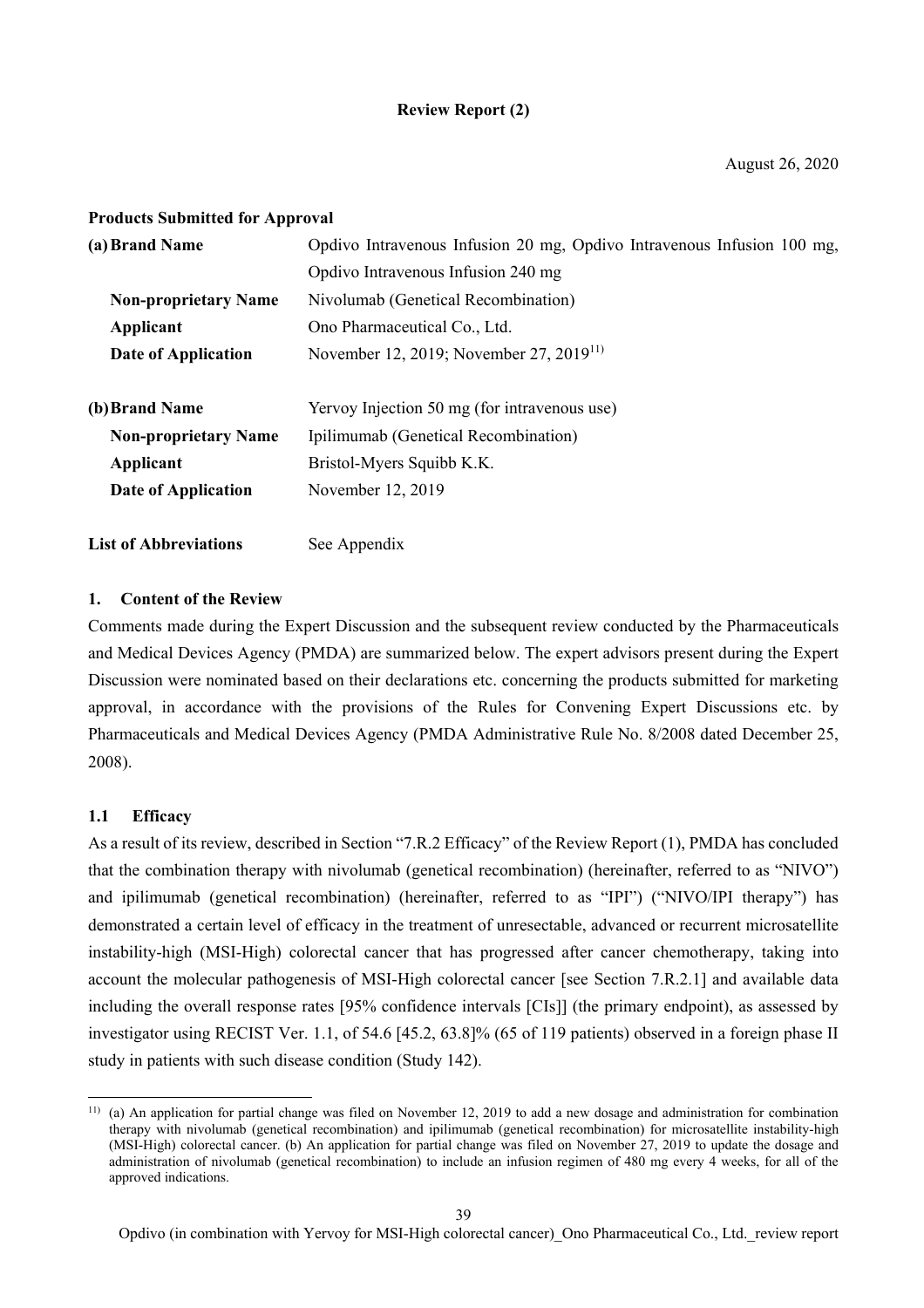At the Expert Discussion, the expert advisors supported PMDA's conclusion.

## **1.2 Safety**

As a result of its review, described in Section "7.R.3 Safety" of the Review Report (1), PMDA has concluded that NIVO/IPI therapy for chemotherapy-treated patients with unresectable, advanced or recurrent MSI-High colorectal cancer requires particular attention to the onset of myocarditis associated with IPI, in addition to the adverse events identified as requiring attention at the regulatory reviews for the approved indications for (a) NIVO and (b) IPI.

- (a) Intestinal lung disease (ILD); hepatic function disorder; abnormal thyroid function; pituitary dysfunction, infusion reaction; skin disorder; colitis, enteritis, and severe diarrhoea; myasthenia gravis, myocarditis, rhabdomyolysis, and myositis; neurological disorder; renal disorder; venous thrombosis and embolism; adrenal disorder; encephalitis; type 1 diabetes mellitus; serious blood disorder; cardiac disorder; tuberculosis; and pancreatitis
- (b) Diarrhoea, colitis, and gastrointestinal perforation; skin disorder; liver disorder; hypophysitis, hypopituitarism, hypothyroidism, and adrenal insufficiency; peripheral neuropathy; renal disorder; ILD; myositis; and infusion reaction

PMDA has also concluded that, although NIVO/IPI therapy requires attention to the above-mentioned adverse events, NIVO/IPI therapy is tolerable in patients with MSI-High colorectal cancer as well, as long as they are followed up by physicians with sufficient knowledge and experience in cancer chemotherapy through appropriate measures such as monitoring of adverse events, differential diagnosis and management of excessive immune-mediated adverse drug reactions, and interruption of NIVO or IPI.

At the Expert Discussion, the expert advisors supported PMDA's conclusion.

## **1.3 Clinical positioning and indications**

As a result of its review described in Section "7.R.4 Clinical positioning and indication" of the Review Report (1), PMDA has concluded that the indications of NIVO and IPI should be "unresectable, advanced or recurrent MSI-High colorectal cancer that has progressed after cancer chemotherapy," as proposed by the applicants, and that the following cautionary statements should be included in the "Precautions Concerning Indications" sections for NIVO and IPI.

### NIVO:

- The efficacy and safety of NIVO have not been established in patients who have not received prior treatments with a fluoropyrimidine, L-OHP, and CPT-11.
- NIVO should be administered to patients with a MSI-High cancer confirmed by tests performed by a highly experienced pathologist or at a laboratory facility. An approved *in vitro* diagnostic or medical device should be used in the test.
- The efficacy and safety of NIVO as an adjuvant therapy have not been established.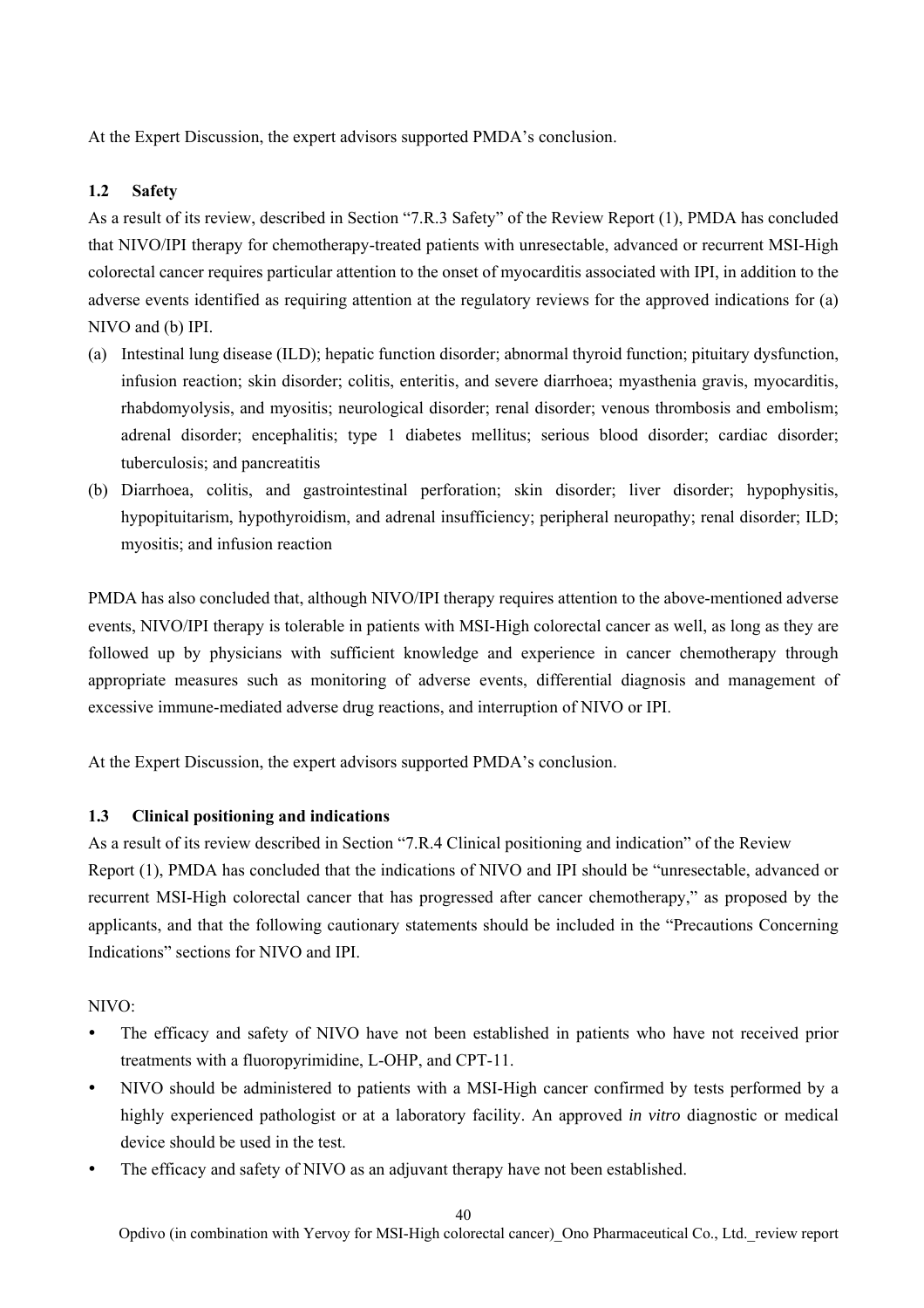Eligible patients should be selected by physicians with adequate knowledge in the efficacy and safety of NIVO, after fully understanding the "Clinical Studies" section and carefully considering the choice of alternative therapies.

IPI:

- The efficacy and safety of IPI have not been established in patients who have not received prior treatments with a fluoropyrimidine, L-OHP, and CPT-11.
- IPI should be administered to patients with a MSI-High cancer confirmed by tests performed by a highly experienced pathologist or at a laboratory facility. An *in vitro* diagnostic or medical device that is approved to assist assessment of patient eligibility for NIVO therapy for MSI-High colorectal cancer should be used in the test.
- The efficacy and safety of IPI as an adjuvant therapy have not been established.
- Eligible patients should be selected by physicians with adequate knowledge in the efficacy and safety of IPI, after fully understanding the "Clinical Studies" section and carefully considering the choice of alternative therapies.

At the Expert Discussion, the expert advisors supported PMDA's conclusion.

On the basis of the above, PMDA instructed the applicants to revise the "Indications" and "Precautions Concerning Indications" sections as shown above. The applicants agreed.

### **1.4 Dosage and administration**

As a result of its review, described in Section "7.R.5 Dosage and administration" of the Review Report (1), PMDA has concluded that the statements presented in the table below should be included in the "Dosage and Administration" and "Precautions Concerning Dosage and Administration" sections for NIVO and IPI. (Underline denotes changes for the present application for partial changes.)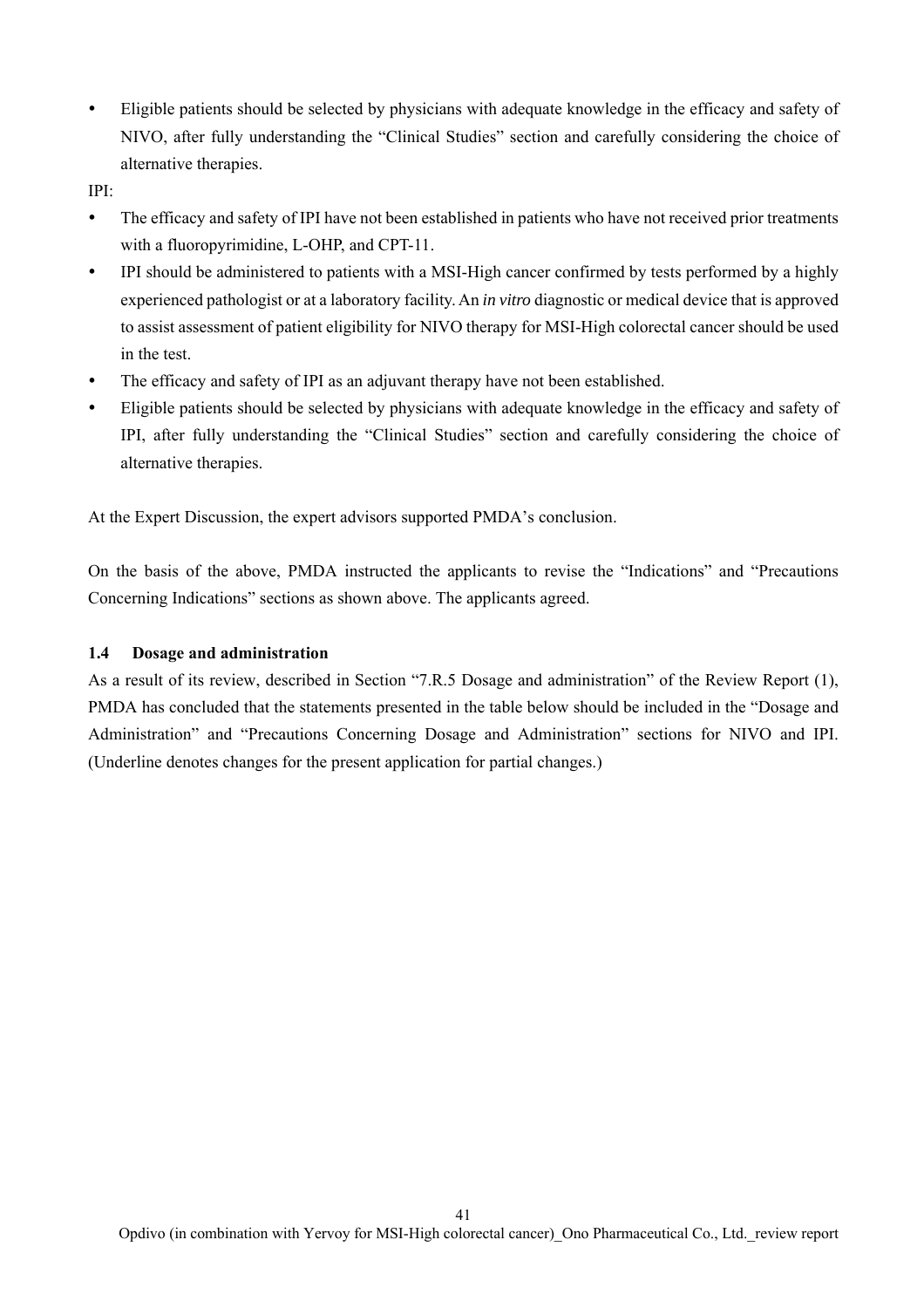|             | Dosage and administration                                                                                                                                                                                                                                                                                                                                                                                                                                                                                                                                                                                                                                                                                                                                                                                                                                                                                                                                                                                                                                                                                                                                                                                                                                                                                                                                                                                                                                                                                                                                                                                                                                                                                                                                                                                                                                                                                                                                                                                                                                                                                                                                                                                                                                                                                                                                                                    | Precautions concerning dosage and administration                                                                                                                                                                                                                                                                                                                                                                                                                                                                                                                                                                                                                                                                                                                                                                                                                                                                                                                                                                                                                                                                                                                                                                                                                                                                                                                                                                                                                                                                                                                                                                                                                                                                                      |
|-------------|----------------------------------------------------------------------------------------------------------------------------------------------------------------------------------------------------------------------------------------------------------------------------------------------------------------------------------------------------------------------------------------------------------------------------------------------------------------------------------------------------------------------------------------------------------------------------------------------------------------------------------------------------------------------------------------------------------------------------------------------------------------------------------------------------------------------------------------------------------------------------------------------------------------------------------------------------------------------------------------------------------------------------------------------------------------------------------------------------------------------------------------------------------------------------------------------------------------------------------------------------------------------------------------------------------------------------------------------------------------------------------------------------------------------------------------------------------------------------------------------------------------------------------------------------------------------------------------------------------------------------------------------------------------------------------------------------------------------------------------------------------------------------------------------------------------------------------------------------------------------------------------------------------------------------------------------------------------------------------------------------------------------------------------------------------------------------------------------------------------------------------------------------------------------------------------------------------------------------------------------------------------------------------------------------------------------------------------------------------------------------------------------|---------------------------------------------------------------------------------------------------------------------------------------------------------------------------------------------------------------------------------------------------------------------------------------------------------------------------------------------------------------------------------------------------------------------------------------------------------------------------------------------------------------------------------------------------------------------------------------------------------------------------------------------------------------------------------------------------------------------------------------------------------------------------------------------------------------------------------------------------------------------------------------------------------------------------------------------------------------------------------------------------------------------------------------------------------------------------------------------------------------------------------------------------------------------------------------------------------------------------------------------------------------------------------------------------------------------------------------------------------------------------------------------------------------------------------------------------------------------------------------------------------------------------------------------------------------------------------------------------------------------------------------------------------------------------------------------------------------------------------------|
| <b>NIVO</b> | Malignant melanoma:<br>• The usual adult dosage of NIVO is 240 mg administered as an<br>intravenous infusion every 2 weeks or 480 mg administered as<br>an intravenous infusion every 4 weeks. For the adjuvant therapy<br>of malignant melanoma, the maximum duration of treatment is<br>12 months.<br>In combination therapy with IPI for unresectable malignant<br>melanoma, the usual adult dosage of NIVO is 80 mg<br>administered as an intravenous infusion every 3 weeks for 4<br>doses, followed by 240 mg as an intravenous infusion every 2<br>weeks or 480 mg as an intravenous infusion every 4 weeks.<br>Unresectable or metastatic RCC:<br>• The usual adult dosage of NIVO is 240 mg administered as an<br>intravenous infusion every 2 weeks or 480 mg administered as<br>an intravenous infusion every 4 weeks.<br>• When administered in combination with IPI to chemotherapy-<br>naïve patients with unresectable or metastatic RCC, the usual<br>adult dosage of NIVO is 240 mg administered as an intravenous<br>infusion every 3 weeks for 4 doses, followed by 240 mg as an<br>intravenous infusion every 2 weeks or 480 mg as an intravenous<br>infusion every 4 weeks.<br>Unresectable, advanced or recurrent MSI-High colorectal cancer<br>that has progressed after cancer chemotherapy:<br>• The usual adult dosage of NIVO is 240 mg administered as an<br>intravenous infusion every 2 weeks or 480 mg administered as<br>an intravenous infusion every 4 weeks.<br>When administered in combination with IPI, the usual adult<br>dosage of NIVO is 240 mg administered as an intravenous<br>infusion every 3 weeks for 4 doses, followed by 240 mg as an<br>intravenous infusion every 2 weeks or 480 mg as an intravenous<br>infusion every 4 weeks.<br>Unresectable, advanced or recurrent NSCLC, relapsed or<br>refractory cHL, recurrent or metastatic head and neck cancer,<br>unresectable, advanced or recurrent gastric cancer that has<br>progressed after cancer chemotherapy, unresectable, advanced or<br>recurrent malignant pleural mesothelioma that has progressed<br>after cancer chemotherapy, or unresectable, advanced or recurrent<br>esophageal cancer that has progressed after cancer chemotherapy:<br>• The usual adult dosage of NIVO is 240 mg administered as an<br>intravenous infusion every 2 weeks or 480 mg administered as | All indications:<br>$\cdot$ NIVO should be administered intravenously over $\geq$ 30 minutes.<br>Unresectable or metastatic RCC:<br>• The efficacy and safety of NIVO monotherapy have not been<br>established in chemotherapy-naïve patients or patients who have<br>received cytokine therapy as the only prior treatment.<br>Unresectable, advanced or recurrent NSCLC, relapsed or refractory<br>cHL, recurrent or metastatic head and neck cancer, unresectable,<br>advanced or recurrent gastric cancer that has progressed after<br>cancer chemotherapy, unresectable, advanced or recurrent<br>malignant pleural mesothelioma that has progressed after cancer<br>chemotherapy, or unresectable, advanced or recurrent esophageal<br>cancer that has progressed after cancer chemotherapy:<br>• The efficacy and safety of NIVO in combination with other<br>antineoplastic drugs have not been established.<br>Malignant melanoma:<br>. When administered in combination with IPI to patients with<br>unresectable malignant melanoma, the necessity of the<br>combination therapy should be carefully determined based on a<br>careful review of the "Clinical Studies" section, particularly<br>regarding the characteristics, such as prior treatments, of patients<br>enrolled in clinical studies, and a thorough understanding of the<br>efficacy and safety of NIVO. The add-on effect of IPI to NIVO<br>on survival prolongation tends to differ according to the<br>percentage of tumor cells expressing PD-L1 (PD-L1 expression<br>rate). In patients who have been confirmed to have a high PD-L1<br>expression rate, NIVO monotherapy should also be carefully<br>considered before initiating NIVO/IPI therapy. |
| IPI         | Unresectable malignant melanoma:<br>• The usual adult dosage is 3 mg/kg (body weight) of IPI<br>administered intravenously every 3 weeks for a total of 4 doses.<br>IPI should not be used in combination with antineoplastic agents<br>other than NIVO.<br>Unresectable or metastatic RCC, or unresectable, advanced or<br>recurrent MSI-High colorectal cancer that has progressed after<br>cancer chemotherapy:<br>• In combination therapy with NIVO, the usual adult dosage is 1<br>mg/kg (body weight) of IPI administered intravenously every 3<br>weeks for a total of 4 doses.                                                                                                                                                                                                                                                                                                                                                                                                                                                                                                                                                                                                                                                                                                                                                                                                                                                                                                                                                                                                                                                                                                                                                                                                                                                                                                                                                                                                                                                                                                                                                                                                                                                                                                                                                                                                      | All indications:<br>• The criteria for interruption or discontinuation of treatment in the<br>event of adverse reactions (omitted, since they are identical to<br>those at the previous approval)<br>Unresectable malignant melanoma:<br>. When administered in combination with NIVO, the necessity of<br>the combination therapy should be carefully determined based on<br>a careful review of the "Clinical Studies" section, particularly<br>regarding the characteristics, such as prior treatments, of patients<br>enrolled in the clinical studies and a thorough understanding of<br>the efficacy and safety of IPI. The add-on effect of IPI to NIVO<br>on survival prolongation tends to differ according to the<br>percentage of tumor cells expressing PDL1 (PD-L1 expression<br>rate). In patients who have been confirmed to have a high PD-L1<br>expression rate, NIVO monotherapy should also be carefully<br>considered before initiating NIVO/IPI therapy.<br>• IPI should be administered intravenously over 90 minutes.<br>Unresectable or metastatic RCC, or unresectable, advanced or<br>recurrent MSI-High colorectal cancer that has progressed after<br>cancer chemotherapy:<br>· IPI should be administered intravenously over 30 minutes.                                                                                                                                                                                                                                                                                                                                                                                                                                                                 |

At the Expert Discussion, the expert advisors supported PMDA's conclusion.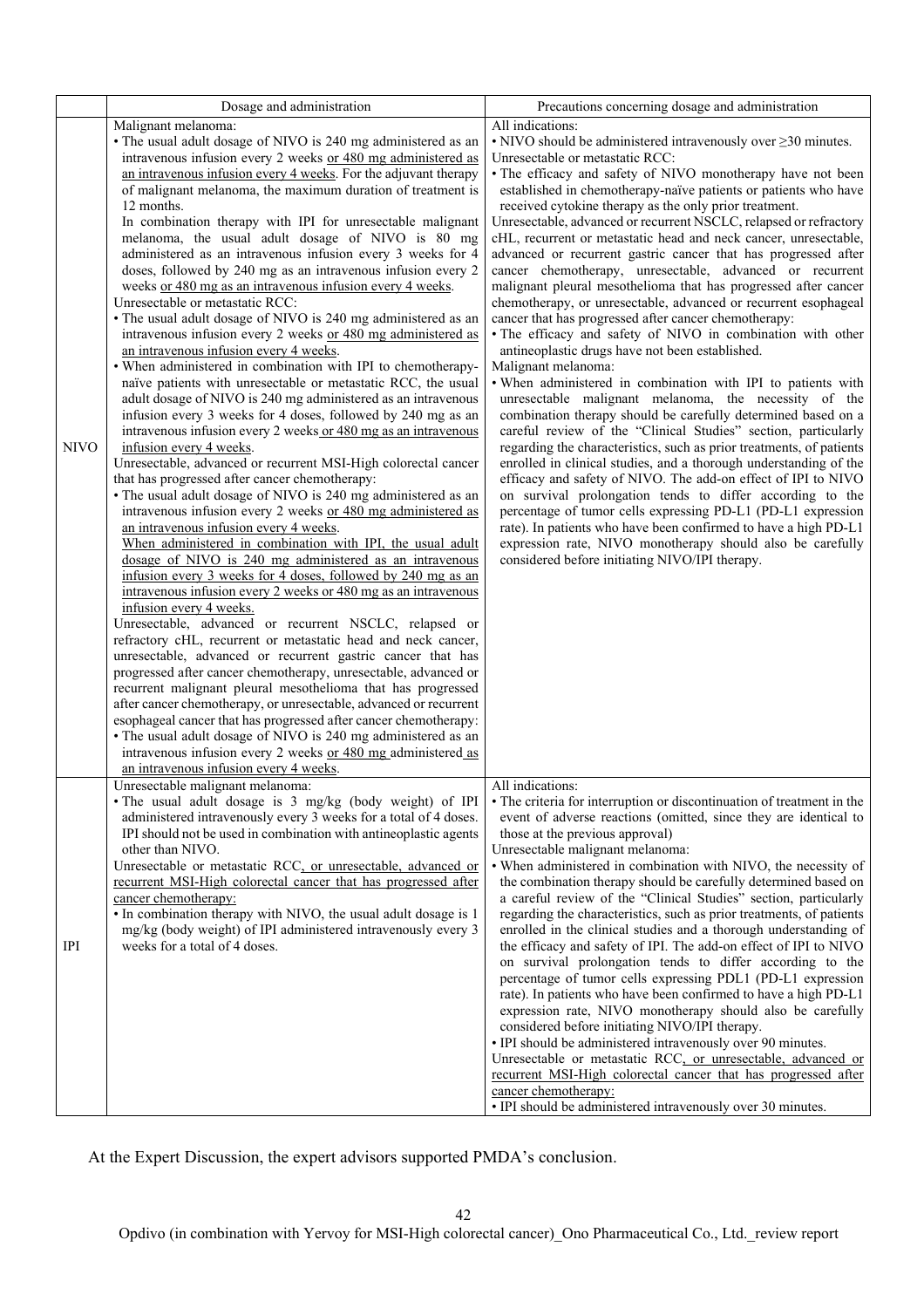In view of the above, PMDA instructed the applicants to revise the "Dosage and Administration" and "Precautions Concerning Dosage and Administration" sections as shown above. The applicants agreed.

### **1.5 Risk management plans (draft)**

As a result of its review described in Section "7.R.6 Post-marketing investigations" of the Review Report (1), PMDA has concluded that (a) safety information regarding the new indication and the new dosage and administration of NIVO/IPI therapy for MSI-High colorectal cancer may be collected through routine pharmacovigilance activities, and that (b) safety information regarding the new dosage and administration of NIVO, "480 mg every 4 weeks," for all of the approved indications may be collected through the ongoing postmarketing surveillance or other activities for the approved indications, as proposed by the applicants.

At the Expert Discussion, the expert advisors supported PMDA's conclusion.

In view of the discussion above, PMDA has concluded that the risk management plans (draft) for NIVO and IPI should include the safety specifications presented in Tables 9 and 11, and that the applicants should conduct the additional pharmacovigilance activities, efficacy survey and studies, and additional risk minimization activities presented in Tables 10 and 12.

| Safety specification                                                     |                                                |                               |  |  |
|--------------------------------------------------------------------------|------------------------------------------------|-------------------------------|--|--|
| Important identified risks                                               | Important potential risks                      | Important missing information |  |  |
| · Interstitial lung disease (ILD)                                        | · Excessive immune response                    | None                          |  |  |
| · Myasthenia gravis, myocarditis,                                        | · Embryonic/fetal toxicity                     |                               |  |  |
| myositis, rhabdomyolysis                                                 | · Cardiac disorder (e.g., atrial fibrillation, |                               |  |  |
| · Colitis, enteritis, severe diarrhoea                                   | bradycardia, ventricular extrasystoles)        |                               |  |  |
| • Type 1 diabetes mellitus                                               | • Aplasia pure red cell                        |                               |  |  |
| • Hepatic failure, hepatic function                                      | • Increased risk of severe comorbidities       |                               |  |  |
| disorder, hepatitis, sclerosing                                          | associated with allogenic                      |                               |  |  |
| cholangitis                                                              | haematopoietic stem cell transplant            |                               |  |  |
| • Endocrine disorder (thyroid                                            | after NIVO therapy (Haematological             |                               |  |  |
| dysfunction, pituitary dysfunction,                                      | malignancy)                                    |                               |  |  |
| adrenal disorder)                                                        | · Tumour haemorrhage                           |                               |  |  |
| • Neurological disorder                                                  | • Fistula                                      |                               |  |  |
| • Renal disorder                                                         |                                                |                               |  |  |
| • Encephalitis                                                           |                                                |                               |  |  |
| • Severe skin disorder                                                   |                                                |                               |  |  |
| • Venous thromboembolism                                                 |                                                |                               |  |  |
| • Infusion reaction                                                      |                                                |                               |  |  |
| • Serious blood disorder                                                 |                                                |                               |  |  |
| · Haemophagocytic syndrome                                               |                                                |                               |  |  |
| • Tuberculosis                                                           |                                                |                               |  |  |
| • Use in patients with a history of organ                                |                                                |                               |  |  |
| transplant                                                               |                                                |                               |  |  |
| (including haematopoietic stem cell)                                     |                                                |                               |  |  |
| transplant)                                                              |                                                |                               |  |  |
| • Pancreatitis                                                           |                                                |                               |  |  |
| Efficacy specification (for the present application for partial changes) |                                                |                               |  |  |
| None                                                                     |                                                |                               |  |  |

### **Table 9. Safety and efficacy specifications in the risk management plan for NIVO (draft)**

No changes are made for the preset application for partial changes.

Wavy line denotes important identified risks or important potential risks that were added after the present application for partial changes.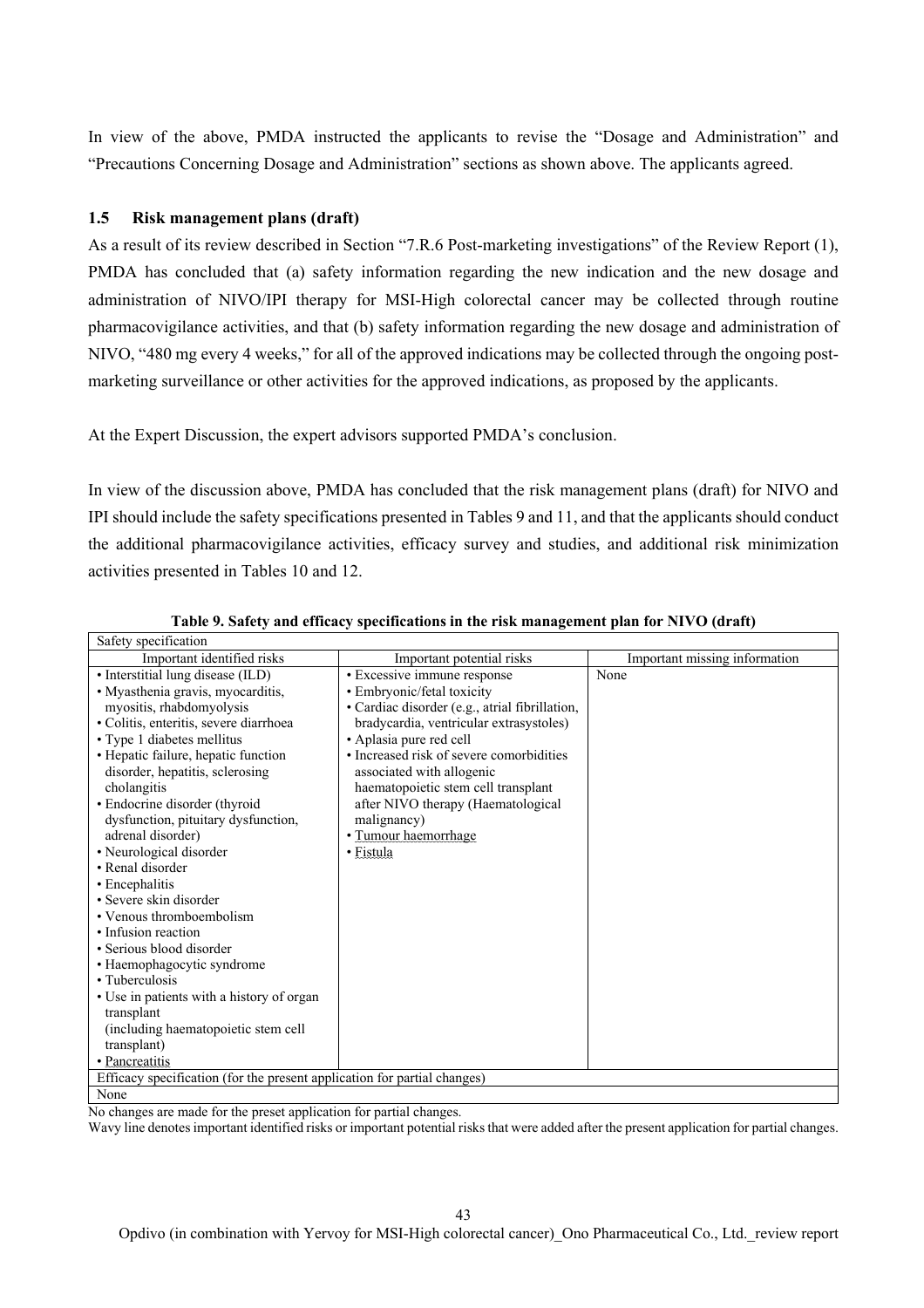| Table 10. Summary of additional pharmacovigilance activities, efficacy survey and studies, and additional risk |  |
|----------------------------------------------------------------------------------------------------------------|--|
| minimization activities included under the risk management plan for NIVO (draft)                               |  |

Underlines indicate activities to be performed after the new dosage and administration is added.

### **Table 11. Safety and efficacy specifications in the risk management plan for IPI (draft)**

| Safety specification                                                     |                                  |                               |  |  |
|--------------------------------------------------------------------------|----------------------------------|-------------------------------|--|--|
| Important identified risks                                               | Important potential risks        | Important missing information |  |  |
| · Diarrhoea, colitis, gastrointestinal                                   | · Excessive immune response      | None                          |  |  |
| perforation                                                              | • Reproductive and developmental |                               |  |  |
| • Liver disorder                                                         | toxicity                         |                               |  |  |
| • Skin disorder                                                          | • Sepsis                         |                               |  |  |
| • Hypophysitis, hypopituitarism,                                         |                                  |                               |  |  |
| hypothyroidism, adrenal insufficiency                                    |                                  |                               |  |  |
| • Neuropathy Peripheral                                                  |                                  |                               |  |  |
| • Renal disorder                                                         |                                  |                               |  |  |
| $\cdot$ ILD                                                              |                                  |                               |  |  |
| • Infusion reaction                                                      |                                  |                               |  |  |
| • Myositis                                                               |                                  |                               |  |  |
| • Myocarditis                                                            |                                  |                               |  |  |
| Efficacy specification (for the present application for partial changes) |                                  |                               |  |  |
| None                                                                     |                                  |                               |  |  |

Underline denotes specification added in the present application for partial changes.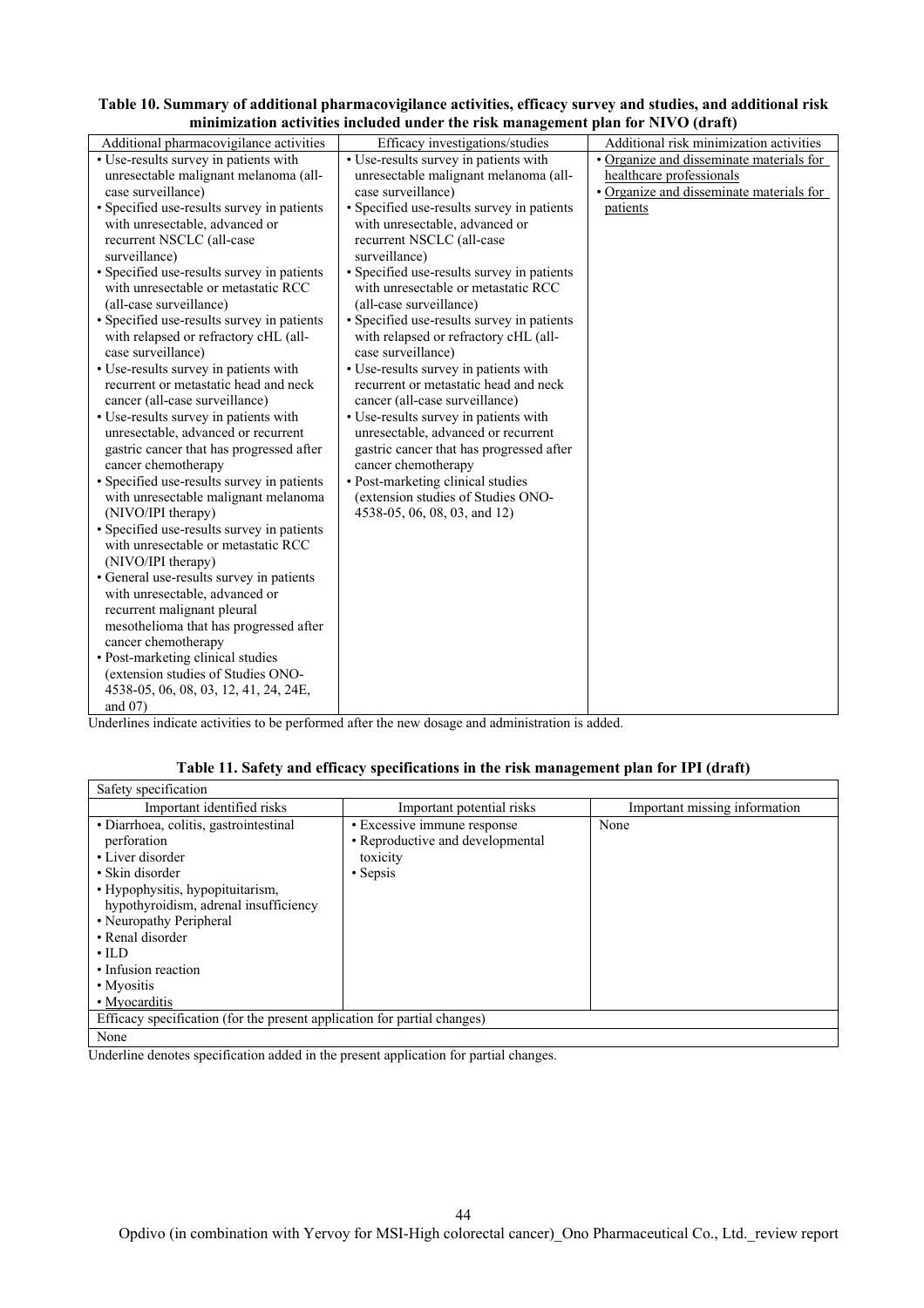| minimization activities included under the risk management plan for IPI (draft)                                                                                                                                                                                                                                                      |                                                                                                               |                                                                                                                              |  |
|--------------------------------------------------------------------------------------------------------------------------------------------------------------------------------------------------------------------------------------------------------------------------------------------------------------------------------------|---------------------------------------------------------------------------------------------------------------|------------------------------------------------------------------------------------------------------------------------------|--|
| Additional pharmacovigilance activities                                                                                                                                                                                                                                                                                              | Efficacy survey and studies                                                                                   | Additional risk minimization activities                                                                                      |  |
| • Specified use-results survey in patients<br>with unresectable malignant melanoma<br>(all-case surveillance)<br>• Specified use-results survey in patients<br>with unresectable malignant melanoma<br>(NIVO/IPI therapy)<br>• Specified use-results survey in patients<br>with unresectable or metastatic RCC<br>(NIVO/IPI therapy) | • Specified use-results survey in patients<br>with unresectable malignant melanoma<br>(all-case surveillance) | • Organize and disseminate materials for<br>healthcare professionals<br>• Organize and disseminate materials for<br>patients |  |

**Table 12. Summary of additional pharmacovigilance activities, efficacy survey and studies, and additional risk minimization activities included under the risk management plan for IPI (draft)** 

Underlines denote activities to be performed after the new indication is added.

## **2. Overall Evaluation**

As a result of the above review, PMDA has concluded that NIVO and IPI may be approved for the proposed indication and dosage and administration as follows, with the approval conditions shown below, provided that the necessary precautionary statements are included in the package inserts, and information on the proper use of the products is properly disseminated after the market launch, and provided that the products are used under the supervision of physicians with sufficient knowledge and experience in cancer chemotherapy, at medical institutions capable of emergency response. The re-examination periods for the present application are as follows.

### NIVO:

- Malignant melanoma (The re-examination period is the reminder of the ongoing re-examination period [until July 3, 2024].)
- Unresectable, advanced or recurrent NSCLC (The re-examination period is the remainder of the ongoing re-examination period [until October 16, 2021].)
- Unresectable or metastatic RCC (The re-examination period is the remainder of the ongoing reexamination period [until October 16, 2021].)
- Recurrent or refractory cHL (The re-examination period is the remainder of the ongoing re-examination period [until December 1, 2026].)
- Recurrent or metastatic head and neck cancer (The re-examination period is the remainder of the ongoing re-examination period [until October 16, 2021].)
- Unresectable, advanced or recurrent gastric cancer that has progressed after cancer chemotherapy (The reexamination period is the remainder of the ongoing re-examination period [until October 16, 2021].)
- Unresectable, advanced or recurrent malignant pleural mesothelioma that has progressed after cancer chemotherapy (The re-examination period is the remainder of the ongoing re-examination period [until August 20, 2028].)
- Unresectable, advanced or recurrent MSI-High colorectal cancer (The re-examination period is the remainder of the ongoing re-examination period [until October 16, 2021].)
- Unresectable, advanced or recurrent esophageal cancer that has progressed after cancer chemotherapy (The re-examination period is the remainder of the ongoing re-examination period [until October 16, 2021].)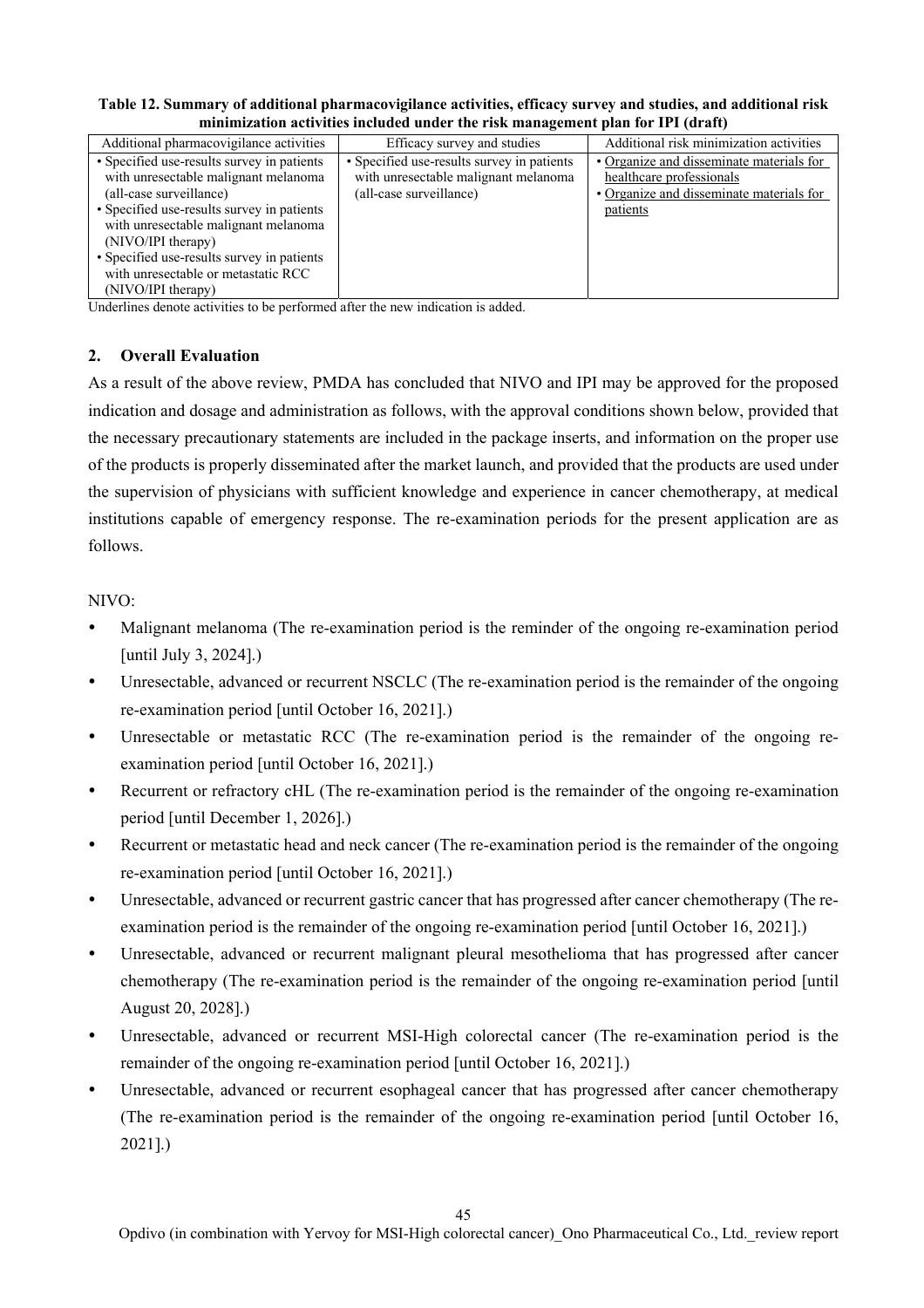IPI:

 Unresectable, advanced or recurrent MSI-High colorectal cancer that has progressed after cancer chemotherapy (The re-examination period is the remainder of the ongoing re-examination period [until June 20, 2024].)

# **(Opdivo Intravenous Infusion 20 mg, Opdivo Intravenous Infusion 100 mg, Opdivo Intravenous Infusion 240 mg)**

**Indications** (Double-underline denotes additions made as of February 21, 2020, after the present application for partial changes.)

- $\circlearrowright$  Malignant melanoma
- $\Omega$  Unresectable, advanced or recurrent non-small cell lung cancer
- $\circlearrowright$  Unresectable or metastatic renal cell carcinoma
- $\circ$  Relapsed or refractory classical Hodgkin lymphoma
- O Recurrent or metastatic head and neck cancer
- $\Omega$  Unresectable, advanced or recurrent gastric cancer that has progressed after cancer chemotherapy
- $\Omega$  Unresectable, advanced or recurrent malignant pleural mesothelioma that has progressed after cancer chemotherapy
- Unresectable, advanced or recurrent microsatellite instability-high (MSI-High) colorectal cancer that has progressed after cancer chemotherapy
- Unresectable, advanced or recurrent esophageal cancer that has progressed after cancer chemotherapy

**Dosage and Administration** (Underline denotes additions. Strikethrough denotes deletions. Double-underline denotes additions made as of February 21, 2020, after the present application for partial changes. Doublestrikethrough denotes deletions made as of February 21, 2020, after the present application for partial changes.)

 $\pm$  Malignant melanoma:

The usual adult dosage of nivolumab (genetical recombination) is 240 mg administered as an intravenous infusion every 2 weeks or 480 mg administered as an intravenous infusion every 4 weeks. For the adjuvant therapy of malignant melanoma, the maximum duration of treatment is 12 months.

In combination therapy with ipilimumab (genetical recombination) for unresectable malignant melanoma, the usual adult dosage of nivolumab (genetical recombination) is 80 mg administered as an intravenous infusion every 3 weeks for 4 doses, followed by 240 mg as an intravenous infusion every 2 weeks or 480 mg as an intravenous infusion every 4 weeks.

 $\triangle$  Unresectable or metastatic renal cell carcinoma:

The usual adult dosage of nivolumab (genetical recombination) is 240 mg administered as an intravenous infusion every 2 weeks or 480 mg administered as an intravenous infusion every 4 weeks.

When administered in combination with ipilimumab (genetical recombination) to chemotherapy-naïve patients with unresectable or metastatic renal cell carcinoma, the usual adult dosage of nivolumab (genetical recombination) is 240 mg administered as an intravenous infusion every 3 weeks for 4 doses, followed by 240 mg as an intravenous infusion every 2 weeks or 480 mg as an intravenous infusion every 4 weeks.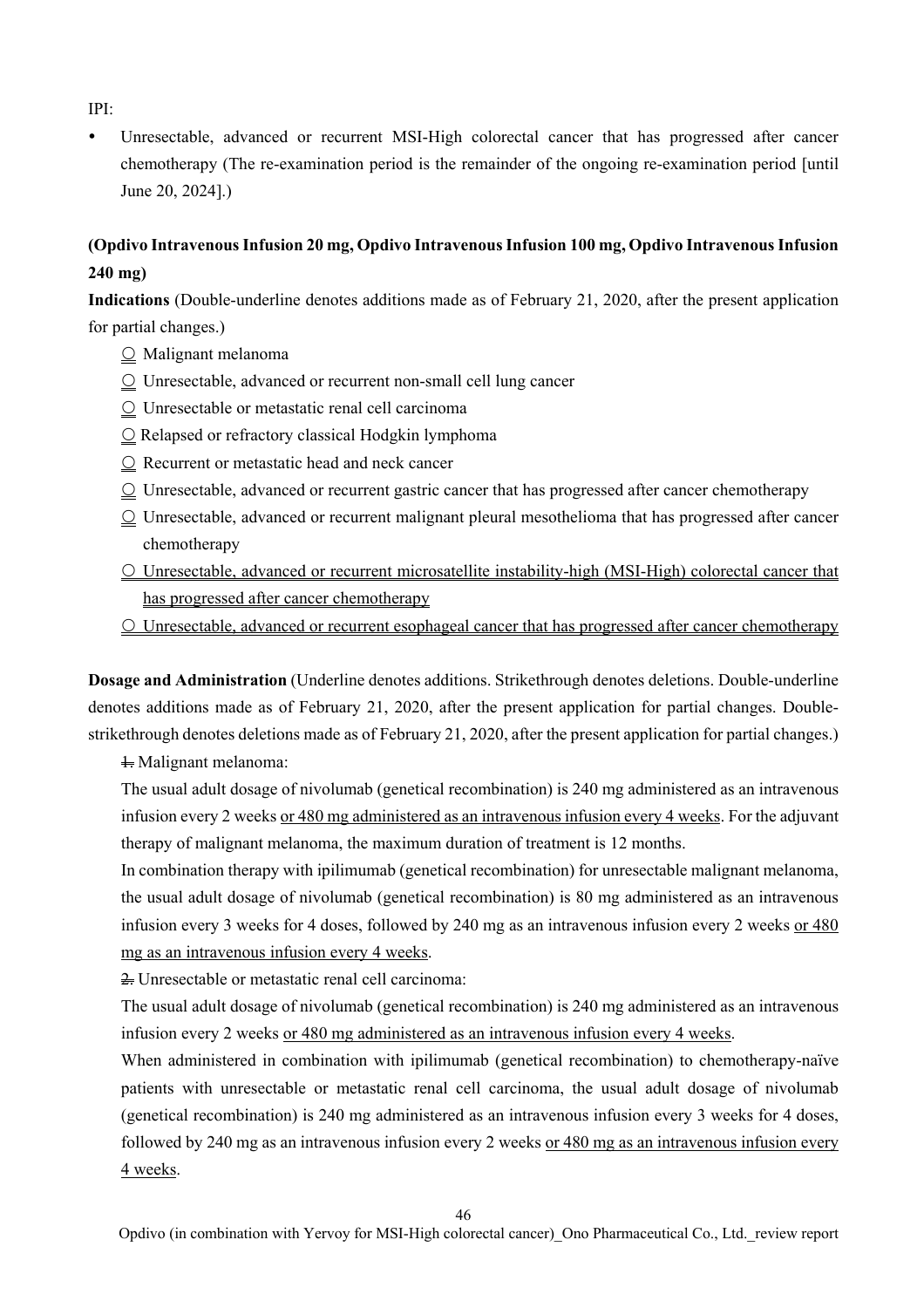Unresectable, advanced or recurrent microsatellite instability-high (MSI-High) colorectal cancer that has progressed after cancer chemotherapy:

The usual adult dosage of nivolumab (genetical recombination) is 240 mg administered as an intravenous infusion every 2 weeks or 480 mg administered as an intravenous infusion every 4 weeks.

When administered in combination with ipilimumab (genetical recombination), the usual adult dosage of nivolumab (genetical recombination) is 240 mg administered as an intravenous infusion every 3 weeks for 4 doses, followed by 240 mg as an intravenous infusion every 2 weeks or 480 mg as an intravenous infusion every 4 weeks.

 $\frac{3}{2}$ . Unresectable, advanced or recurrent non-small cell lung cancer, relapsed or refractory classical Hodgkin lymphoma, recurrent or metastatic head and neck cancer, unresectable, advanced or recurrent gastric cancer that has progressed after cancer chemotherapy, unresectable, advanced or recurrent malignant pleural mesothelioma that has progressed after cancer chemotherapy, unresectable, advanced or recurrent microsatellite instability-high (MSI-High) colorectal cancer that has progressed after cancer chemotherapy, or unresectable, advanced or recurrent esophageal cancer that has progressed after cancer chemotherapy: The usual adult dosage of nivolumab (genetical recombination) is 240 mg administered as an intravenous infusion every 2 weeks or 480 mg administered as an intravenous infusion every 4 weeks.

### **Approval Condition**

The applicant is required to develop and appropriately implement a risk management plan.

### **Warnings** (No change)

- 1. Opdivo should be administered only to eligible patients under the supervision of physicians with sufficient knowledge and experience in cancer chemotherapy at medical institutions with adequate facilities to respond to emergencies. Before the start of treatment, the benefits and risks of the therapy should be thoroughly explained to the patient or his/her family members and consent must be obtained.
- 2. Opdivo may cause interstitial lung disease, resulting in fatal outcomes in some cases. Patients should be closely monitored for initial symptoms (e.g., shortness of breath, dyspnoea, coughing, and fatigue) and examined by chest X-ray. In the event of abnormalities being found, the administration of Opdivo should be discontinued and appropriate actions such as the introduction of corticosteroid therapy should be taken.

## **Contraindication** (No change)

Patients with a history of hypersensitivity to the ingredients of Opdivo

**Precautions Concerning Indications** (Underline denotes additions. Strikethrough denotes deletions. Doubleunderline denotes additions made as of February 21, 2020, after the present application for partial changes. Double-strikethrough denotes deletions made as of February 21, 2020, after the present application for partial changes.)

Unresectable, advanced or recurrent non-small cell lung cancer: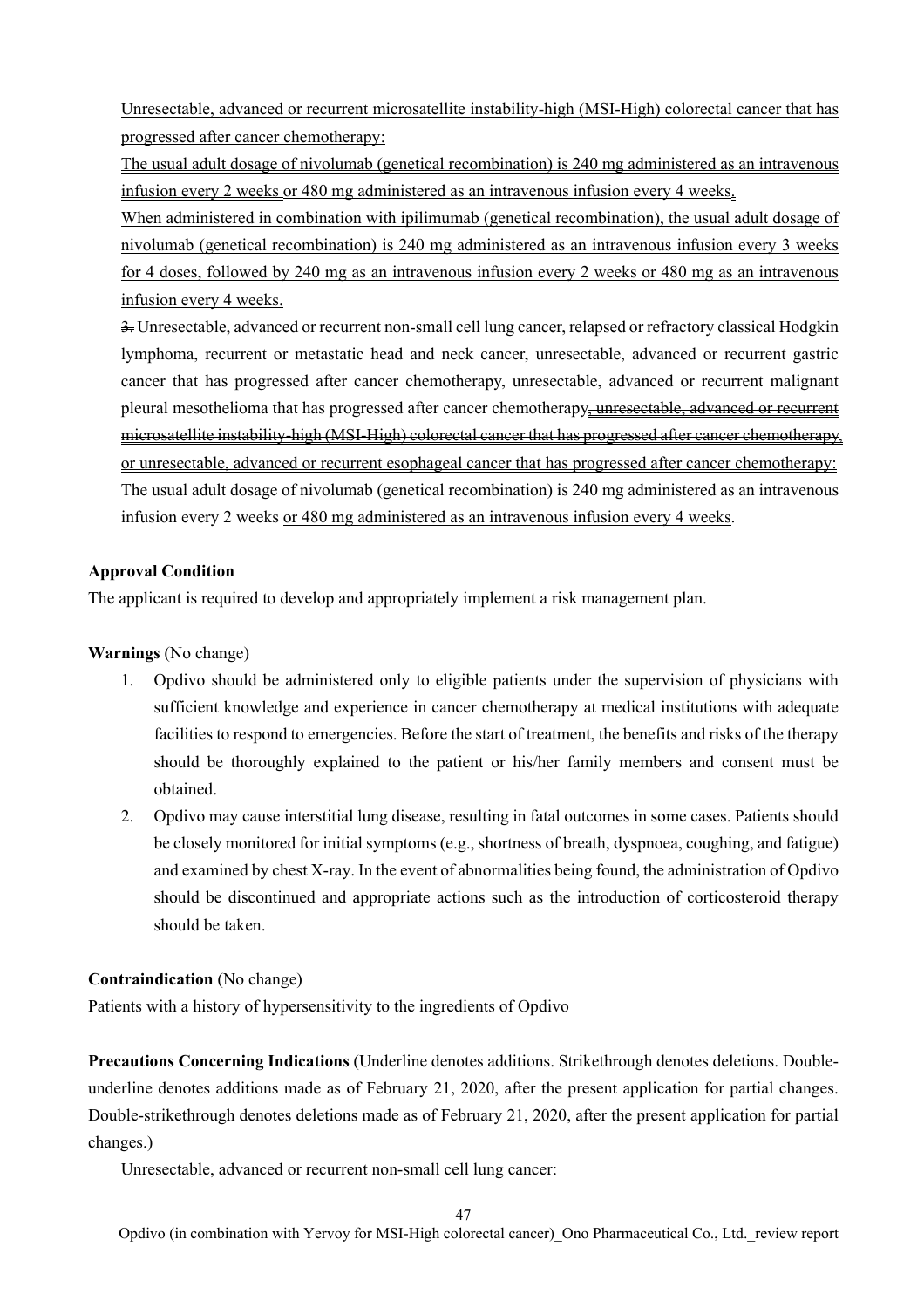1. The efficacy and safety of Opdivo have not been established in chemotherapy-naïve patients.

Unresectable or metastatic renal cell carcinoma:

2. The use of Opdivo for the treatment of chemotherapy-naïve patients should be limited to IMDC<sup>Note)</sup> intermediate- or poor-risk patients.

Recurrent or metastatic head and neck cancer:

3. The efficacy and safety of Opdivo have not been established in platinum-based chemotherapy-naïve patients.

Unresectable, advanced or recurrent gastric cancer that has progressed after cancer chemotherapy:

4. The efficacy and safety of Opdivo have not been established in first- or second-line treatment.

Unresectable, advanced or recurrent malignant pleural mesothelioma that has progressed after cancer chemotherapy, or unresectable, advanced or recurrent esophageal cancer that has progressed after cancer chemotherapy:

5. The efficacy and safety of Opdivo as a first-line treatment have not been established.

Unresectable, advanced or recurrent microsatellite instability-high (MSI-High) colorectal cancer that has progressed after cancer chemotherapy:

- 6. The efficacy and safety of Opdivo have not been established in patients who have not received prior treatments with a fluoropyrimidine, oxaliplatin, and irinotecan hydrochloride hydrate.
- 7. Opdivo should be administered to patients with a MSI-High cancer confirmed by tests performed by a highly experienced pathologist or at a laboratory facility. An approved *in vitro* diagnostic or medical device should be used in the test.
- 8. Eligible patients should be selected by physicians with adequate knowledge in the efficacy and safety of Opdivo, after fully understanding the "Clinical Studies" section and carefully considering the choice of alternative therapies.

Unresectable, advanced or recurrent non-small cell lung cancer, unresectable or metastatic renal cell carcinoma, recurrent or metastatic head and neck cancer, unresectable, advanced or recurrent gastric cancer that has progressed after cancer chemotherapy, or unresectable, advanced or recurrent microsatellite instability-high (MSI-High) colorectal cancer that has progressed after cancer chemotherapy:

69. The efficacy and safety of Opdivo in adjuvant enterproduced have not been established.

Unresectable, advanced, or recurrent esophageal cancer that has progressed after cancer chemotherapy: 10. The efficacy and safety of Opdivo as an adjuvant therapy have not been established.

Malignant melanoma, unresectable, advanced or recurrent non-small cell lung cancer, unresectable or metastatic renal cell carcinoma, relapsed or refractory classical Hodgkin lymphoma, recurrent or metastatic head and neck cancer, or unresectable, advanced or recurrent esophageal cancer that has progressed after cancer chemotherapy:

 $711$ . Eligible patients should be selected by physicians with adequate knowledge in the efficacy and safety of Opdivo, after fully understanding the "Clinical Studies" section. Note) International Metastatic RCC Database Consortium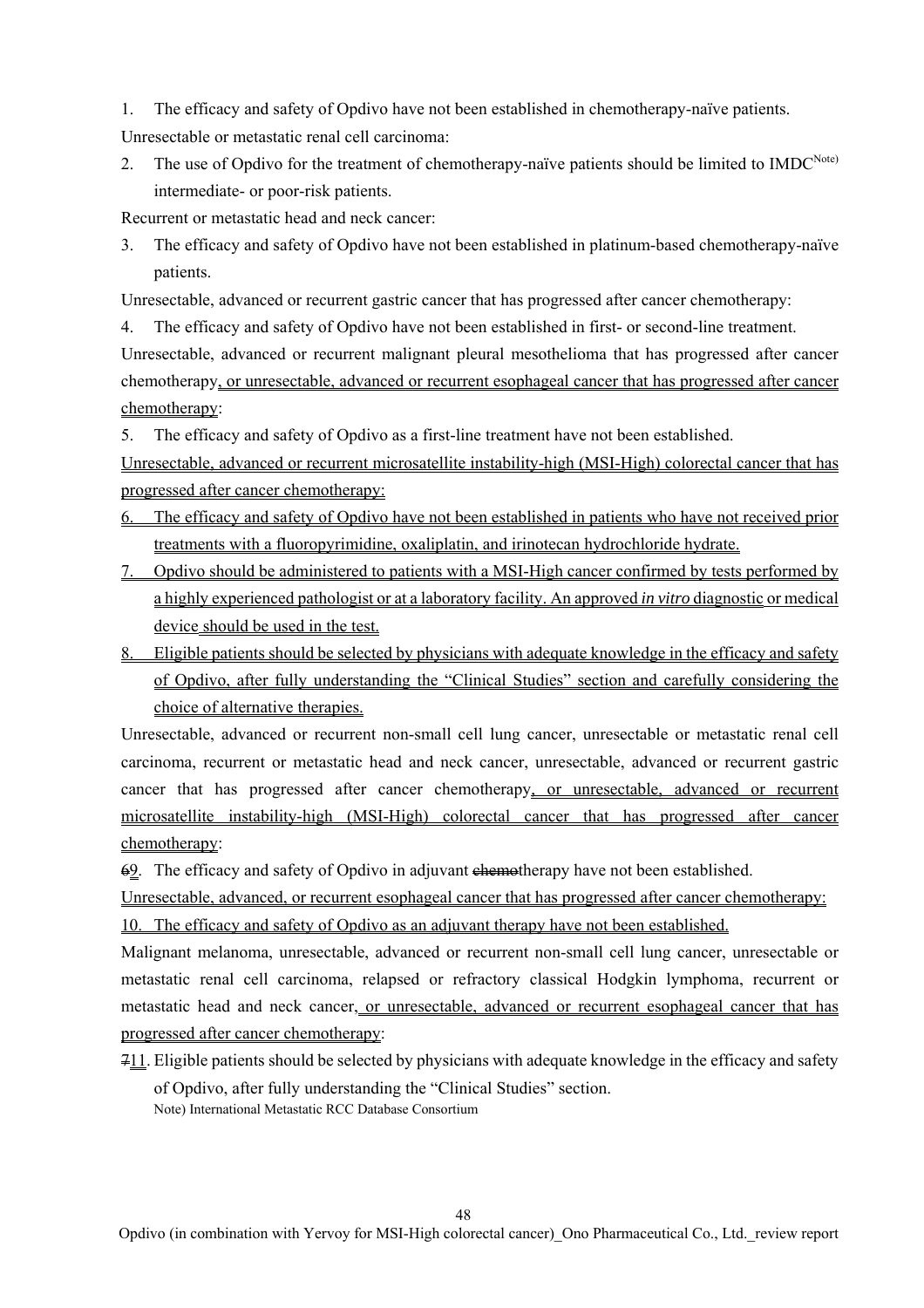**Precautions Concerning Dosage and Administration** (Underline denotes additions. Strikethrough denotes deletions. Double-underline denotes additions made as of February 21, 2020, after the present application for partial changes.)

All indications:

1. Opdivo should be administered intravenously over  $\geq$ 30 minutes.

Unresectable or metastatic renal cell carcinoma:

2. The efficacy and safety of Opdivo monotherapy have not been established in chemotherapy-naïve patients or patients who have received cytokine therapy as the only prior treatment.

Unresectable, advanced or recurrent non-small cell lung cancer, relapsed or refractory classical Hodgkin lymphoma, recurrent or metastatic head and neck cancer, unresectable, advanced or recurrent gastric cancer that has progressed after cancer chemotherapy, unresectable, advanced or recurrent malignant pleural mesothelioma that has progressed after cancer chemotherapy, unresectable, advanced or recurrent microsatellite instability-high (MSI-high) colorectal cancer that has progressed after cancer chemotherapy, or unresectable, advanced or recurrent esophageal cancer that has progressed after cancer chemotherapy:

3. The efficacy and safety of Opdivo in combination with other antineoplastic drugs have not been established.

Malignant melanoma:

When administered in combination with ipilimumab (genetical recombination) to patients with unresectable malignant melanoma, the necessity of the combination therapy should be carefully determined based on a careful review of the "Clinical Studies" section, particularly regarding the characteristics, such as prior treatments, of patients enrolled in clinical studies, and a thorough understanding of the efficacy and safety of Opdivo. The add-on effect of ipilimumab (genetical recombination) to Opdivo on survival prolongation tends to differ according to the percentage of tumor cells expressing PD-L1 (PD-L1 expression rate). In patients who have been confirmed to have a high PD-L1 expression rate, Opdivo monotherapy should also be carefully considered before initiating Opdivo/ipilimumab (genetical recombination) therapy.

### **Yervoy Injection 50 mg (for intravenous use)**

**Indications** (Underline denotes additions.)

- Unresectable malignant melanoma
- Unresectable or metastatic renal cell carcinoma
- Unresectable, advanced or recurrent microsatellite instability-high (MSI-High) colorectal cancer that has progressed after cancer chemotherapy

**Dosage and Administration** (Underline denotes additions. Strikethrough denotes deletions.)

1. Unresectable malignant melanoma:

The usual adult dosage is 3 mg/kg (body weight) of ipilimumab (genetical recombination) administered intravenously every 3 weeks for a total of 4 doses. Ipilimumab (genetical recombination) should not be used in combination with antineoplastic agents other than nivolumab (genetical recombination).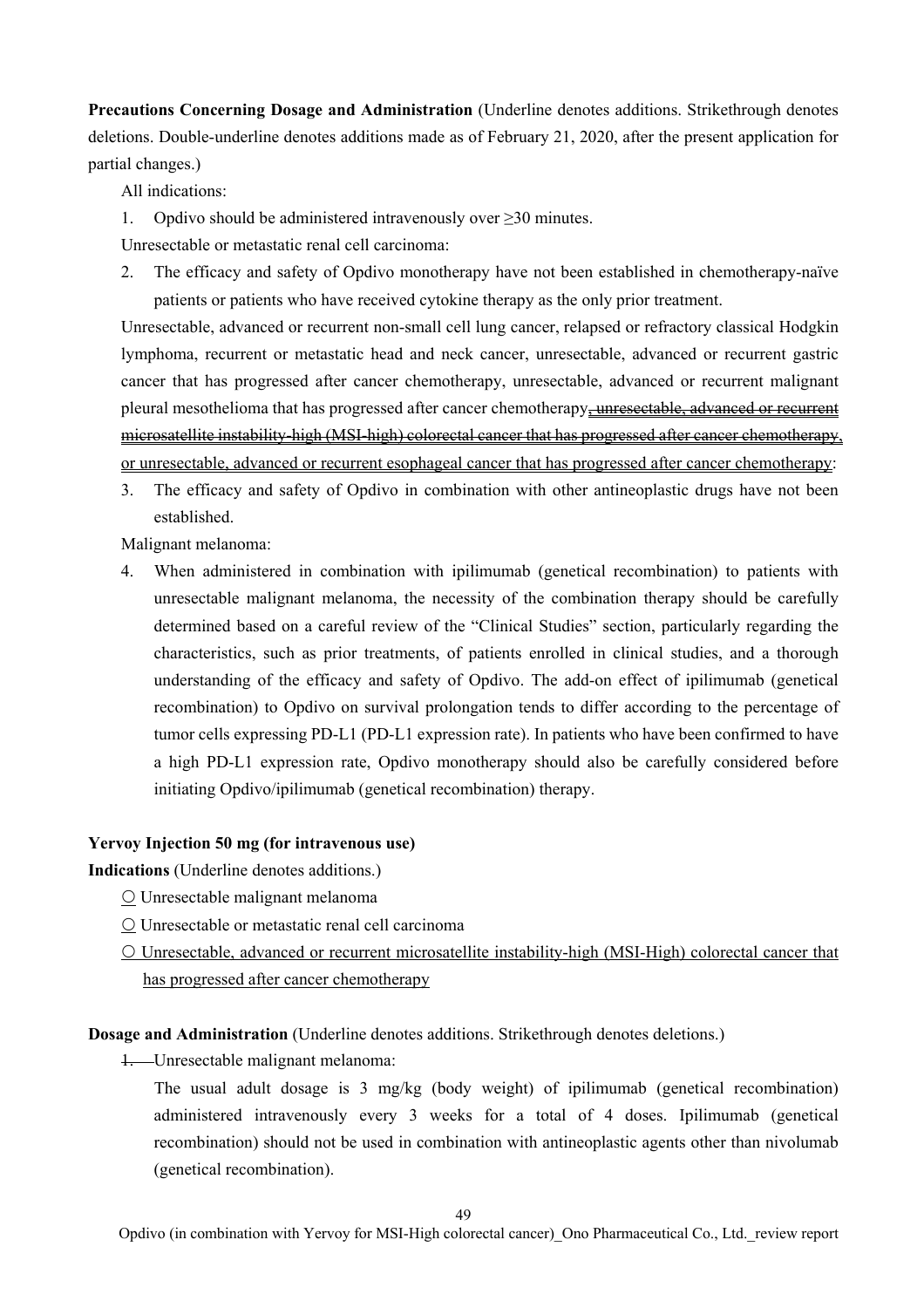2. Unresectable or metastatic renal cell carcinoma, or unresectable, advanced or recurrent microsatellite instability-high (MSI-High) colorectal cancer that has progressed after cancer chemotherapy: In combination therapy with nivolumab (genetical recombination), the usual adult dosage is 1 mg/kg (body weight) of ipilimumab (genetical recombination) administered intravenously every 3 weeks for a total of 4 doses.

### **Approval Condition**

The applicant is required to develop and appropriately implement a risk management plan.

## **Warnings** (No change)

- 1. Yervoy should be administered only to eligible patients under the supervision of physicians with sufficient knowledge and experience in cancer chemotherapy at medical institutions with adequate facilities to respond to emergencies. Before the start of treatment, the benefits and risks of the therapy should be thoroughly explained to the patient or his/her family members and consent must be obtained.
- 2. Yervoy may cause serious diarrhoea, colitis, or gastrointestinal perforation. These events occurred a few months after the completion of treatment and resulted in fatal outcomes in some cases. Patients should be closely monitored after the completion of treatment, as well as during treatment with Yervoy. In the event of abnormalities being found, appropriate measures, including corticosteroid therapy, should be taken.

### **Contraindication** (No change)

Patients with a history of severe hypersensitivity to any ingredient of Yervoy

**Precautions Concerning Indications** (Underline denotes additions. Strikethrough denotes deletions.)

All indications:

- 1. Eligible patients should be selected by physicians with adequate knowledge in the efficacy and safety of Yervoy, after fully understanding the "Clinical Studies" section. In particular when administering Yervoy as a monotherapy to chemotherapy-naïve patients with unresectable malignant melanoma, other therapeutic options should also be carefully considered.
- 21. The efficacy and safety of Yervoy as an adjuvant therapy have not been established.

Unresectable malignant melanoma:

- 2. Eligible patients should be selected by physicians with adequate knowledge in the efficacy and safety of Yervoy, after fully understanding the "Clinical Studies" section. In particular when administering Yervoy as a monotherapy to chemotherapy-naïve patients with unresectable malignant melanoma, other therapeutic options should also be carefully considered.
- Unresectable or metastatic renal cell carcinoma:
- 3. The use of Yervoy should be limited to  $IMDC<sup>Note</sup>$  intermediate- or poor-risk patients.
- 4. Eligible patients should be selected by physicians with adequate knowledge in the efficacy and safety of Yervoy, after fully understanding the "Clinical Studies" section.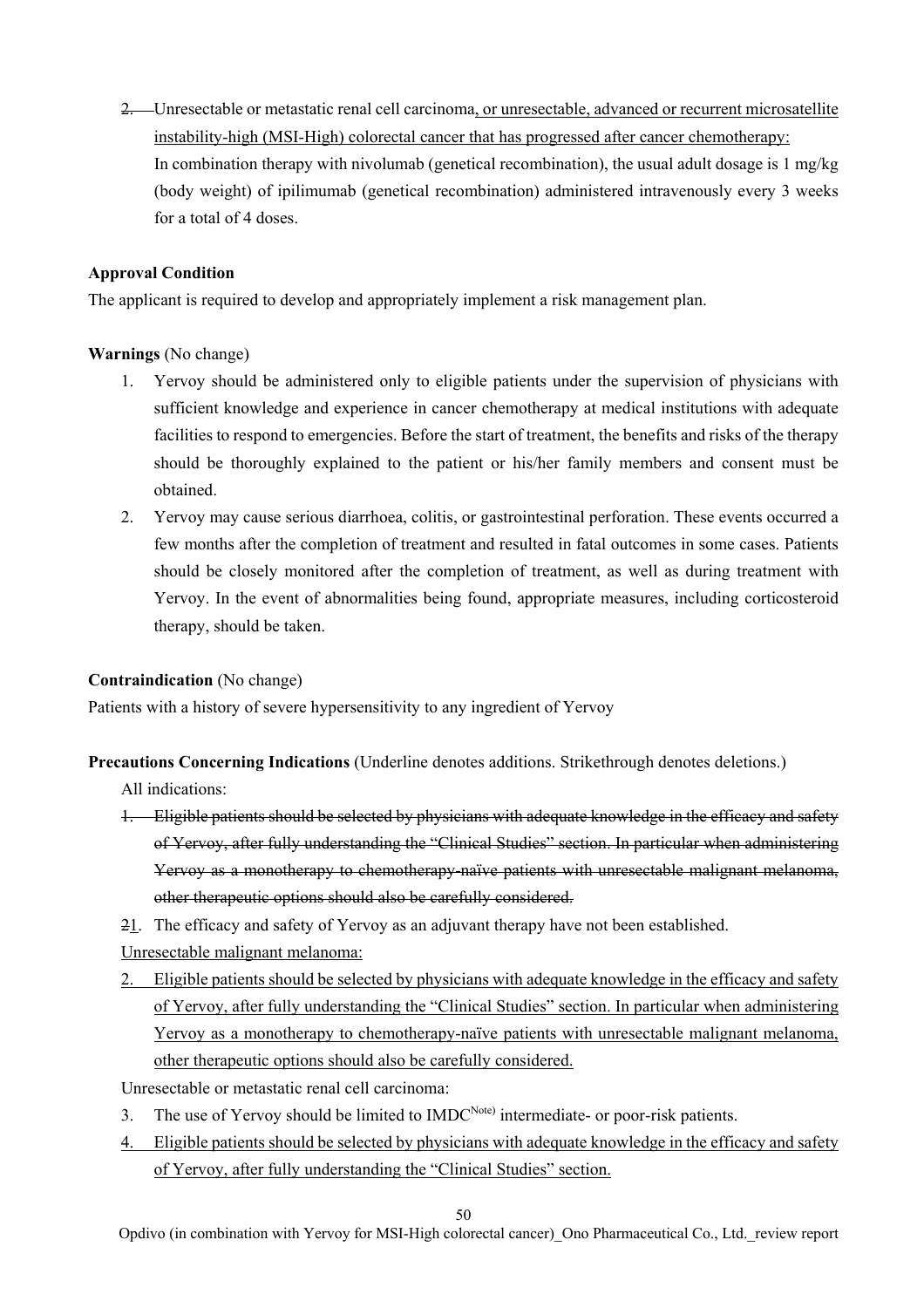Note) International Metastatic RCC Database Consortium

Unresectable, advanced or recurrent microsatellite instability-high (MSI-High) colorectal cancer that has progressed after cancer chemotherapy:

- 5. The efficacy and safety of Yervoy have not been established in patients who have not received prior treatments with a fluoropyrimidine, oxaliplatin, and irinotecan hydrochloride hydrate.
- 6. Yervoy should be administered to patients with a microsatellite instability-high (MSI-High) cancer confirmed by tests performed by a highly experienced pathologist or at a laboratory facility. An *in vitro* diagnostic or medical device that is approved to assist assessment of patient eligibility for nivolumab (genetical recombination) therapy for MSI-High colorectal cancer should be used in the test.
- 7. Eligible patients should be selected by physicians with adequate knowledge in the efficacy and safety of Yervoy, after fully understanding the "Clinical Studies" section and carefully considering the choice of alternative therapies.

## **Precautions Concerning Dosage and Administration** (Underline denotes additions.)

All indications:

1. In the event of adverse reactions, treatment should be interrupted or discontinued according to the following criteria:

| Adverse reactions                                               | Actions                                                        |
|-----------------------------------------------------------------|----------------------------------------------------------------|
| • Grade 2 adverse reactions (excluding endocrine or skin        | Interrupt treatment until the event resolves to Grade $\leq 1$ |
| disorder)                                                       | or baseline. For endocrine disorder, interrupt treatment       |
| • Grade 3 skin disorder                                         | until symptoms resolve.                                        |
| • Symptomatic endocrine disorder                                | If the event fails to meet any of these criteria, discontinue  |
|                                                                 | treatment.                                                     |
| • Grade $\geq$ 3 adverse reactions (excluding endocrine or skin |                                                                |
| disorder)                                                       |                                                                |
| • Grade $\geq$ 2 eye disorder for which local immunosuppressive | Discontinue treatment.                                         |
| therapy is ineffective                                          |                                                                |
| • Grade 4 skin disorder                                         |                                                                |

#### **Criteria for interruption or discontinuation of treatment**

Events are graded according to the NCI-CTCAE Ver. 4.0.

Unresectable malignant melanoma:

- 2. When administered in combination with nivolumab (genetical recombination), the necessity of the combination therapy should be carefully determined based on a careful review of the "Clinical Studies" section, particularly regarding the characteristics, such as prior treatments, of patients enrolled in the clinical studies and a thorough understanding of the efficacy and safety of Yervoy. The add-on effect of Yervoy to nivolumab (genetical recombination) on survival prolongation tends to differ according to the percentage of tumor cells expressing PD-L1 (PD-L1 expression rate). In patients who have been confirmed to have a high PD-L1 expression rate, nivolumab (genetical recombination) monotherapy should also be carefully considered before initiating nivolumab (genetical recombination)/Yervoy therapy.
- 3. Yervoy should be administered intravenously over 90 minutes.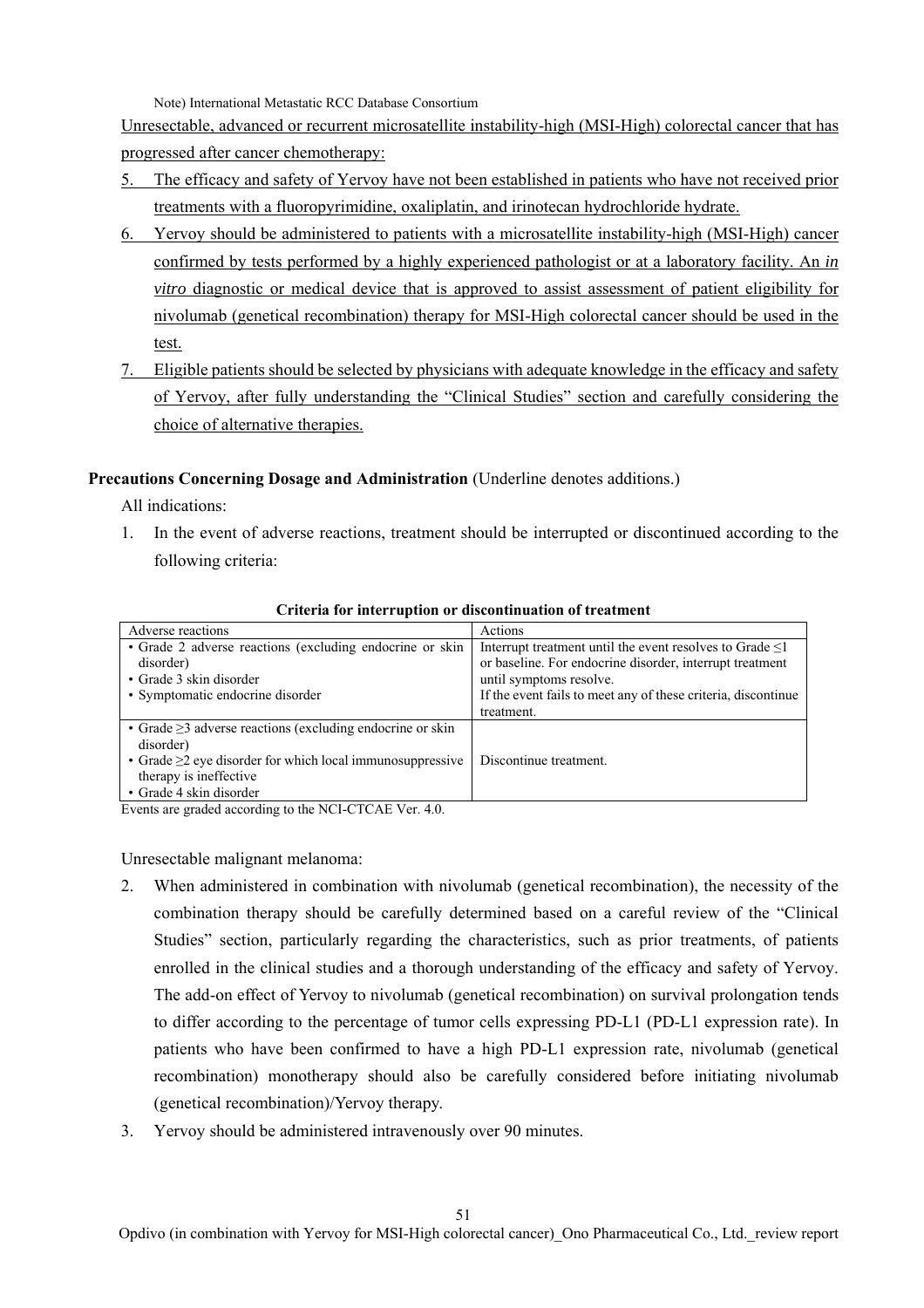Unresectable or metastatic renal cell carcinoma, or unresectable, advanced or recurrent microsatellite instability-high (MSI-High) colorectal cancer that has progressed after cancer chemotherapy:

4. Yervoy should be administered intravenously over 30 minutes.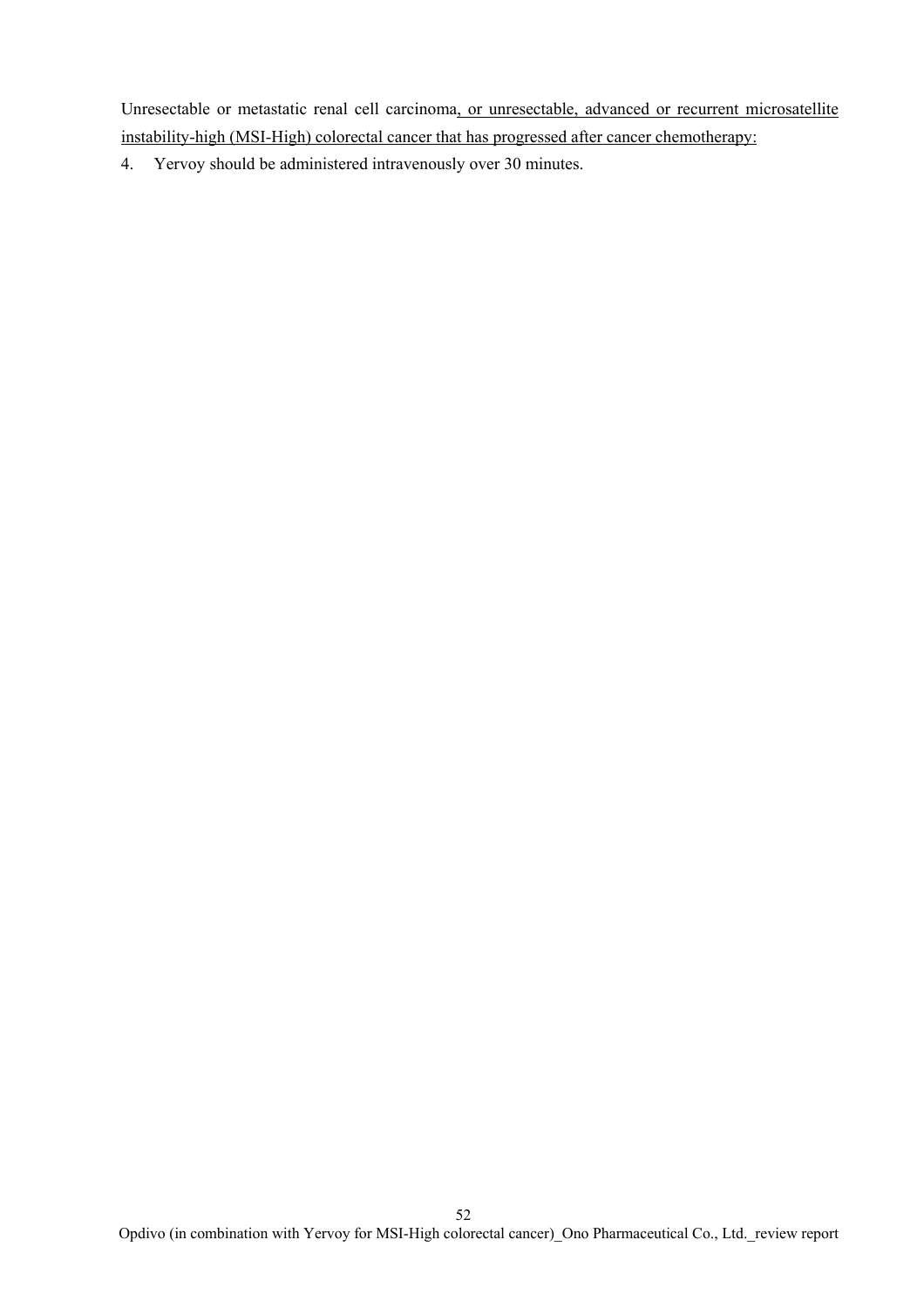# **Appendix**

## **List of Abbreviations**

| <b>ALT</b>                        | alanine aminotransferase                                                                         |
|-----------------------------------|--------------------------------------------------------------------------------------------------|
| application for partial<br>change | application for partial change approval                                                          |
| <b>AST</b>                        | aspartate aminotransferase                                                                       |
| bevacizumab                       | bevacizumab (genetical recombination)                                                            |
| $C_{\text{avg},\text{d28}}$       | average serum concentration over the first 28 days of treatment                                  |
| $C_{\rm avg, ss}$                 | average serum concentration at steady state                                                      |
| cHL                               | classical Hodgkin lymphoma                                                                       |
| CI                                | confidence interval                                                                              |
| $C_{\text{max,ss}}$               | maximum serum concentration at steady state                                                      |
| C <sub>max1</sub>                 | maximum serum concentration after the first dose                                                 |
| $C_{\rm min, d28}$                | minimum serum concentration at day 28                                                            |
| $C_{\text{min,ss}}$               | trough serum concentration at steady state                                                       |
| $CPT-11$                          | irinotecan hydrochloride hydrate                                                                 |
| CR                                | complete response                                                                                |
| CTLA-4                            | cytotoxic T-lymphocyte-associated antigen 4                                                      |
| dMMR                              | mismatch repair deficient                                                                        |
| Ig                                | immunoglobulin                                                                                   |
| <b>IHC</b>                        | immunohistochemistry                                                                             |
| <b>ILD</b>                        | interstitial lung disease                                                                        |
| <b>IPI</b>                        | Ipilimumab (genetical recombination)                                                             |
| <b>IRRC</b>                       | independent radiology review committee                                                           |
| <b>KRAS</b>                       | Kirsten rat sarcoma viral oncogene homolog                                                       |
| L-OHP                             | oxaliplatin                                                                                      |
| MedDRA                            | Medical Dictionary for Regulatory Activities                                                     |
| MLH1                              | mutL homolog 1                                                                                   |
| MSH <sub>2</sub>                  | mutS homolog 2                                                                                   |
| MSH <sub>6</sub>                  | mutS homolog 6                                                                                   |
| <b>MSI</b>                        | microsatellite instability                                                                       |
| MSI-High                          | microsatellite instability-high                                                                  |
| NCCN guidelines                   | National Comprehensive Cancer Network Clinical Practice Guidelines in                            |
| (colon cancer)                    | Oncology, Colon Cancer                                                                           |
| <b>NCCN</b> guidelines            | National Comprehensive Cancer Network Clinical Practice Guidelines in                            |
| (rectal cancer)                   | Oncology, Rectal Cancer                                                                          |
| $\rm NE$                          | not evaluable                                                                                    |
| <b>NIVO</b>                       | Nivolumab (genetical recombination)                                                              |
| NIVO/IPI                          | a combination of nivolumab (genetical recombination) and ipilimumab<br>(genetical recombination) |
| <b>NSCLC</b>                      | non-small cell lung cancer                                                                       |
| NSQ-NSCLC                         | non-squamous cell non-small cell lung cancer                                                     |
| <b>OS</b>                         | overall survival                                                                                 |
| <b>PCR</b>                        | polymerase chain reaction                                                                        |
| PD                                | progressive disease                                                                              |

Opdivo (in combination with Yervoy for MSI-High colorectal cancer)\_Ono Pharmaceutical Co., Ltd.\_review report